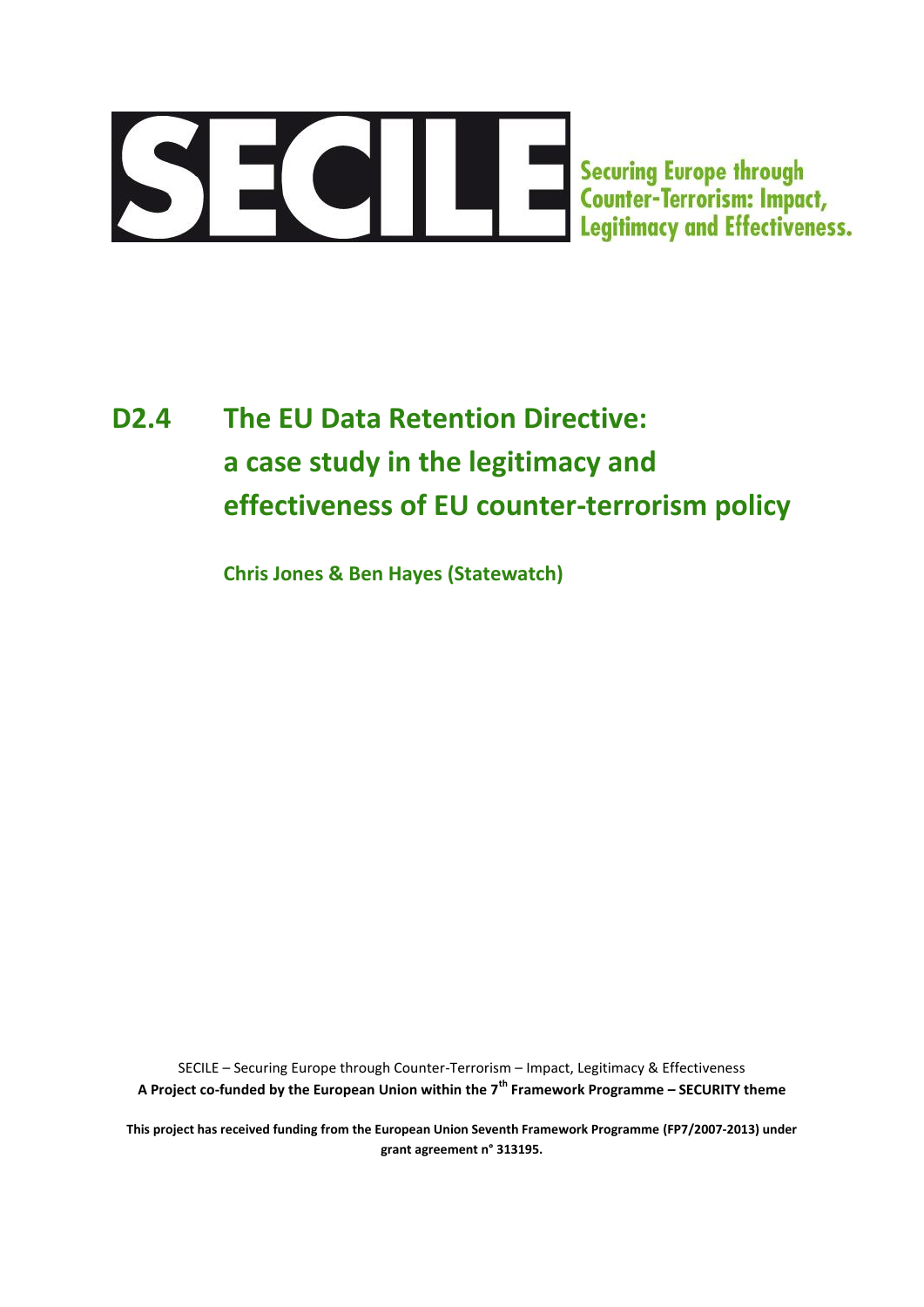

# **ABSTRACT**

SECILE is an EU-funded research project examining the legitimacy and effectiveness of European Union counter-terrorism measures (CTMs). This report examines the implementation of Directive 2006/24/EC on the retention of data generated or processed in connection with the provision of publicly available electronic communications services or of public communications networks (the "Data Retention Directive"). The Directive obliges providers of internet and telephony services to keep detailed "traffic data" (or "metadata") regarding the identities and activities of their subscribers for between 6 and 24 months and provide access to police and security agencies for the purposes of investigating serious crime, and has been described as the "the most privacy-invasive instrument ever adopted by the EU". This report explains the policy-making process that resulted in the Directive, the obligations stemming from it, and the way these have been transposed into the national law of the member states with reference to infringement proceedings, legal challenges and the review of the legislation by the European Commission.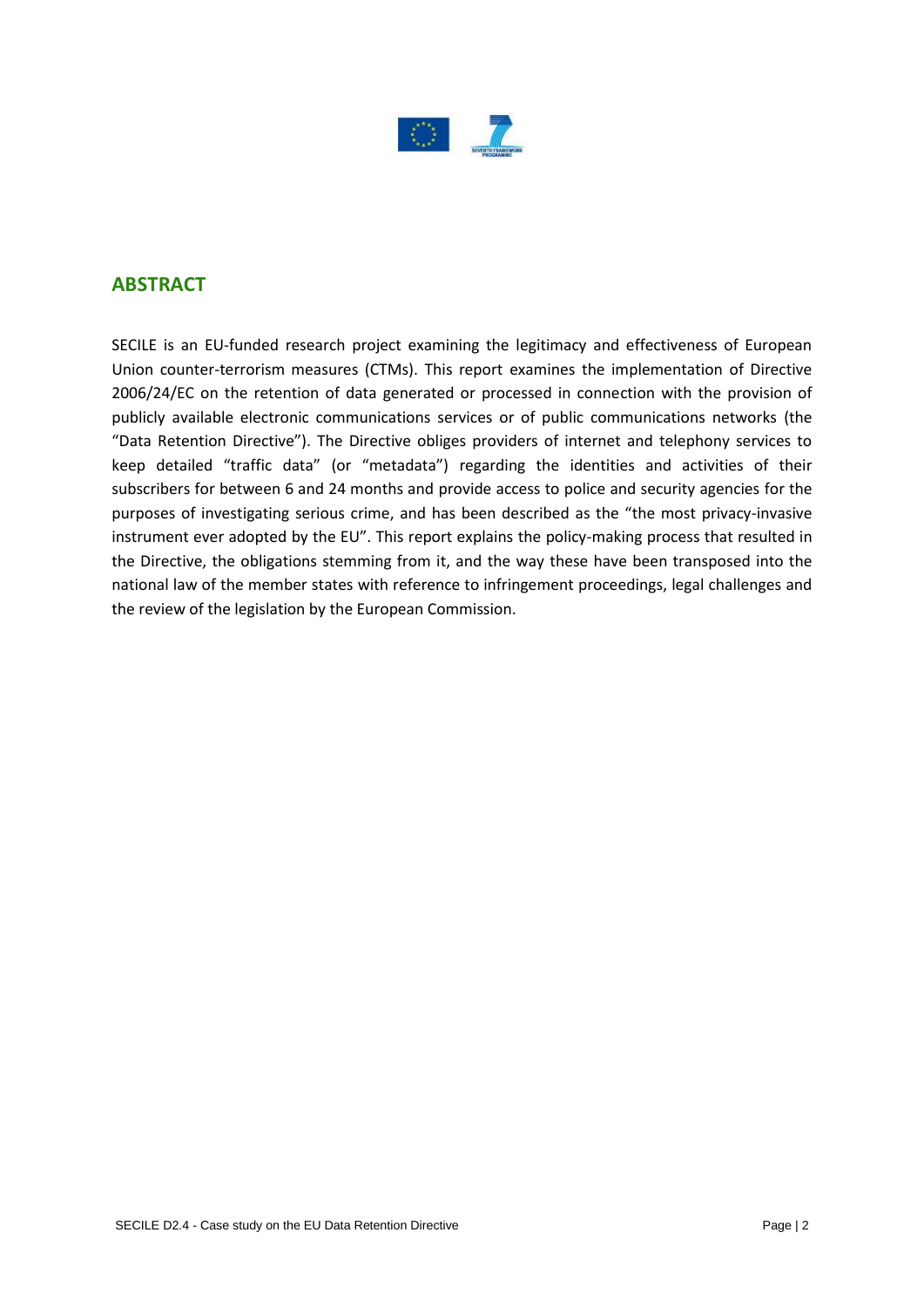# **TABLE OF CONTENTS**

| $\mathbf{1}$ |      |  |  |  |  |
|--------------|------|--|--|--|--|
| 2            |      |  |  |  |  |
| 3            |      |  |  |  |  |
| 4            |      |  |  |  |  |
|              | 4.1  |  |  |  |  |
|              | 4.2  |  |  |  |  |
|              | 4.3  |  |  |  |  |
|              | 4.4  |  |  |  |  |
|              | 4.5  |  |  |  |  |
| 5            |      |  |  |  |  |
|              | 5.1  |  |  |  |  |
|              | 5.2  |  |  |  |  |
|              | 5.3  |  |  |  |  |
|              | 5.4  |  |  |  |  |
|              | 5.5  |  |  |  |  |
|              | 5.6  |  |  |  |  |
|              | 5.7  |  |  |  |  |
|              | 5.8  |  |  |  |  |
|              | 5.9  |  |  |  |  |
|              | 5.10 |  |  |  |  |
| 6            |      |  |  |  |  |
|              |      |  |  |  |  |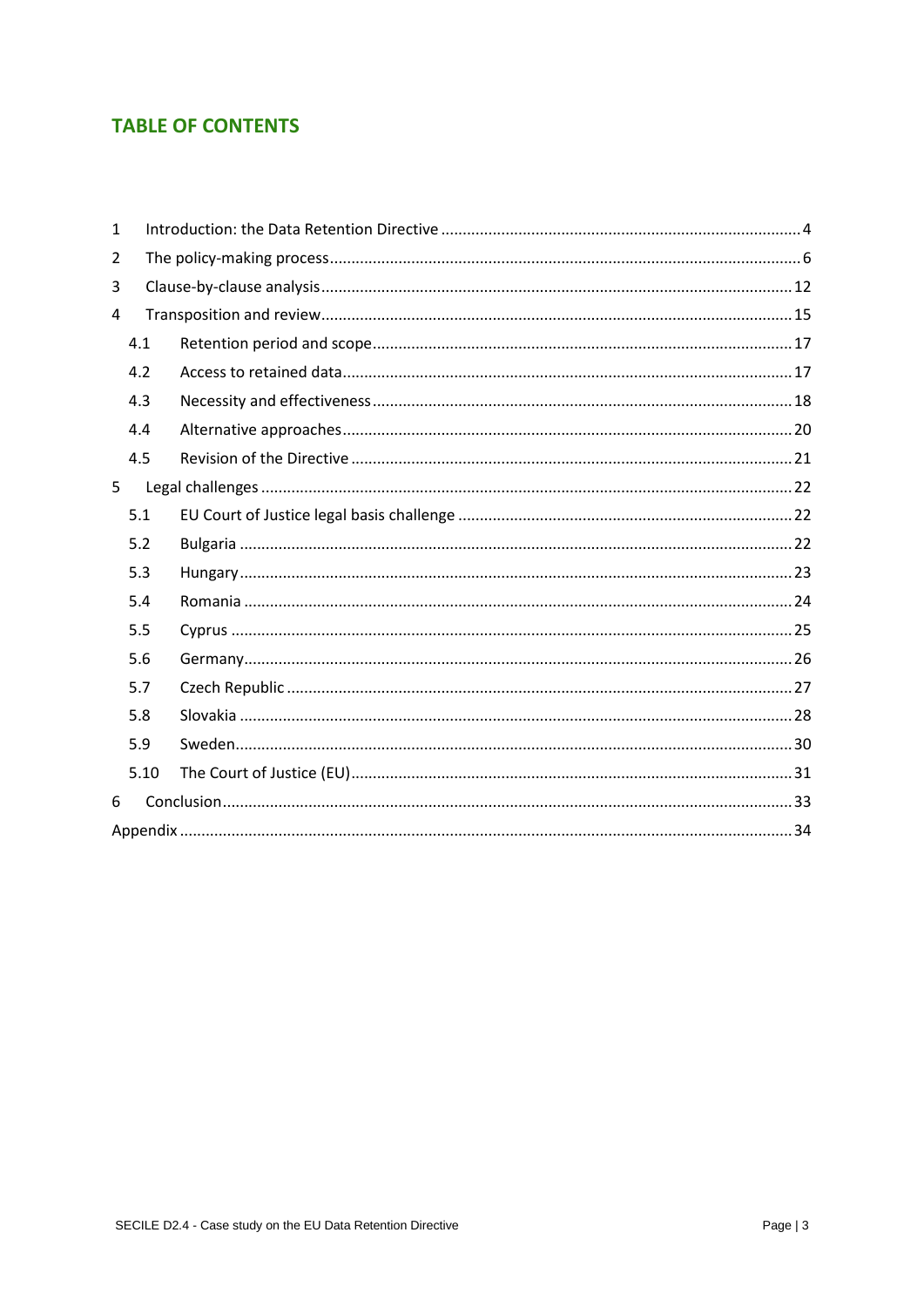## <span id="page-3-0"></span>1 Introduction: the Data Retention Directive

The European Union's Data Retention Directive, adopted in 2006, obliges the Member States to ensure that telecommunications and Internet Service Providers (ISPs) retain various types of data generated by individuals through the use of landline phones, fax machines, mobile phones, and the internet, "in order to ensure that the data are available for the purpose of the investigation, detection and prosecution of serious crime".<sup>1</sup>

The data that must be retained are:

- The source of a communication;
- The destination of a communication;
- The date, time and duration of a communication;
- The type of a communication;

**.** 

- Users' communication equipment or what purports to be their equipment; and
- The location of mobile communication equipment.<sup>2</sup>

Data must be retained for a minimum of six months and a maximum of two years; it is left up to the Member States to decide the exact duration as well as the conditions under which it may be accessed. The European Data Protection Supervisor has called the Directive "without doubt the most privacy-invasive instrument ever adopted by the EU in terms of scale and the number of people it affects."<sup>3</sup> The Directive also ranks among the most controversial pieces of counter-terrorism legislation the EU has ever adopted and fierce debate as to its legitimacy and effectiveness has raged since the earliest stages of its drafting to the present day.<sup>4</sup>

An upcoming European Court of Justice decision will assess the extent to which the Directive is compatible with Articles 7 and 8 of the EU's Charter of Fundamental Rights (respect for private and

 $^1$  Directive 2006/24/EC of the European Parliament and of the Council of 15 March 2006 on the retention of data generated or processed in connection with the provision of publicly available electronic communications services or of public communications networks and amending Directive 2002/58/EC, [http://eur](http://eur-lex.europa.eu/LexUriServ/LexUriServ.do?uri=OJ:L:2006:105:0054:0063:EN:PDF)[lex.europa.eu/LexUriServ/LexUriServ.do?uri=OJ:L:2006:105:0054:0063:EN:PDF](http://eur-lex.europa.eu/LexUriServ/LexUriServ.do?uri=OJ:L:2006:105:0054:0063:EN:PDF)

<sup>&</sup>lt;sup>2</sup> Centre for Strategy and Evaluation Services, 'Evidence of potential impacts of options for revising the Data Retention Directive: Current approaches to data preservation in the EU and in third countries', November 2012, p.7; see Article 5 of the Directive for full, technical details.

<sup>&</sup>lt;sup>3</sup> European Data Protection Supervisor, 'The moment of truth for the Data Retention Directive', 3 December 2010, speech given at the conference 'Taking on the Data Retention Directive',

[https://secure.edps.europa.eu/EDPSWEB/webdav/site/mySite/shared/Documents/EDPS/Publications/Speech](https://secure.edps.europa.eu/EDPSWEB/webdav/site/mySite/shared/Documents/EDPS/Publications/Speeches/2010/10-12-03_Data_retention_speech_PH_EN.pdf) [es/2010/10-12-03\\_Data\\_retention\\_speech\\_PH\\_EN.pdf](https://secure.edps.europa.eu/EDPSWEB/webdav/site/mySite/shared/Documents/EDPS/Publications/Speeches/2010/10-12-03_Data_retention_speech_PH_EN.pdf)

<sup>4</sup> Privacy International and EDRi, 'Invasive, Illusory, Illegal, and Illegitimate: Privacy International and EDRi Response to the Consultation on a Framework Decision on Data Retention', 15 September 2004, <http://www.statewatch.org/news/2004/sep/data-retention.htm>; 'Data Retention Directive receives rubber stamp', *The Register*, 24 February 2006,

[http://www.theregister.co.uk/2006/02/24/data\\_retention\\_directive\\_ratified/;](http://www.theregister.co.uk/2006/02/24/data_retention_directive_ratified/) Joint letter to Cecilia Malmström from 106 NGOs arguing against the Data Retention Directive, 22 June 2010,

<http://www.statewatch.org/news/2010/jun/ngo-dataret-letter.pdf>; AK Vorrat, 'Impossible to Ensure Legality of EU Communications Data Retention Directive says German Parliament', 26 April 2011, <http://www.statewatch.org/news/2011/apr/eu-mand-ret-wp-on-dp-prel.pdf>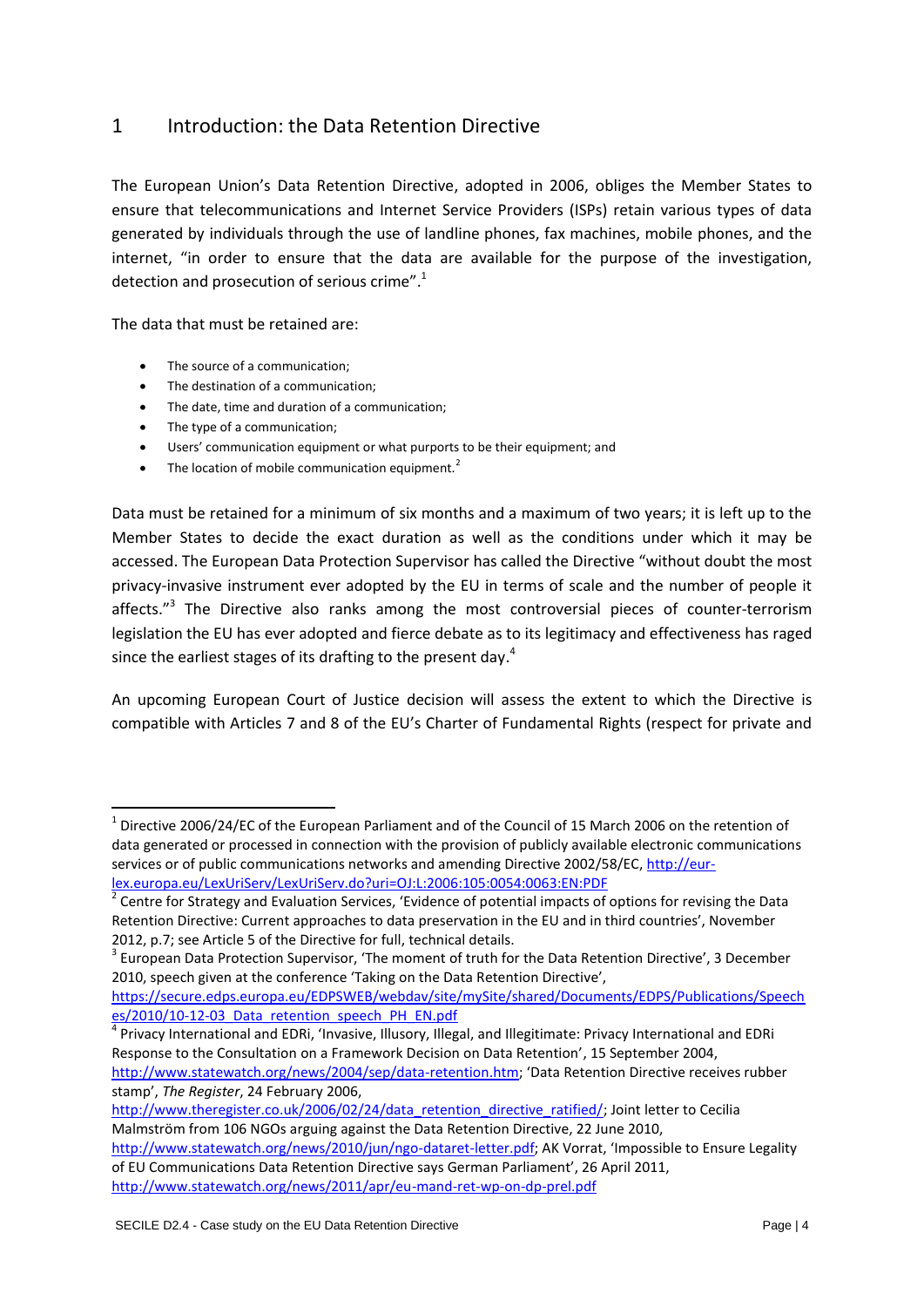family life and protection of personal data).<sup>5</sup> Privacy advocates and service providers opposed to the legislation are hoping that the Court will declare the Directive incompatible with those rights, following similar rulings in some national courts on legislation transposing the measure.

This report examines the policy-making process and the implementation of the Data Retention Directive at national level across the European Union. Section 2 provides an historical account of the circumstances leading up to the adoption of the Directive. Section 3 provides a clause-by-clause analysis of the Directive. Section 4 examines the data arising from the transposition and review of the Directive by the European Commission. Section 5 provides an overview of the legal action arising from the adoption and transposition of the Directive and Section 6 offers a brief conclusion. An appendix to this report contains an overview of the way the Directive has been transposed in the member states.

<sup>&</sup>lt;sup>5</sup> European Court of Justice, 'Case C-293/12', 10 August 2012,

[http://curia.europa.eu/juris/document/document.jsf?text=&docid=125859&pageIndex=0&doclang=en&mode](http://curia.europa.eu/juris/document/document.jsf?text=&docid=125859&pageIndex=0&doclang=en&mode=lst&dir=&occ=first&part=1&cid=167537) [=lst&dir=&occ=first&part=1&cid=167537](http://curia.europa.eu/juris/document/document.jsf?text=&docid=125859&pageIndex=0&doclang=en&mode=lst&dir=&occ=first&part=1&cid=167537)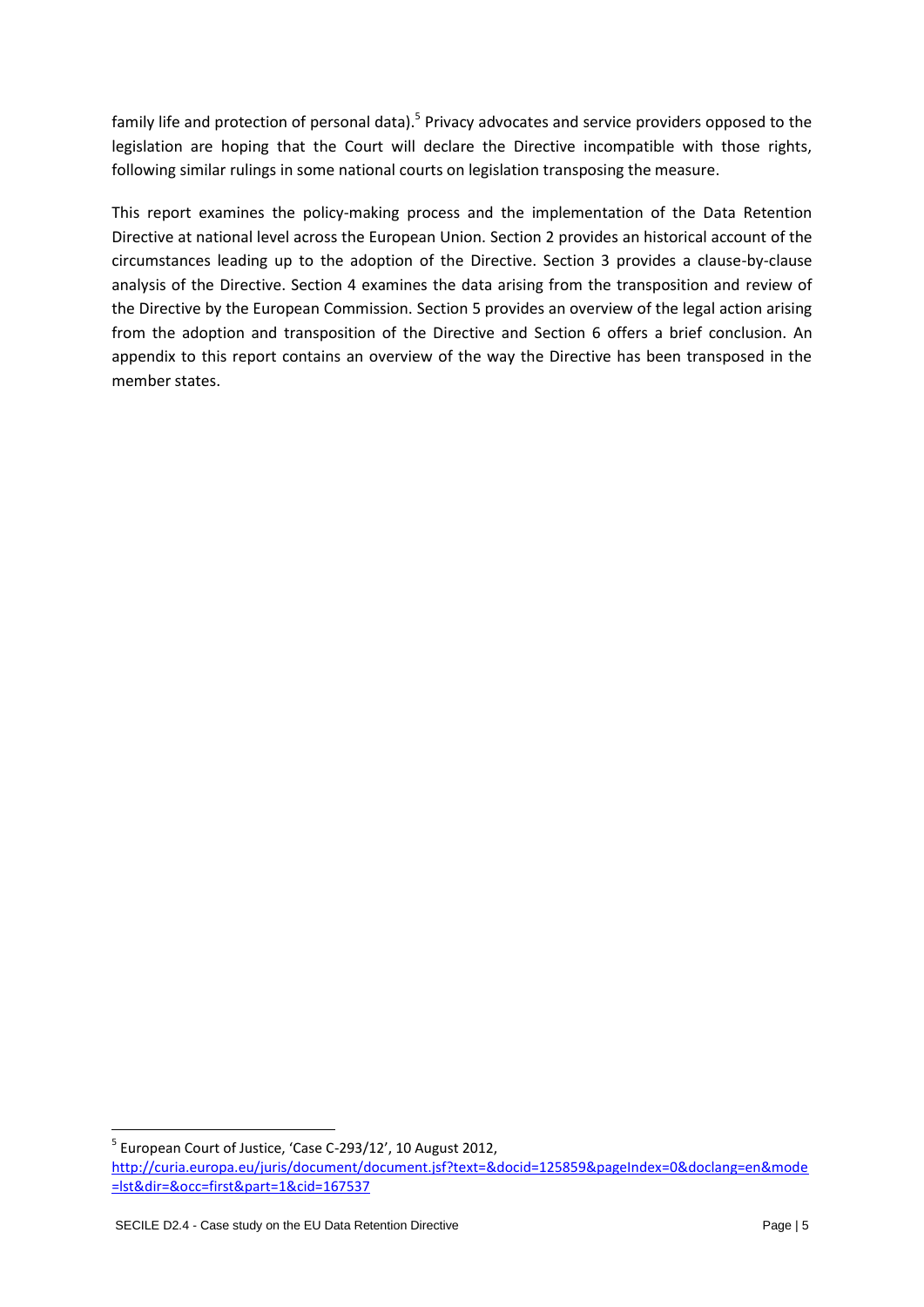## <span id="page-5-0"></span>2 The policy-making process

According to the preamble of the Data Retention Directive, the terrorist attacks in Madrid in March 2004 and in London in July 2005 "reaffirmed… the need to adopt common measures on the retention of telecommunications data as soon as possible."<sup>6</sup> However, law enforcement agencies had been seeking data retention legislation since well before the destruction of the World Trade Centre on 11 September 2001, and the Directive did not limit data retention to combating terrorism.

Demands for data retention can be traced back to the "International Law Enforcement and Telecommunications Seminars" (ILETS) held at the FBI academy in Quantico, Virginia, which commenced in 1993 with the aim of developing global "interception requirements" – standards for telephone-tapping by police and security agencies to be provided in all telephone networks.<sup>7</sup> Following the first ILETS meeting, the very first EU Council of Justice and Home Affairs (JHA) Ministers adopted a Resolution in November 1993 – which was not published – calling on experts to compare the needs of the EU vis-à-vis the interception of telecommunications "with those of the  $FBI''$ .<sup>8</sup>

More 'requirements' formulated by the FBI and adopted by ILETS in 1994 formed the basis of a second EU Resolution on the interception of telecommunications adopted in January 1995. This Resolution introduced obligations on telecommunications companies to cooperate with law enforcement agencies in the "real-time" surveillance of their customers but was never actually discussed by the Council of Ministers; it was adopted instead by "written procedure" (where legislative texts are circulated among ministries and adopted if there are no objections). The Resolution, which was not published in any form until November 1996,<sup>9</sup> formed the basis of the provisions on the interception of telecommunications in the EU Convention on Mutual Legal Assistance of 2000. This Resolution was also cited by *Nokia Siemens Networks* in its response to complaints by human rights organisations that it had assisted the Iranian authorities in the surveillance of dissidents and protestors (NSN argued that it had simply provided the usual "backdoors" set out in the Resolution).<sup>10</sup>

The International Law Enforcement and Telecommunications Seminars continued every year and in 1999 identified a new problem.<sup>11</sup> They suggested that valuable "traffic data" – particularly mobile phone and internet usage records – were being erased by service providers after customers had

 $\overline{a}$ 

[lex.europa.eu/LexUriServ/LexUriServ.do?uri=OJ:L:2006:105:0054:0063:EN:PDF](http://eur-lex.europa.eu/LexUriServ/LexUriServ.do?uri=OJ:L:2006:105:0054:0063:EN:PDF)

<sup>&</sup>lt;sup>6</sup> Preamble, para. (10), Directive 2006/24/EC, [http://eur-](http://eur-lex.europa.eu/LexUriServ/LexUriServ.do?uri=OJ:L:2006:105:0054:0063:EN:PDF)

 $^7$  By 1995 ILETS had expanded to 20 countries: the United States, the 15 EU member states, Canada, Hong Kong, Australia and New Zealand .

<sup>8</sup> Permanent Representatives Committee (Part 2), 'Interception of telecommunications', 10090/93, 16 November 1993, [http://database.statewatch.org/e-library/1994-jha-k4-03-06.pdf;](http://database.statewatch.org/e-library/1994-jha-k4-03-06.pdf) held in the Statewatch European Monitoring and Documentation Centre (SEMDOC) JHA Archive,

<http://www.statewatch.org/semdoc/jha-archive.html><br>9 Council Becolution of 17 January 1005 on the lough!  $\beta$  Council Resolution of 17 January 1995 on the lawful interception of telecommunications, OJ 1996 C 329/01, <http://eur-lex.europa.eu/LexUriServ/LexUriServ.do?uri=OJ:C:1996:329:FULL:EN:PDF>

<sup>&</sup>lt;sup>10</sup> 'Provision of Lawful Intercept capability in Iran', NSN Press Statement, 22 June 2009, [http://nsn.com/news](http://nsn.com/news-events/press-room/press-releases/provision-of-lawful-intercept-capability-in-iran)[events/press-room/press-releases/provision-of-lawful-intercept-capability-in-iran.](http://nsn.com/news-events/press-room/press-releases/provision-of-lawful-intercept-capability-in-iran)

 $11$  'G8 and ILETS discussed problems of "data retention and implications of data protection legislation" in 1999', *Statewatch News Online*, May 2001[, http://database.statewatch.org/article.asp?aid=6289](http://database.statewatch.org/article.asp?aid=6289)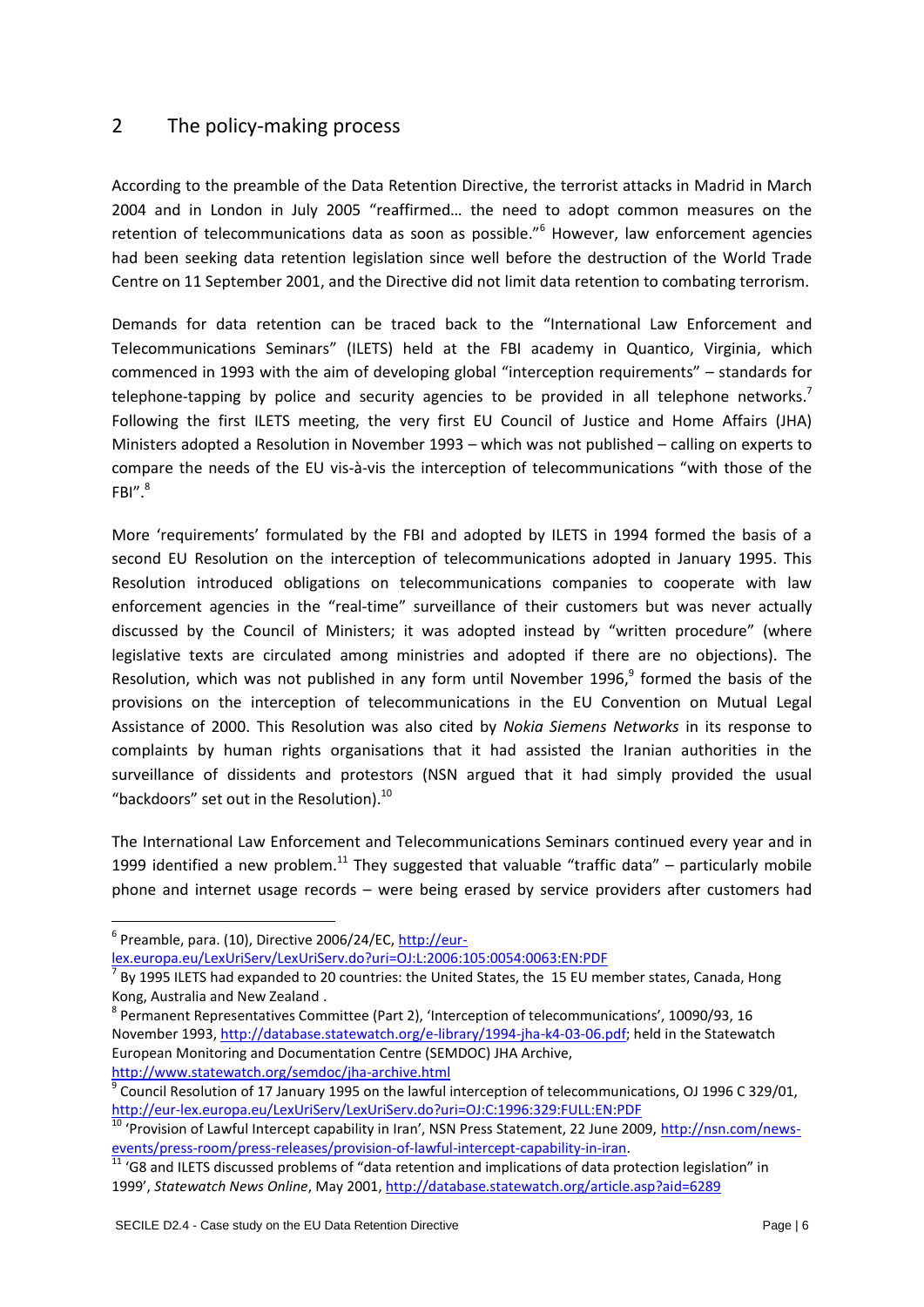been billed, a problem that was particularly acute in the EU because of the recently enacted EC Directive on privacy in telecommunications, which obliged service providers to delete traffic data as soon as it had been used for billing purposes (usually within three months).<sup>12</sup> ILETS thus introduced the principle of mandatory data retention regimes that would oblige service providers to keep data for much longer periods.<sup>13</sup> This demand then surfaced in other intergovernmental fora concerned with police and judicial cooperation.<sup>14</sup> The *American Civil Liberties Union, Privacy International* and *Statewatch* would later dub this process "policy laundering".<sup>15</sup>

In 2000 the EU decided to update the aforementioned 1997 Directive on privacy in telecommunications to take into account "new technologies" and proposed what would become known as the "e-Privacy" Directive.<sup>16</sup> In line with ILETS and what were by now G8 demands, the draft Directive proposed to scrap the clause obliging service providers to delete traffic data after the "business need" had been met (the major obstacle to data retention). As a First Pillar matter (dealing with the functioning of the internal market), the European Parliament had what was then a rare vote on what was effectively a Justice and Home Affairs or Third Pillar issue (police surveillance).<sup>17</sup> Following an extensive campaign by privacy advocates the proposal was initially rejected out of hand.<sup>18</sup> However in 2002, with the events of 11 September 2001 providing a fresh justification for the proposal, a left-right alliance of the European Socialist Party (PSE) and the European People's Party (PPE) agreed the e-Privacy Directive and the critical "data retention amendment", with the liberals, greens and left parties opposed. $^{19}$ 

#### [lex.europa.eu/LexUriServ/LexUriServ.do?uri=CELEX:32002L0058:en:HTML](http://eur-lex.europa.eu/LexUriServ/LexUriServ.do?uri=CELEX:32002L0058:en:HTML)

 $12$  Directive 97/66/EC of the European Parliament and of the Council of 15 December 1997 concerning the processing of personal data and the protection of privacy in the telecommunications sector, [http://eur](http://eur-lex.europa.eu/LexUriServ/LexUriServ.do?uri=OJ:L:1998:024:0001:0008:EN:PDF)[lex.europa.eu/LexUriServ/LexUriServ.do?uri=OJ:L:1998:024:0001:0008:EN:PDF](http://eur-lex.europa.eu/LexUriServ/LexUriServ.do?uri=OJ:L:1998:024:0001:0008:EN:PDF) 

<sup>&</sup>lt;sup>13</sup> 'G8 and ILETS discussed problems of "data retention and implications of data protection legislation" in 1999', *Statewatch News Online*, May 2001[, http://database.statewatch.org/article.asp?aid=6289](http://database.statewatch.org/article.asp?aid=6289)

<sup>14</sup> 'Data protection or data retention in the EU?', *Statewatch Bulletin*, Vol. 11 No. 3/4, May-July 2001, [http://www.statewatch.org/news/2001/sep/dataprot.pdf;](http://www.statewatch.org/news/2001/sep/dataprot.pdf) "'Secret plan to spy on all British phone calls": UK fronts G8 plan for records to be kept for 7 years', *Statewatch News Online*, 3 December 2000, <http://database.statewatch.org/article.asp?aid=6262>; 'Preview of the G8-meeting in Gleneagles', *EDRi*, 2005, <http://www.edri.org/book/export/html/616>

<sup>&</sup>lt;sup>15</sup> "Policy laundering", after "money laundering", describes "the use by governments of foreign and international forums as an indirect means of pushing policies unlikely to win direct approval through the regular domestic political process". Under the "war on terror", this technique became a central means by which states seek to overcome civil liberties objections to privacy-invading policies. A critical feature of policy laundering is "forum shifting", which occurs "when actors pursue roles in intergovernmental organisations (IGOs) that suit their purposes and interests, and when opposition and challenges arise, shift to other IGOs or agreement-structures". See the *Policy Laundering Project*, 2005, [http://www.policylaundering.org\)](http://www.policylaundering.org/).

<sup>16</sup> Directive 2002/58/EC of the European Parliament and of the Council of 12 July 2002 concerning the processing of personal data and the protection of privacy in the electronic communications sector (Directive on privacy and electronic communications), [http://eur-](http://eur-lex.europa.eu/LexUriServ/LexUriServ.do?uri=CELEX:32002L0058:en:HTML)

Prior to the Amsterdam treaty, the European Parliament had barely been consulted on JHA policies. After Amsterdam consultation was more structured and co-decision was gradually phased in. See also: Francesca Bignami, 'Protecting Privacy Against the Police in the European Union: The Data Retention Directive' in Yves Bot et al. (eds.), *Melanges en l'Honneu' de Philippe Leger: le droit a la mesure de l'homme 109*, 2006, p.113, [http://scholarship.law.gwu.edu/cgi/viewcontent.cgi?article=1340&context=faculty\\_publications](http://scholarship.law.gwu.edu/cgi/viewcontent.cgi?article=1340&context=faculty_publications)

<sup>18</sup> 'Data protection or data retention in the EU?', *Statewatch Bulletin*, Vol. 11 No. 3/4, May-July 2001, <http://www.statewatch.org/news/2001/sep/dataprot.pdf>

<sup>19</sup> 'European Parliament caves in on data retention', *Statewatch News Online*, May 2002, <http://database.statewatch.org/article.asp?aid=6423>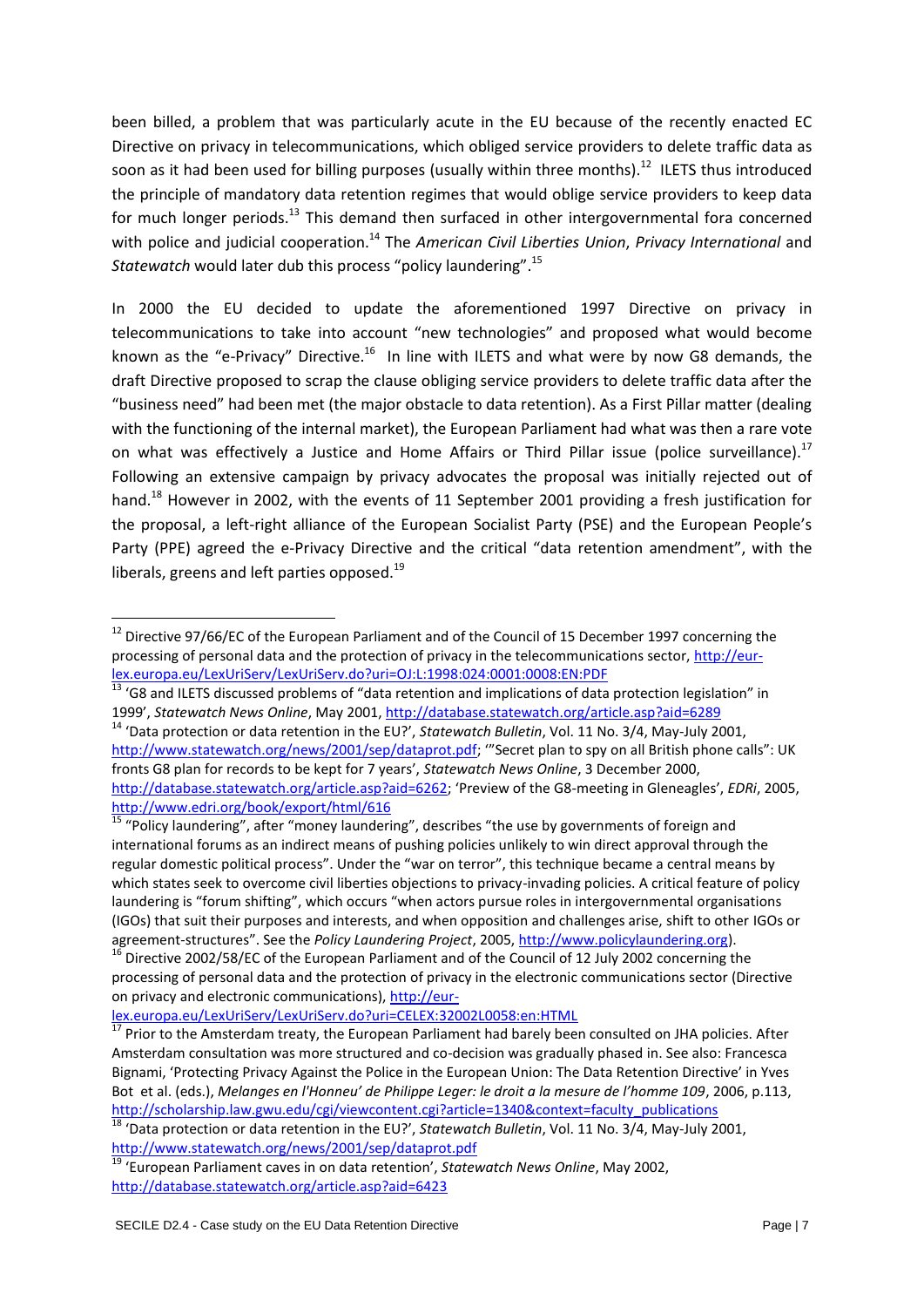This paved the way for those member states that wished to do so to begin to introduce their own national data retention regimes. Yet no sooner was the ink dry on the e-Privacy Directive than a confidential draft Framework Decision on the compulsory retention of subscriber and traffic data for 12-24 months across the EU was circulated among member states and leaked by *Statewatch*, which published the text on its website.<sup>20</sup> Following widespread criticism of the proposal in European media, the then Danish presidency of the EU was moved to issue a statement saying that the proposal was "not on the table". Although apparently not 'on the table', the proposal appears to have remained close at hand, as indicated by the fact that in the immediate aftermath of the Madrid train bombings in March 2004, the "EU Declaration on combating terrorism" endorsed the principle of mandatory data retention across the EU.<sup>21</sup> The writing was now on the wall and one month later the UK, France, Sweden and Ireland submitted a revised draft Framework Decision on data retention to the Council.<sup>22</sup> By now, a majority of EU member states had also introduced national data retention regimes.<sup>23</sup>

Nevertheless the EU proposal would soon suffer another major setback when *Statewatch* published the confidential legal advice of the EU Council and Commission Legal Services, both of which had been withheld from MEPs and the public despite stating that the Framework Decision was unlawful because it had the wrong legal basis.<sup>24</sup> Data retention, said the EU's lawyers, was a First Pillar issue because it regulated the activities of service providers in the single market. The European Commission, which had previously stated its opposition to data retention, duly redrafted the proposal as a Directive.<sup>25</sup> This complicated things further still because whereas the European Parliament was only consulted on the draft Framework Decision, with the EU Council free to ignore its opinion on the legislation, it would now enjoy full powers of "co-decision". Moreover, during the consultation process on the Framework Decision, the Parliament had voted to reject mandatory data retention because it was "incompatible with Article 8" of the ECHR, stating that:

<sup>&</sup>lt;sup>20</sup> 'EU: data retention to be "compulsory" for 12-24 months - draft Framework Decision leaked to Statewatch', *Statewatch News Online*, July 2002[, http://database.statewatch.org/article.asp?aid=6458](http://database.statewatch.org/article.asp?aid=6458)

<sup>&</sup>lt;sup>21</sup> 'EU Plan of Action on Combating Terrorism', EU Council document 10586/04, 15 June 2004. See further 'Commentary on the evolution of EU Counter-terrorism' in Deliverable D 2.1.

<sup>&</sup>lt;sup>22</sup> Draft Framework Decision on the retention of data processed and stored in connection with the provision of publicly available electronic communications services or data on public communications networks for the purpose of prevention, investigation, detection and prosecution of crime and criminal offences including terrorism', EU Council document 8958/04, 20 December 2004.

<sup>23</sup> 'Majority of governments introducing data retention of communications', *Statewatch News Online*, January 2003,<http://database.statewatch.org/article.asp?aid=6635>

<sup>&</sup>lt;sup>24</sup> 'Proiet de décision-cadre sur la rétention de données traitées et stockées en rapport avec la fourniture de services de communications électroniques accessibles au public ou de données transmises via des réseaux de communications publics, aux fins de la prévention, la recherche, la détection et la poursuite de délits et d'infractions pénales, y compris du terrorisme - Base juridique', 7688/05, 5 April 2005,

[http://www.statewatch.org/news/2005/apr/Council-legal-opinion-data-retention.pdf;](http://www.statewatch.org/news/2005/apr/Council-legal-opinion-data-retention.pdf) see also 'EU: Data Retention proposal partly illegal, say Council and Commission lawyers', *Statewatch News Online*, April 2005, <http://www.statewatch.org/news/2005/apr/02eu-data-retention.htm> and 'Secret Minutes EU Data Retention Meeting', *EDRi-gram*, 6 April 2005,<http://www.edri.org/edrigram/number3.7/retention>

<sup>&</sup>lt;sup>25</sup> European Commission, 'Proposal for a Directive of the European Parliament and of the council on the retention of data processed in connection with the provision of public electronic communication services and amending Directive 2002/58/EC, COM(2005) 438 final, 21 September 2005, [http://eur](http://eur-lex.europa.eu/LexUriServ/site/en/com/2005/com2005_0438en01.pdf)[lex.europa.eu/LexUriServ/site/en/com/2005/com2005\\_0438en01.pdf](http://eur-lex.europa.eu/LexUriServ/site/en/com/2005/com2005_0438en01.pdf)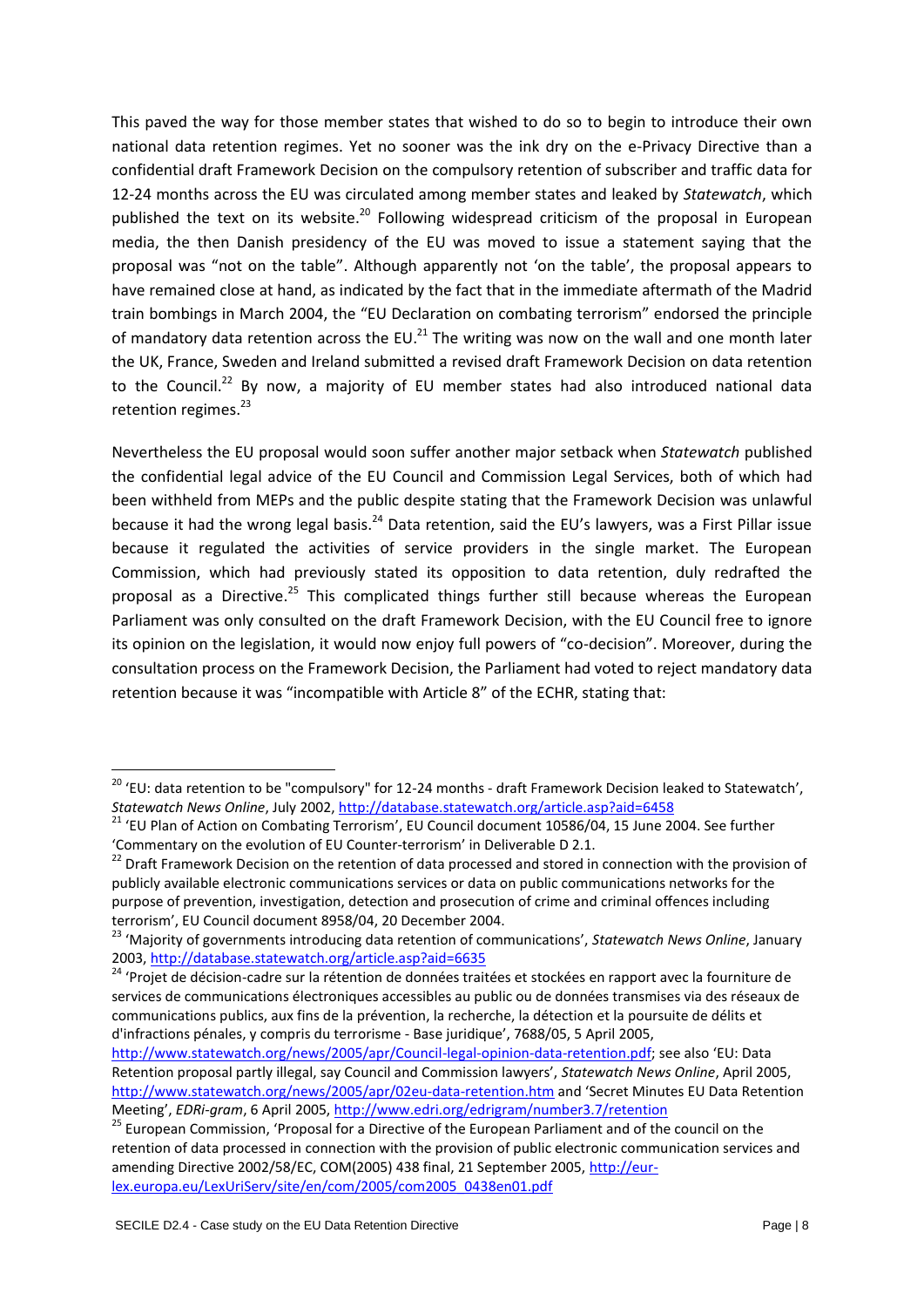"The monitoring and storage of data must be rejected if the measures do not comply with three basic criteria in line with the European Court of Human Rights' interpretation of Article 8(2) of the [ECHR]: they must be laid down by law, necessary in a democratic society and serve one of the legitimate purposes specified in the Convention. As has already been illustrated, it is debatable, to say the least, whether the proposal fulfils all the necessary criteria".<sup>26</sup>

However, between the defeat of the proposal for a Framework Decision and the publication of the proposal for a Directive, the July 2005 London tube bombings happened. These were used as a fresh justification for an EU data retention law, although the UK prime minister suggested at the time that "all the surveillance in the world" could not have prevented the attacks. $^{27}$ 

The UK then used its presidency of the EU Council to impose a deadline of the end of 2005 for the European Parliament to agree the measure, with Charles Clarke, UK Secretary of State, lecturing the EP on the need to adopt the proposal and Home Office officials were reported to have told MEPs in private that if parliament failed to do this they "would make sure the European Parliament would no longer have a say on any justice and home affairs matter."<sup>28</sup>

Led by *Privacy International* and the *European Digital Rights Initiative*, 90 NGOs and 80 telecommunications service providers wrote to the MEPs, imploring them to reject the measure:

"The retention of personal data resulting from communications, or of traffic data, is necessarily an invasive act. With the progress of technology, this data is well beyond being simple logs of who we've called and when we called them. Traffic data can now be used to create a map of human associations and more importantly, a map of human activity and intention. It is beyond our understanding as to why the EU Presidency and some select EU Member States insist on increasing the surveillance of traffic data even as this data becomes more and more sensitive, concomitant to a decreasing regard for civil liberties…

"… the European Parliament now faces a crucial decision. Is this the type of society we would like to live in? A society where all our actions are recorded, all of our interactions may be mapped, treating the use of communications infrastructures as criminal activity; just in case that it may be of use at some point in the future by countless agencies in innumerable countries around the world with minimal oversight and even weaker safeguards".<sup>29</sup>

<sup>1</sup> <sup>26</sup> European Parliament Committee on Civil Liberties, Justice and Home Affairs, 'Report on the initiative by the French Republic, Ireland, the Kingdom of Sweden and the United Kingdom for a Draft Framework Decision on the retention of data processed and stored in connection with the provision of publicly available electronic communications services or data on public communications networks for the purpose of prevention, investigation, detection and prosecution of crime and criminal offences including terrorism', A6-0174/2005, 31 May 2005, [http://www.europarl.europa.eu/sides/getDoc.do?pubRef=-//EP//NONSGML+REPORT+A6-2005-](http://www.europarl.europa.eu/sides/getDoc.do?pubRef=-//EP//NONSGML+REPORT+A6-2005-0174+0+DOC+PDF+V0//EN) [0174+0+DOC+PDF+V0//EN](http://www.europarl.europa.eu/sides/getDoc.do?pubRef=-//EP//NONSGML+REPORT+A6-2005-0174+0+DOC+PDF+V0//EN)

<sup>27</sup> Simon Davies, 'Unlawful, unworkable, unnecessary', *The Guardian*, 13 July 2005, <http://www.theguardian.com/world/2005/jul/13/humanrights.july7>

<sup>28</sup> Statewatch Observatory, 'The surveillance of telecommunications in the EU (from 2004 and ongoing), <http://www.statewatch.org/eu-data-retention.htm>; see also: 'Europarl Protests Against UK Push For EU Data Retention', *EDRi-gram*, 14 July 2005[, http://www.edri.org/edrigram/number3.14/retention.](http://www.edri.org/edrigram/number3.14/retention) The EP was at the time seeking a greater role in decision-making on all aspects of JHA policy.

<sup>&</sup>lt;sup>29 29</sup> Privacy International and EDRi, 'Invasive, Illusory, Illegal, and Illegitimate: Privacy International and EDRi Response to the Consultation on a Framework Decision on Data Retention', 15 September 2004, <http://www.statewatch.org/news/2004/sep/data-retention.htm>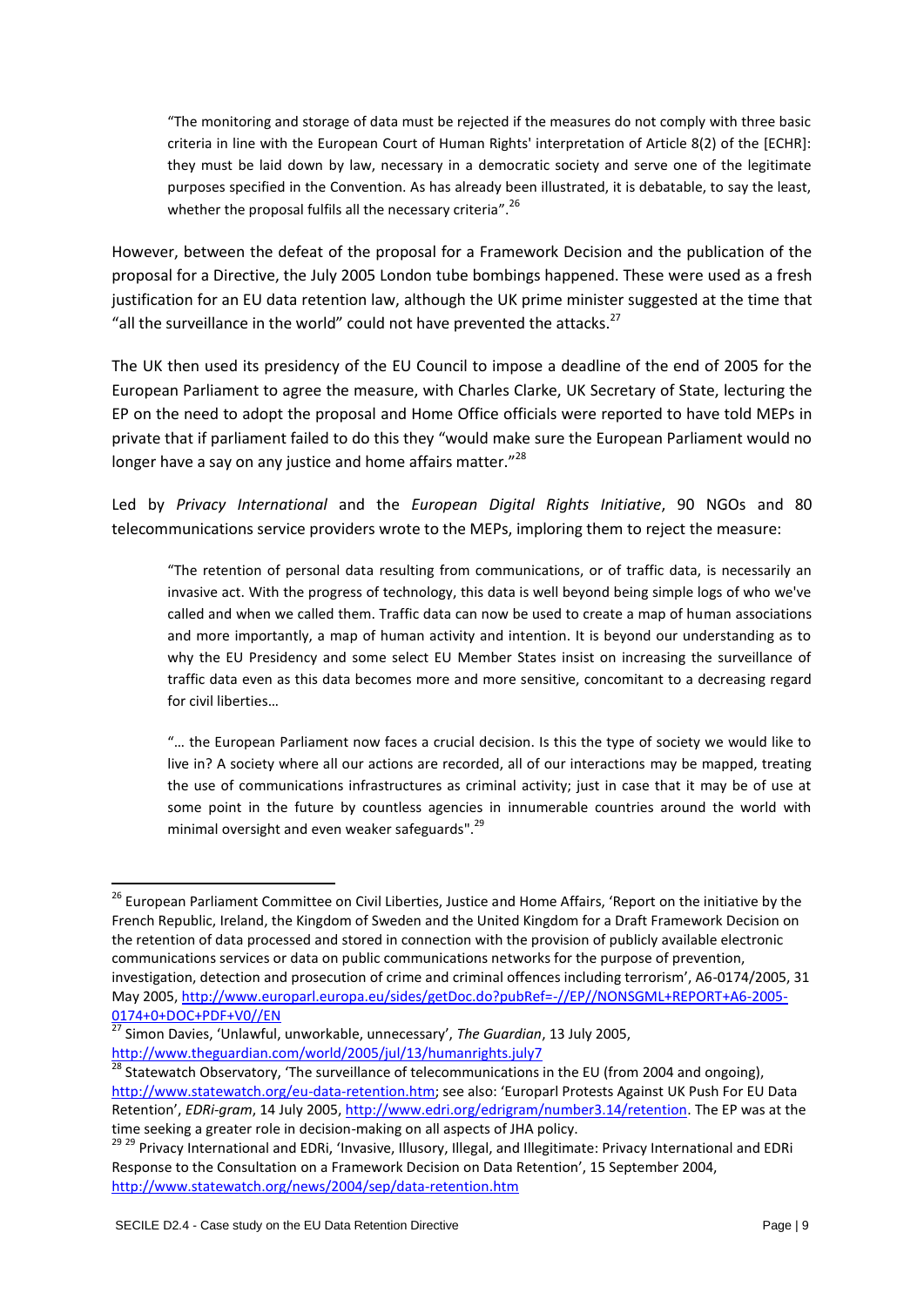The EP finally agreed the measure on 14 December 2005, with another alliance between the PSE and PPE reversing the position on the draft Framework Decision that the parliament had taken just eight months earlier.<sup>30</sup> The Directive then completed its passage through parliament following a single reading to meet the UK's demands. The Council of the EU adopted the legislation by qualified majority, with Ireland and the Slovakia voting against, and the Directive passed into law in March 2006.

Two further observations are relevant to any substantive consideration of the policy-making process. The first concerns the role of the UK government, which took its attempts to enforce data retention to EU institutions after it had been prevented from a domestic mandatory data retention regime by the houses of parliament.<sup>31</sup> In what appears to be a case of "policy laundering", the subsequent EU Directive, championed by the UK government, was binding on the UK and eligible to be implemented by statutory instrument in accordance with the European Communities Act 1972.<sup>32</sup>

The second observation concerns the role played by the US government in pushing for mandatory data retention in Europe, bilaterally in its discussions with the European Commission and EU Presidency, $33$  and in multilateral fora like the G8. $34$  This is noteworthy because at that time there

<sup>32</sup> The Data Retention (EC Directive) Regulations 2007

<sup>&</sup>lt;sup>30</sup> For a discussion that argues Parliament's agreement to data retention came about through a desire "to be seen as a 'responsible' legislator", see Ariadna Ripoll Servent, 'Holding the European Parliament responsible: policy shift in the Data Retention Directive from consultation to codecision', *Journal of European Public Policy*, Vol. 20, No. 7, 2013, pp.972-987

 $31$  UK police and security agencies are empowered to access data held by telecommunications service providers under the Regulation of Investigatory Powers Act 2000. A statutory basis for extended data retention was established by the Anti-Terrorism, Crime and Security Act 2001 (ATCS), adopted after the 9/11 attacks, but parliament restricted the Home Secretary's powers to a "voluntary" code of practice – which many service providers chose to ignore – and insisted on a five year sunset clause. In 2002 the All Party Internet Group (APIG), comprising over 50 Members of Parliament and the House of Lords, raised "significant doubt that the whole scheme is lawful" and recommended "very strongly" that the Home Office drop its plans on voluntary or mandatory data retention schemes in favour of and "urgently enter into Europe-wide discussions to dismantle data retention regimes and to ensure that data preservation becomes EU policy". See 'U-turn on UK data retention law?', Outlaw.com, 29 January 2003, [http://www.out-law.com/page-3277.](http://www.out-law.com/page-3277) The government ignored the APIG and enacted the Voluntary Code of Practice on Data Retention on 5 December 2003 by Statutory Instrument 2003/3175.

[<sup>\(</sup>http://www.legislation.gov.uk/uksi/2007/2199/contents/made\)](http://www.legislation.gov.uk/uksi/2007/2199/contents/made); The Data Retention (EC Directive) Regulations 2009 [\(http://www.legislation.gov.uk/uksi/2009/859/introduction/made\)](http://www.legislation.gov.uk/uksi/2009/859/introduction/made). The Regulations formalised the voluntary code already and extended the retention period from six to 12 months. They were subject to the affirmative resolution procedure, by which instruments "cannot become law unless they are approved by both Houses," i.e. the Commons and the Lords. However, there is no requirement for a parliamentary debate and the only debate that did take place occurred within 18-member Delegated Legislation Committees. The Regulations were "nodded through" both chambers. The transcript of the debate in 2007 is not available online but can be purchased:

[http://www.tsoshop.co.uk/bookstore.asp?Action=Book&ProductId=9780215785404.](http://www.tsoshop.co.uk/bookstore.asp?Action=Book&ProductId=9780215785404) The 2009 debate can be found here: [http://www.publications.parliament.uk/pa/cm200809/cmgeneral/deleg4/090316/90316s01.htm.](http://www.publications.parliament.uk/pa/cm200809/cmgeneral/deleg4/090316/90316s01.htm) See further Statewatch Analysis, 'Mandatory retention of telecommunications traffic to be "nodded" through in UK', May 2007, [http://www.statewatch.org/news/2007/may/uk-data-ret.pdf.](http://www.statewatch.org/news/2007/may/uk-data-ret.pdf)

<sup>&</sup>lt;sup>33</sup> In October 2001 the President of the United States wrote to the European Commission with a further 40 specific requests regarding cooperation on anti-terrorism measures. 'Text of US letter from Bush with demands for EU for cooperation', *Statewatch News Online*, November 2001,

[http://database.statewatch.org/article.asp?aid=6344.](http://database.statewatch.org/article.asp?aid=6344) Structured dialogue on counter-terrorism between the EU and USA continued in the framework of the New Transatlantic Agenda.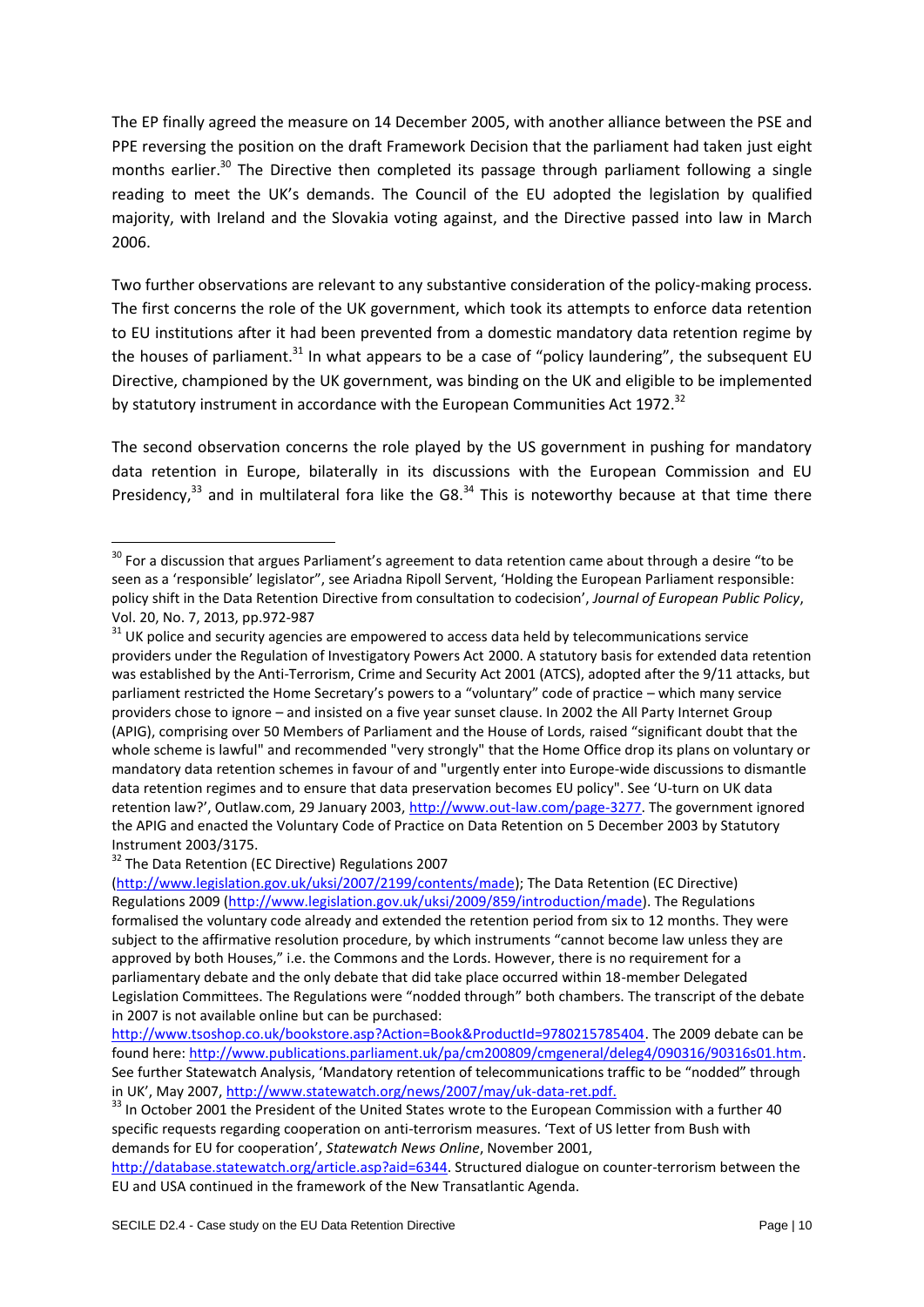were no corresponding powers in the USA, nor any intention to introduce them. Even the notorious PATRIOT Act did not go this far. In place of blanket "data retention", US law enforcement and security agencies are obliged to seek "preservation orders" from special surveillance courts. However, recent leaks such as that of the FISA court order imposed on *Verizon*, demonstrate that US agencies and their special "surveillance court" have interpreted these principles so widely as to cover entire telephone networks and all of their users.<sup>35</sup>

Opposition to the Data Retention Directive in Europe included advocacy from civil society organisations for the development of this model as an alternative framework for communications surveillance in the EU, with judicial supervision supposed to ensure that access to private data is necessary and legitimate. This is still the preferred option of the German Ministry of Justice (see further section 5.6, below).

<sup>&</sup>lt;sup>34</sup> 'G8 and ILETS discussed problems of "data retention and implications of data protection legislation" in 1999', *Statewatch News Online*, May 2001[, http://database.statewatch.org/article.asp?aid=6289](http://database.statewatch.org/article.asp?aid=6289) <sup>35</sup> 'NSA collecting phone records of millions of Verizon customers daily ', Guardian, 6 June 2013, <http://www.guardian.co.uk/world/2013/jun/06/nsa-phone-records-verizon-court-order>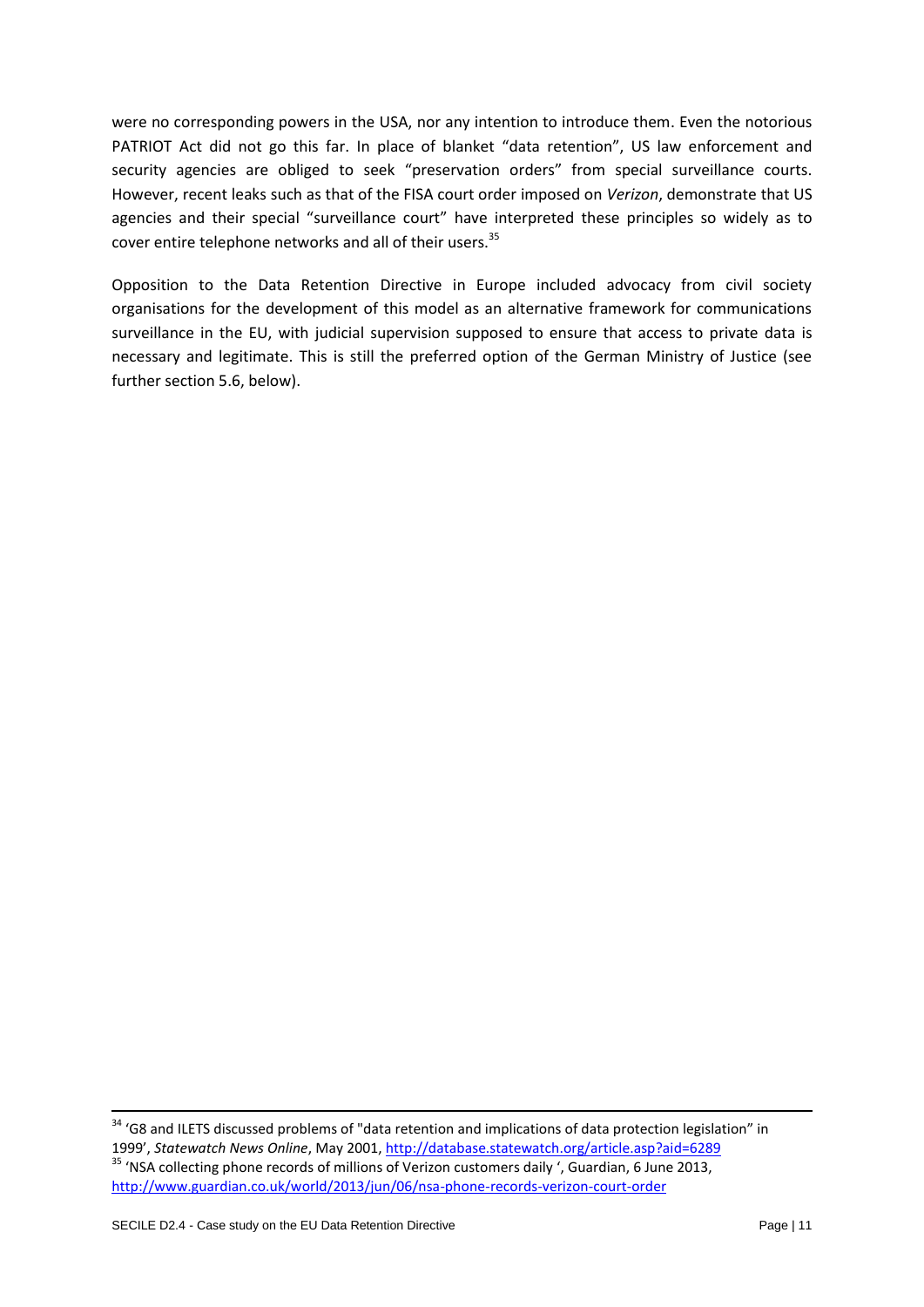## <span id="page-11-0"></span>3 Clause-by-clause analysis

Article 1 sets out the subject matter and scope of the Directive covers which covers all legal entities and:

"aims to harmonise Member States' provisions concerning the obligations of the providers of publicly available electronic communications services or of public communications networks with respect to the retention of certain data which are generated or processed by them, in order to ensure that the data are available for the purpose of the investigation, detection and prosecution of serious crime, as defined by each Member State in its national law."

Article 1(1) of the Directive states that serious crime is "as defined by each Member State in its national law". Article 1(2) states that the Directive does not apply to the retention of the content of communications. However, it has long been argued that "retaining traffic data makes it possible to reveal… what websites people have visited", indicating that certain content data can actually be retained under the Directive.<sup>36</sup> The EU's "Article 29 Working Party" on data protection was so concerned that it issued an Opinion in 2008 making it clear that the Directive is "not applicable to search engine providers", as "search queries themselves would be considered content rather than traffic data and the Directive would therefore not justify their retention."<sup>37</sup>

Article 2 contains definitions of the terms used in the legislation, and Article 3 outlines the obligation for telecoms providers to retain data, through derogation from a number of Articles (5, 6 and 9) of the e-Privacy Directive.<sup>38</sup> Article 5 of that Directive obliges Member States to:

"[E]nsure the confidentially of communications and the related traffic data by means of a public communications network and publicly available electronic communications services" through the prohibition, except when legally authorised, of "listening, tapping, storage or other kinds of interception or surveillance."

Article 6 of the e-Privacy Directive prohibits the retention by telecommunications providers of "traffic data relating to subscribers and users" except if necessary for billing or for marketing (where the subscriber or user has given their consent). Article 9 states that location data that relates to users or subscribers "may only be processed when they are made anonymous, or with the consent of the users of subscribers to the extent and for the duration necessary for the provision of a value added service."

Article 4 of the Data Retention Directive covers access by Member States' competent authorities to retained data, which should only occur "in specific cases and in accordance with national law". The phrase "competent authorities" is undefined in the Directive and it has been left to Member States to decide which of their agencies and institutions should have access to retained data and the ability

 $\overline{a}$ 

<sup>&</sup>lt;sup>36</sup> Open Rights Group, 'Data Retention Directive',

[http://wiki.openrightsgroup.org/wiki/Data\\_retention\\_directive#Summary\\_of\\_issues\\_with\\_the\\_directive](http://wiki.openrightsgroup.org/wiki/Data_retention_directive#Summary_of_issues_with_the_directive)  $37$  Article 29 Data Protection Working Party, Opinion 1/2008 on data protection issues related to search

engines, 00737/EN WP 148, 4 April 2008, p.3 <sup>38</sup> Directive 2002/58/EC of the European Parliament and of the Council of 12 July 2002 concerning the processing of personal data and the protection of privacy in the electronic communications sector (Directive on privacy and electronic communiations)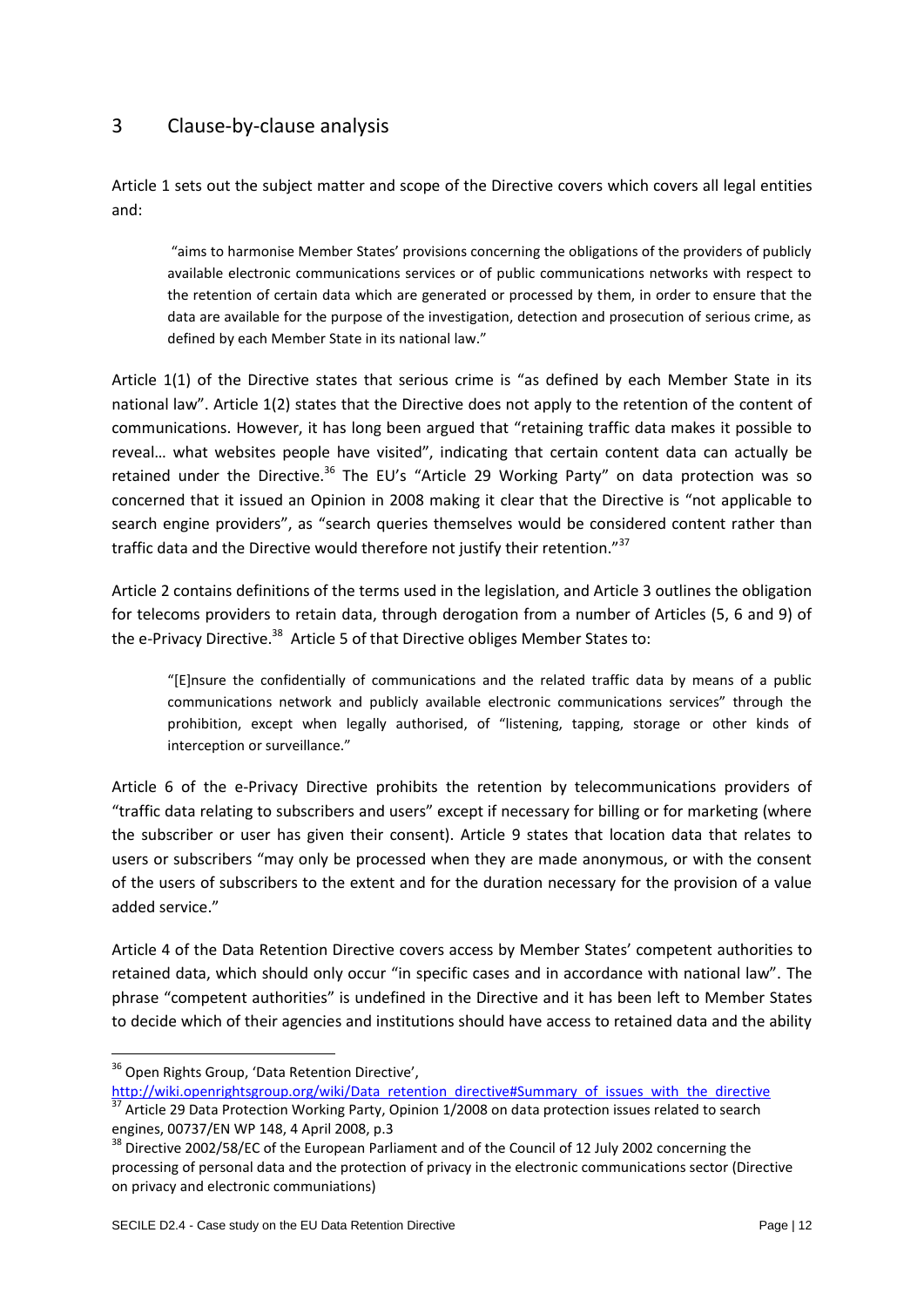to request it from telecommunications providers (see further section 4.2, below). It is also left entirely to Member States to define what procedures the authorities should follow if they are to be given access to retained data. This has led to wide divergence in which authorities can access the retained data, and how they do so. The Directive's failure to stipulate that national law should include judicial scrutiny of requests for retained data allows member states to establish selfregulatory systems that dispense with the traditional use of surveillance "warrants".

Article 5 states in detail the data that must be retained by service providers, as outlined in the introduction of this report. Article 6 covers periods of retention ("not less than six months and not more than two years from the date of the communication"), and Article 7 outlines measures for the protection and security of retained data: it should be "of the same quality and subject to the same security and protection as those data on the network"; it should be protected against "accidental or unlawful destruction, accidental loss or alteration, or unauthorised or unlawful storage, processing, access or disclosure"; should be accessible only by "specially authorised personnel"; and must be destroyed at the end of the retention period unless "accessed and preserved". Compliance with these provisions is to be supervised by "one or more public authorities" in accordance with Article 9.

Article 8 states that the storage of retained data must allow for its transmission to competent authorities, when requested, "without undue delay". Article 10 obliges Member States to provide to the Commission with statistics, excluding personal data, on an annual basis. These should include:

- The cases in which information was provided to the competent authorities in accordance with applicable national law;
- The time elapsed between the date on which the data were retained and the date on which the competent authority requested the transmission of the data;
- The cases where requests for data could not be met.

Article 11 makes an amendment to Article 15 of the e-Privacy Directive, paragraph 1 of which permits Member States to enact their own data retention measures if they consider them:

"[A] necessary, appropriate and proportionate measure within a democratic society to safeguard national security (i.e. State security), defence, public security, and the prevention, investigation, detection and prosecution of criminal offences or of unauthorised use of the electronic communication system."

The Data Retention Directive supplemented this by stating that: "Paragraph 1 shall not apply to data specifically required by [the Data Retention Directive] to be retained for the purposes referred to in Article 1(1) of that Directive." The confusion caused by this overlap in the two pieces of legislation has been problematic and the European Commission, which is now reviewing the Data Retention and e-Privacy Directives in parallel, has suggested that:

"Any revision of the Data Retention Directive should ensure that retained data will be used exclusively for the purposes foreseen in this Directive, and not for other purposes as currently allowed by the e-Privacy Directive."<sup>39</sup>

<sup>39</sup> 'Revision of Data Retention Directive put on hold with "no precise timetable" for a new proposal, *Statewatch News Online*, August 2012,<http://database.statewatch.org/article.asp?aid=31781>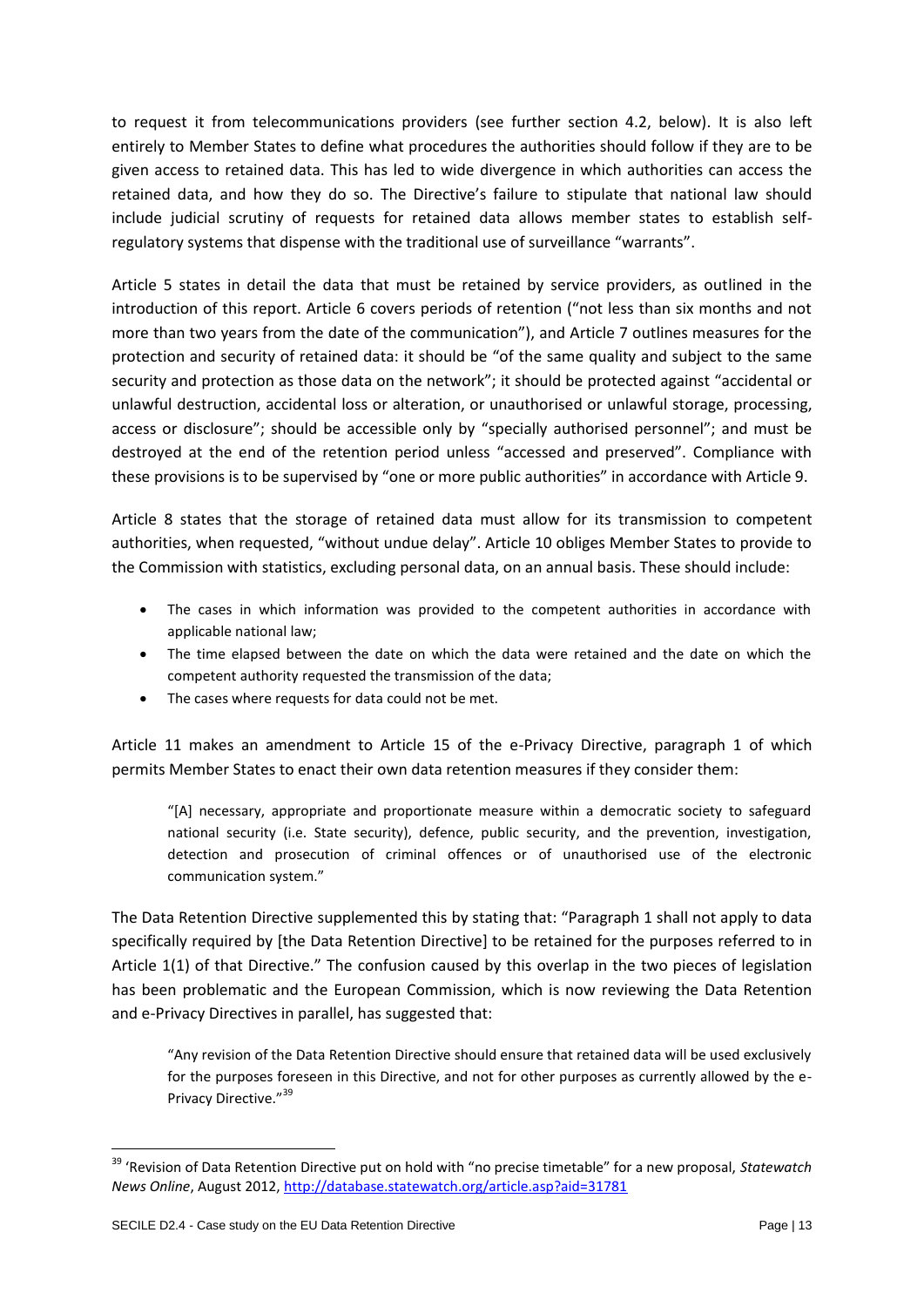Article 12 permits Member States to extend the period of retention for "a limited period" if they face "particular circumstances", subject to the *post-facto* approval of the Commission. Article 13 obliges Member States to ensure that provisions of EU data protection law dealing with judicial remedies, liabilities and sanctions<sup>40</sup> apply to the measures enacted by Member States to transpose the Data Retention Directive. It also requires the punishment by "penalties, including administrative or criminal penalties, that are effective, proportionate and dissuasive," of any illegal access to or transfer of retained data.

Article 14 obliged the Commission to undertake "an evaluation of the application of this Directive and its impact on economic operators and consumers" and present it to the European Parliament and the Council no later than 15 September 2010. The evaluation, which is examined in the following section, was produced in April 2011. Article 14 also obliged the Commission to determine at this time "whether it is necessary to amend the provisions of this Directive", a decision that the Commission has deferred leaving no precise timetable for a new proposal.<sup>41</sup>

Articles 15-17 require Member States to transpose the Directive into national law by 15 September 2007 (it was agreed on 15 March 2006 and entered into force 20 days later), with sub-section (3) of Article 15 allowing member states to "postpone application of this Directive to the retention of communications data relating to Internet Access, Internet telephony and Internet e-mail" for up to three years.

 $\overline{a}$ 

<sup>&</sup>lt;sup>40</sup> Chapter III, 'Judicial remedies, liability and sanctions', Directive 95/46/EC of the European Parliament and of the Council of 24 October 1995 on the protection of individuals with regard to the processing of personal data and on the free movement of such data

<sup>&</sup>lt;sup>41</sup> 'Revision of Data Retention Directive put on hold with "no precise timetable" for a new proposal', *Statewatch News Online*, 13 August 2012,<http://database.statewatch.org/article.asp?aid=31781>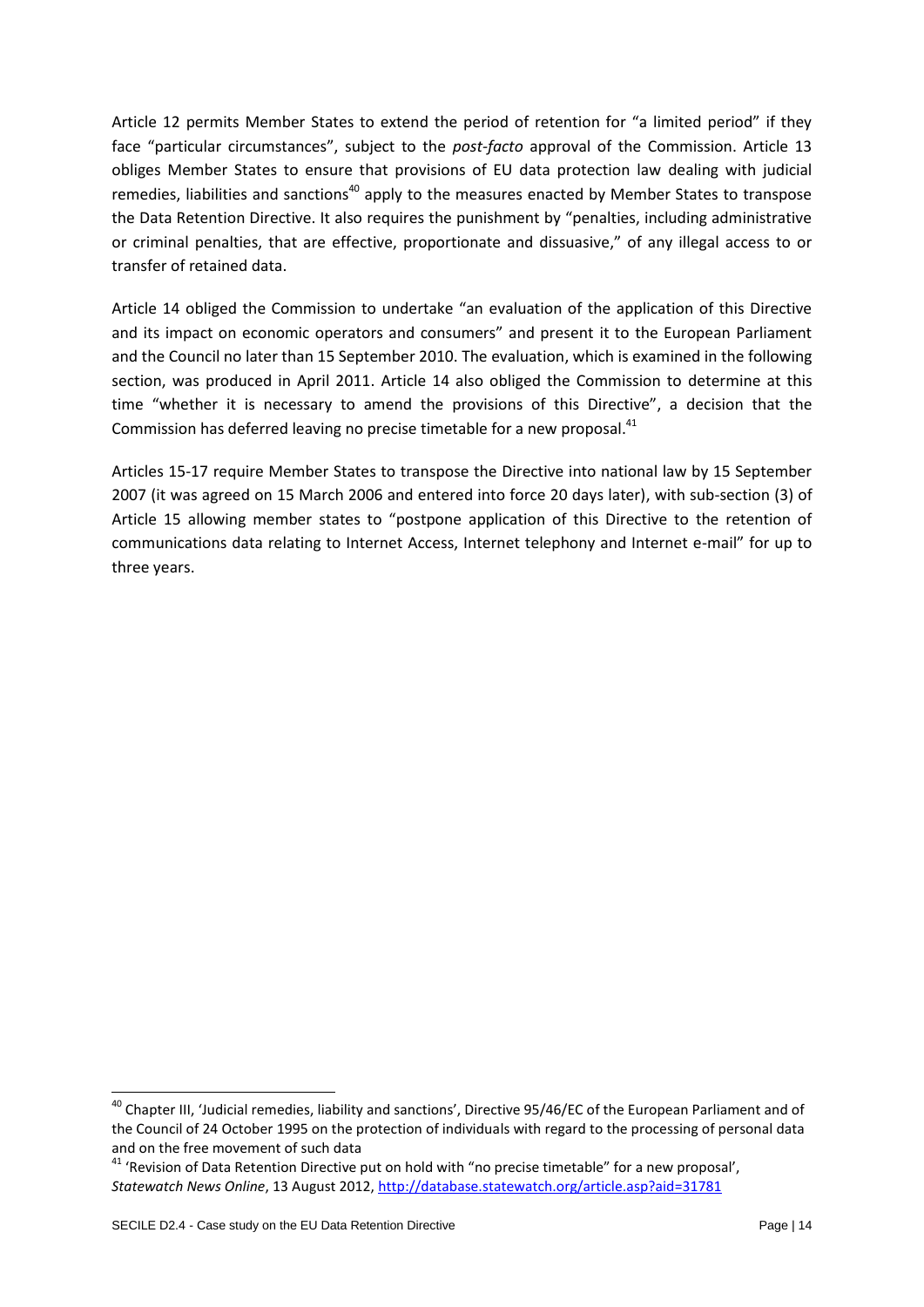### <span id="page-14-0"></span>4 Transposition and review

Member States were required to ensure their national law complied with the requirements of the Data Retention Directive by 15 September 2007, with the option of extending that period until 15 March 2009 with regard to the retention of internet access, internet telephony and internet email. Austria, Belgium, Cyprus, Czech Republic, Estonia, Finland, Germany, Greece, Latvia, Lithuania, Luxembourg, the Netherlands, Poland, Slovenia, Sweden and the UK all took up this option. The specific legislation through which Member States transposed the Directive is listed in the EUR-Lex register.<sup>42</sup>

The process of transposing the Directive has been lengthy and controversial in many member states, not least because of the various legal challenges to the implementing legislation brought on procedural, constitutional and human rights grounds detailed in the following section. Six years after the deadline for implementation, the Directive has still not been implemented by all the states it covers and genuine "harmonisation" appears a remote prospect.

Even with the extra room for manoeuvre on internet data retention, six member states still found themselves subjected to infringement proceedings brought by the Commission after failing to implement national legislation in the allotted timeframe. The Commission initiated infringement proceedings against Austria, the Netherlands and Sweden in May 2009, Greece and Ireland in November 2009, and Germany in May 2012. Austria,  $43$  Greece,  $44$  the Netherlands,  $45$  Ireland  $46$  and Sweden<sup>47</sup> subsequently adopted the requisite legislation; Germany has still failed to introduce legislation and an infringement action is pending at the European Court of Justice (see further section 5.6 below).

In Norway (which is not an EU Member State but is obliged to implement the Directive as a member of the European Economic Area) legislation is yet to be adopted, and there is an on-going campaign

 $\overline{a}$ 

<sup>42</sup> Data Retention Directive National Execution Measures, *EUR-Lex*[, http://eur](http://eur-lex.europa.eu/LexUriServ/LexUriServ.do?uri=CELEX:72006L0024:EN:NOT)[lex.europa.eu/LexUriServ/LexUriServ.do?uri=CELEX:72006L0024:EN:NOT](http://eur-lex.europa.eu/LexUriServ/LexUriServ.do?uri=CELEX:72006L0024:EN:NOT)

<sup>43</sup> Jan Libbenga, 'Sweden postpones EU data retention directive, faces court, fines', *The Register*, 18 March 2011, [http://www.theregister.co.uk/2011/03/18/sweden\\_postpones\\_eu\\_data\\_retention\\_directive/](http://www.theregister.co.uk/2011/03/18/sweden_postpones_eu_data_retention_directive/)

<sup>&</sup>lt;sup>44</sup> Transposition in Greece was completed with the passing of Law 3917/2011 after an ECJ ruling imposing a fine (Case C-211/09). All data retained under the law is to be held for 12 months and a court order is required for access. For more information see: Karageorgiou & Associates, 'Data protection in Greece – key issues', May 2011, [http://www.kalaw.gr/wmt/userfiles/File/Overview\\_Greece\\_2011.pdf](http://www.kalaw.gr/wmt/userfiles/File/Overview_Greece_2011.pdf)

<sup>45</sup> The Netherlands introduced transposing legislation on 1 September 2009 with the *Wet bewaarplicht telecommunicatiegegevens*. Amending legislation passed in July 2011 shortened the retention period for data on Internet access, email and Internet telephony to six months. All other data is retained for 12 months. For more information see: Law Library of Congress, 'Netherlands: Mandated Period of Provider Retention of Internet Data Shortened', 25 July 2011,

[http://www.loc.gov/lawweb/servlet/lloc\\_news?disp3\\_l205402757\\_text](http://www.loc.gov/lawweb/servlet/lloc_news?disp3_l205402757_text)

 $46$  The relevant Irish legislation is the Communications (Retention of Data) Act 2011. This legislation, as well as the Data Retention Directive, was the subject of a subsequent court challenge, discussed in section 3.8. The full text of the Communications (Retention of Data) Act 2011 is available at:

<http://www.irishstatutebook.ie/2011/en/act/pub/0003/index.html>

 $\frac{47}{47}$  See section 3.9 below.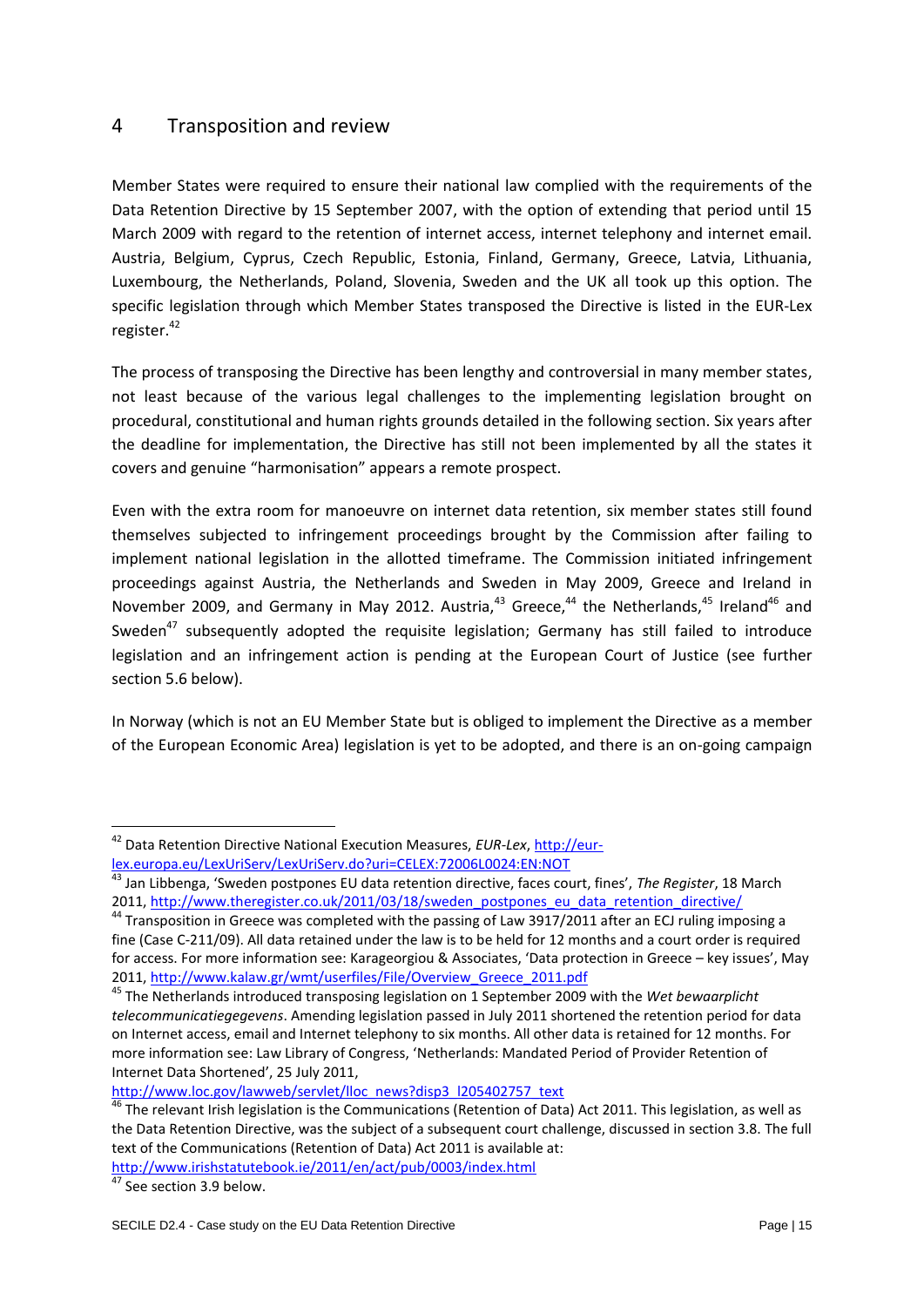by civil society organisations to try and prevent its adoption by the parliament.<sup>48</sup> The Commission also recently demanded that Belgium "change its data retention laws to comply with the provisions of the European legislation",<sup>49</sup> and a draft bill aimed at ensuring full implementation through modification of the Electronic Communications Act of 13 June 2005 was subsequently introduced into the Belgian Parliament in July of 2013.<sup>50</sup>

The Directive required the European Commission to undertake "an evaluation of the application of this Directive and its impact on economic operators and consumers" and present it to the European Parliament and the Council of the EU no later than 15 September 2010. A conference entitled "Taking on the Data Retention Directive", at which different "stakeholders" were invited to give their views, was held in December 2010.<sup>51</sup> The evaluation report was finally published in April 2011.<sup>52</sup> To the disappointment of civil liberties and privacy groups, the Commission concluded that:

"Overall, the evaluation has demonstrated that data retention is a valuable tool for criminal justice systems and for law enforcement in the EU. The contribution of the Directive to the harmonisation of data retention has been limited, in terms of, for example, purpose limitation and retention periods, and also in the area of reimbursement of costs incurred by operators, which is outside its scope."<sup>53</sup>

<sup>48</sup> Lyndsey Smith and Michael Sandelson, 'Norway oppositions fights EU Data Retention Directive', *The Foreigner*, 25 July 2013[, http://theforeigner.no/pages/news/norway-opposition-fights-eu-data-retention](http://theforeigner.no/pages/news/norway-opposition-fights-eu-data-retention-directive/)[directive/](http://theforeigner.no/pages/news/norway-opposition-fights-eu-data-retention-directive/)

<sup>49</sup> Frédéric Donck, 'EU Issues Overview – 25-31 May 2013 Edition', *Internet Society*, 3 June 2013, <http://www.internetsociety.org/doc/eu-issues-overview-%E2%80%93-25-31-may-2013-edition>

<sup>50</sup> 'Belgium – Further proposals to implement the EU Data Retention Directive', *Linklaters*, 18 July 2013, [http://www.linklaters.com/Publications/Publication1403Newsletter/TMT-News-18-July-2013/Pages/Belgium-](http://www.linklaters.com/Publications/Publication1403Newsletter/TMT-News-18-July-2013/Pages/Belgium-Further-proposals-implement-EU-Data-Retention-Directive.aspx)[Further-proposals-implement-EU-Data-Retention-Directive.aspx](http://www.linklaters.com/Publications/Publication1403Newsletter/TMT-News-18-July-2013/Pages/Belgium-Further-proposals-implement-EU-Data-Retention-Directive.aspx)

<sup>51 &#</sup>x27;Note on the consultation meeting', 3 December 2010, <http://www.statewatch.org/eu-data-retention.htm>

<sup>&</sup>lt;sup>52</sup> European Commission, 'Evaluation report on the Data Retention Directive (Directive 2006/24/EC)', COM(2011) 225 final, 18 April 2011, [http://www.statewatch.org/news/2011/apr/eu-com-data-retention](http://www.statewatch.org/news/2011/apr/eu-com-data-retention-report-225-11.pdf)[report-225-11.pdf](http://www.statewatch.org/news/2011/apr/eu-com-data-retention-report-225-11.pdf)

 $\frac{1}{53}$  European Commission. 'Evaluation report on the Data Retention Directive (Directive 2006/24/EC)', p.2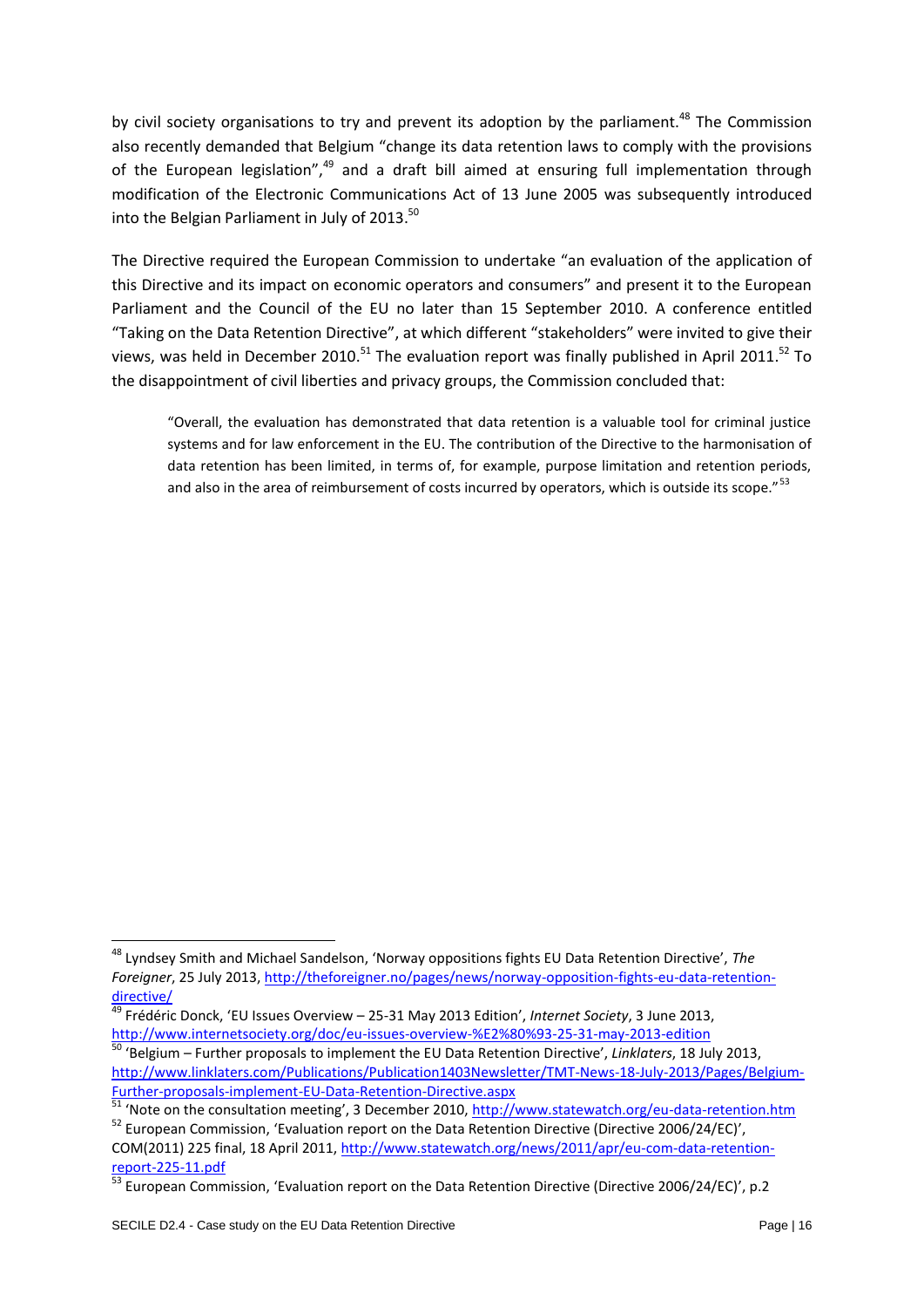#### <span id="page-16-0"></span>4.1 Retention period and scope

That the Directive failed to harmonise retention periods is hardly surprising given that it allowed member states to choose from anywhere between 6 and 24 months. In the absence of an EU definition of "serious crime", the requirement that retained data be used for "the investigation, detection and prosecution of serious crime" was unlikely to achieve harmonisation either. According to the Commission's evaluation:

"Ten Member States (Bulgaria, Estonia, Ireland, Greece, Spain, Lithuania, Luxembourg, Hungary, Netherlands, Finland) have defined 'serious crime', with reference to a minimum prison sentence, to the possibility of a custodial sentence being imposed, or to a list of criminal offences defined elsewhere in national legislation. Eight Member States (Belgium, Denmark, France, Italy, Latvia, Poland, Slovakia, Slovenia) require data to be retained not only for investigation, detection and prosecution in relation to serious crime, but also in relation to all criminal offences and for crime prevention, or on general grounds of national or state and/or public security. The legislation of four Member States (Cyprus, Malta, Portugal, UK) refers to 'serious crime' or 'serious offence' without defining it."<sup>54</sup>

The Commission also noted that most member states "allow the access and use of retained data for purposes going beyond those covered by the Directive, including preventing and combating crime generally and the risk of life and limb".<sup>55</sup>

#### <span id="page-16-1"></span>4.2 Access to retained data

The authorities permitted to access retained data differ significantly from state to state. Every member state allows their police forces access and all member states except the UK and Ireland give access to prosecutors.<sup>56</sup> Fourteen states provide access to their security and intelligence services (although only twelve are easily identifiable in the report);<sup>57</sup> six to tax and/or customs authorities;<sup>58</sup> four to border police (the Commission claims three despite the information it provides showing otherwise);<sup>59</sup> while the UK allows other public authorities to access data retained by telecoms providers if "authorised for specific purposes under secondary legislation."<sup>60</sup>

The type of authorisation required for access by these authorities is similarly uneven across the EU: "Eleven Member States require judicial authorisation for each request for access to retained data. In three Member States judicial authorisation is required in most cases".<sup>61</sup> A senior authority, but not a

 $61$  Ibid., p.9. The information provided in the report is not specific enough to make it possible to identify exactly which states these are.

**<sup>.</sup>**  $54$  Ibid., p.6

 $55$  Ibid., p.8

<sup>56</sup> Ibid., p.9

<sup>57</sup> The twelve identifiable states are Bulgaria, Estonia, Spain, Latvia, Lithuania, Luxembourg, Hungary, Malta, Poland, Portugal, Slovenia and the UK. See tables in pages 10-12 of the Commission report. <sup>58</sup> Finland, Hungary, Ireland, Poland, Spain, UK.

<sup>59</sup> Estonia, Finland, Poland, Portugal.

<sup>&</sup>lt;sup>60</sup> European Commission, 'Evaluation report on the Data Retention Directive (Directive 2006/24/EC)', p.12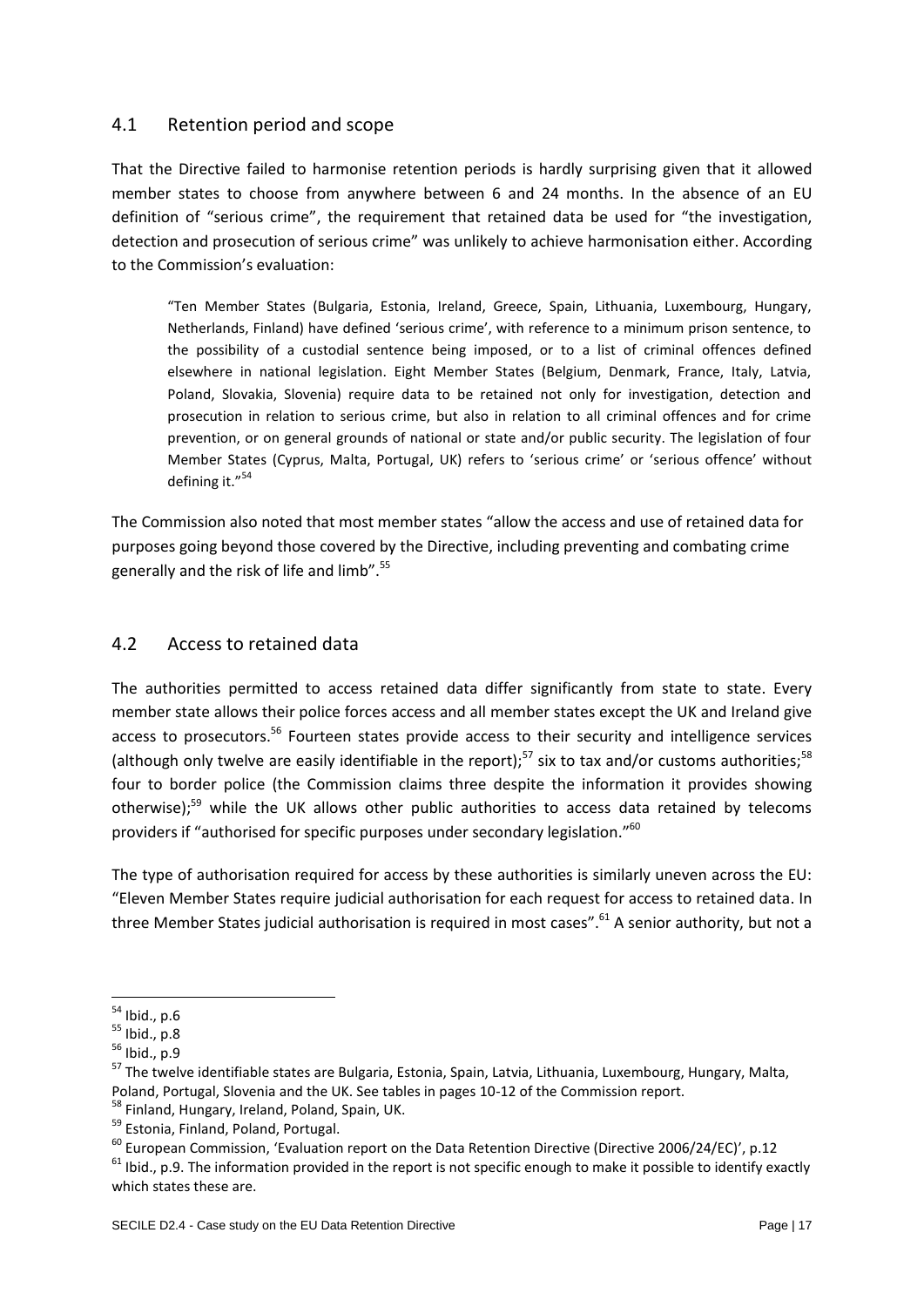judge, must give authorisation in four other Member States<sup>62</sup> while in two Member States, "the only condition appears to be that the request is made in writing."<sup>63</sup>

## <span id="page-17-0"></span>4.3 Necessity and effectiveness

The European Commission's review declared the Data Retention Directive "a valuable tool for criminal justice systems and for law enforcement in the EU"<sup>64</sup> while acknowledging that the civil society groups who took part in its consultation considered the policy "in principle… unjustified and unnecessary".<sup>65</sup> In spite of the pending judgment of the European Court of Justice (see section 5.10, below), EC Home Affairs Commissioner Cecilia Malmström has stated that "data retention is here to stay".<sup>66</sup> This has not, however, allayed concerns about either the legitimacy or effectiveness of the Directive.

In May 2011 the European Data Protection Supervisor issued a formal Opinion on the Commission's evaluation report, stating that, amongst other things, before proposing a revised Directive the Commission needed to "invest in collecting further practical evidence from the Member States in order to demonstrate the necessity of data retention as a measure under EU law", and that all those Member States in favour of data retention should "provide the Commission with quantitative and qualitative evidence demonstrating it".<sup>67</sup> This demand has also come from European Court of Justice in its review of the Directive.<sup>68</sup>

In December 2011 the European Commission wrote to the EU Council's Working Party on Data Protection and Information Exchange (DAPIX), to inform member states' representatives as to the results of the consultation undertaken by the Commission from May to December 2011 on the reform of the Data Retention Directive. The Commission explained:

"[T]here are serious shortcomings with the EU framework – including retention periods, clarity of purpose limitation and scope, lack of reimbursement of cost to industry, safeguards for access and use – which must be addressed."<sup>69</sup>

<sup>62</sup> Information provided by *five* states – Cyprus, France, Hungary, Italy and Poland – would appear to fit this description.

 $63$  Information provided by three states fits this description: Ireland, Malta and Slovakia.

 $64$  European Commission, 'Evaluation report on the Data Retention Directive (Directive 2006/24/EC)', p.1  $65$  Ibid., p.29

<sup>&</sup>lt;sup>66</sup> Cecilia Malmström, 'Taking on the Data Retention Directive', 3 December 2010, [http://europa.eu/rapid/press-release\\_SPEECH-10-723\\_en.htm](http://europa.eu/rapid/press-release_SPEECH-10-723_en.htm)

<sup>67</sup> European Data Protection Supervisor, 'Opinion of the European Data Protection Supervisor on the Evaluation report from the Commission to the Council and the European Parliament on the Data Retention Directive (Directive 2006/24/EC), 31 May 2011, [http://www.statewatch.org/news/2011/may/edps-opinion-eu](http://www.statewatch.org/news/2011/may/edps-opinion-eu-mand-ret-opinion.pdf)[mand-ret-opinion.pdf](http://www.statewatch.org/news/2011/may/edps-opinion-eu-mand-ret-opinion.pdf)

<sup>68</sup> Monika Emert, 'Data retention might not be proportional to risks', *Policy Review*, 9 July 2013, <http://policyreview.info/articles/news/data-retention-might-not-be-proportional-risks/170>

<sup>&</sup>lt;sup>69</sup> Commission Services, 'Consultation on reform of Data Retention Directive: emerging themes and next steps', 18620/11, 15 December 2011, p.8[, http://www.statewatch.org/news/2012/jan/eu-mand-ret-com-consult-](http://www.statewatch.org/news/2012/jan/eu-mand-ret-com-consult-18620-11.pdf)[18620-11.pdf](http://www.statewatch.org/news/2012/jan/eu-mand-ret-com-consult-18620-11.pdf)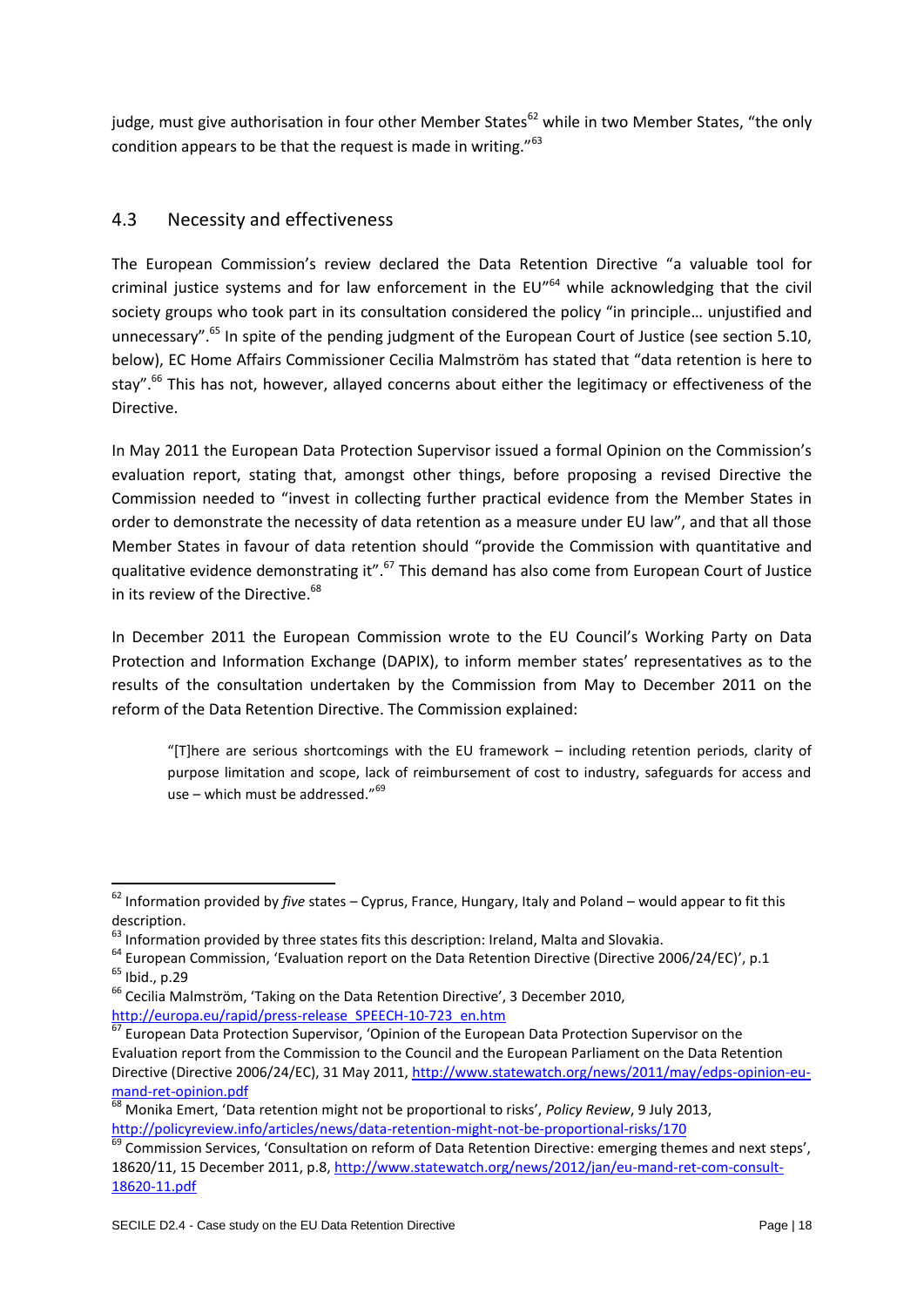The Commission argued that it was necessary to "explain better the value of data retention" due to "a continued perception that there is little evidence at an EU and national level on the value of data retention in terms of public security and criminal justice":

"We have received strong views from law enforcement and the judiciary from all Member States that communications data are crucial for criminal investigations and trials, and that it was essential to guarantee that these data would be available if needed for at least 6 months or at least… 1 year. We have also received strong qualitative evidence of the value of historic communications data in specific cases of terrorism, serious crime and crimes using the internet or by telephone – but only from 11 out of 27 Member States."70

Furthermore, "[t]he statistics required under Article 10 do not, as it is currently interpreted, enable evaluation of necessity and effectiveness". Therefore, the Commission concluded, "all Member States – not just a minority – need to provide convincing evidence of the value of data retention of security and criminal justice".<sup>71</sup> Member States' delegations in DAPIX had already discussed the need for further evidence of the "necessity" of data retention at a meeting in May 2011. They concluded that the need for the policy:

"[C]ould not be argued on the basis of statistical data… the gravity of the offences investigated thanks to traffic data, rather than the mere number of cases in which traffic data were used should receive due attention. Quantitative analysis should be complemented with qualitative assessment."<sup>72</sup>

In March 2013 the Commission published a report that attempted to draw together "Evidence which has been supplied by Member States and Europol in order to demonstrate the value to criminal investigation and prosecution of communications data retained under Directive 2006/24/EC."<sup>73</sup> The report contains an overview of the ways in which communications data are used in criminal investigations and judicial proceedings; the sorts of cases in which retained data are important; the "consequences of absence of data retention"; and then comes to a section on statistics and quantitative data. This notes that 23 Member States have provided "some statistics since 2008", and that since 2009 these have mostly been submitted in line with a template drawn up the Commission's "expert group" on data retention $74$  in November 2008 and presented to Member States in January 2009. Nevertheless, the Commission found that member states "interpret in

**.** 

[retention/docs/20130418\\_data\\_retention\\_expert\\_group\\_decision\\_en.pdf](http://ec.europa.eu/dgs/home-affairs/what-we-do/policies/police-cooperation/data-retention/docs/20130418_data_retention_expert_group_decision_en.pdf)

 $70$  Ibid., p.2-3

 $^{71}$  Ibid., p.8

<sup>&</sup>lt;sup>72</sup> Working Party on Data Protection and Information Exchange, 'Summary of discussions', 30 May 2011, 10806/11, p.3[, http://register.consilium.europa.eu/pdf/en/11/st10/st10806.en11.pdf](http://register.consilium.europa.eu/pdf/en/11/st10/st10806.en11.pdf)

 $^{73}$  European Commission, 'Evidence for necessity of data retention in the EU', March 2013, p.2, <http://www.statewatch.org/news/2013/aug/eu-com-mand-ret-briefing.pdf>

The March 2008 to December 2012 this group's mandate came from Commission Decision 2008/324/EC of 25 March 2008 setting up the 'Platform on Electronic Data Retention for the Investigation, Detection and Prosecution of Serious Crime' group of experts, [http://eur-](http://eur-lex.europa.eu/LexUriServ/LexUriServ.do?uri=OJ:L:2008:111:0011:0014:EN:PDF)

[lex.europa.eu/LexUriServ/LexUriServ.do?uri=OJ:L:2008:111:0011:0014:EN:PDF;](http://eur-lex.europa.eu/LexUriServ/LexUriServ.do?uri=OJ:L:2008:111:0011:0014:EN:PDF) in April 2013 a new basis was established through a Commission Decision of 18 April 2013 on setting up an experts group on best practice in the implementation of electronic communications data retention for the investigation, detection and prosecution of serious crime ('the data retention experts group'), [http://ec.europa.eu/dgs/home-affairs/what](http://ec.europa.eu/dgs/home-affairs/what-we-do/policies/police-cooperation/data-retention/docs/20130418_data_retention_expert_group_decision_en.pdf)[we-do/policies/police-cooperation/data-](http://ec.europa.eu/dgs/home-affairs/what-we-do/policies/police-cooperation/data-retention/docs/20130418_data_retention_expert_group_decision_en.pdf)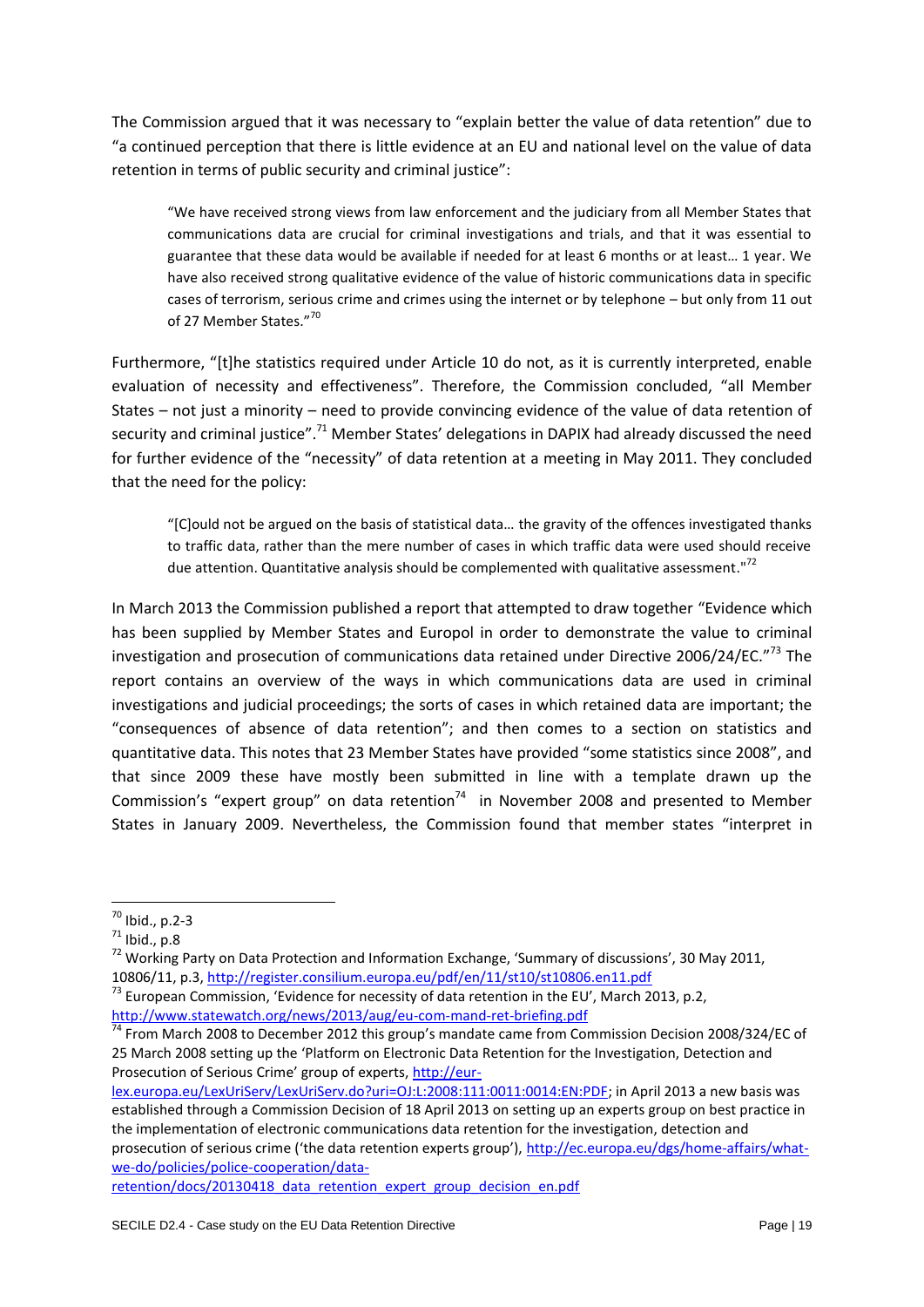different ways terms from the DRD such as 'case' and 'request', and statistics vary in format which limits their comparability".<sup>75</sup>

Statistics published by the Commission on the application of the Directive in 2010, the latest year for which figures are available, suggests that even with the template, only eight of the 27 member states are able to provide data in anything like the requested format, with twelve states providing no data at all and one providing a single "approximate number" for the entire exercise.<sup>76</sup> What the statistics do show is massive variation in the extent that member states are using their data retention powers, with total annual requests ranging from 23 (Portugal) to 777,040 (UK).<sup>77</sup> In November 2012 – six years after the adoption of the Directive – the expert group adopted and disseminated "more comprehensive guidance on provision of statistics under Article 10, which the Commission encourages all Member States to follow".<sup>78</sup>

In its 2013 report on "Evidence demonstrating the value of data retention, $79$  the Commission suggested that "an undue focus on such statistics can be counterproductive to the effectiveness of law enforcement" and that in any case it would be "impossible to identify meaningful statistical trends... only a few years after the DRD entered into force."<sup>80</sup> The majority of the report (20 of 30 pages) was therefore given over to anecdotal evidence, submitted in line with a February 2012 request from the Commission which set out "specific guidance – consistent with the deliberations of the expert group – on qualitative and quantitative evidence to be provided." $81$  The report includes 91 reported cases from across Europe in which retained data assisted in finding the perpetrators of a variety of serious crimes.

#### <span id="page-19-0"></span>4.4 Alternative approaches

"Data preservation" regimes offer an alternative means of communications surveillance to data retention, by limiting the data that service providers are forced to collect data to specific investigations. This system has been under consideration in Germany following difficulties in transposing the Directive.

In November 2012 the European Commission published a report it had commissioned on "current approaches to data preservation in EU Member States and third countries".<sup>82</sup> Data preservation was defined as the "expedited preservation of stored data or 'quick freeze'" in:

<sup>&</sup>lt;sup>75</sup> European Commission, 'Evidence for necessity of data retention in the EU', March 2013, p.7, <http://www.statewatch.org/news/2013/aug/eu-com-mand-ret-briefing.pdf>

<sup>76</sup> 'Data Retention Statistics 2010', European Commission, undated, [http://ec.europa.eu/dgs/home](http://ec.europa.eu/dgs/home-affairs/what-we-do/policies/pdf/publication_data_retention_statistics_20120228_without_es_en.pdf)affairs/what-we-do/policies/pdf/publication data retention statistics 20120228 without es en.pdf

 $77$  Ibid, p.5. <sup>78</sup> Ibid., p.9

 $^{79}$  European Commission, 'Evidence for necessity of data retention in the EU', March 2013, p.2, <http://www.statewatch.org/news/2013/aug/eu-com-mand-ret-briefing.pdf>

 $\overline{{}^{80}}$  European Commission, 'Evidence for necessity of data retention in the EU', March 2013, p.8,

<http://www.statewatch.org/news/2013/aug/eu-com-mand-ret-briefing.pdf>

 $^{81}$  Ibid., p.9

<sup>82</sup> Centre for Strategy & Evaluations Services, 'Evidence of Potential Impacts of Options for Revising the Data Retention Directive: Current approaches to data preservation in the EU and in third countries', November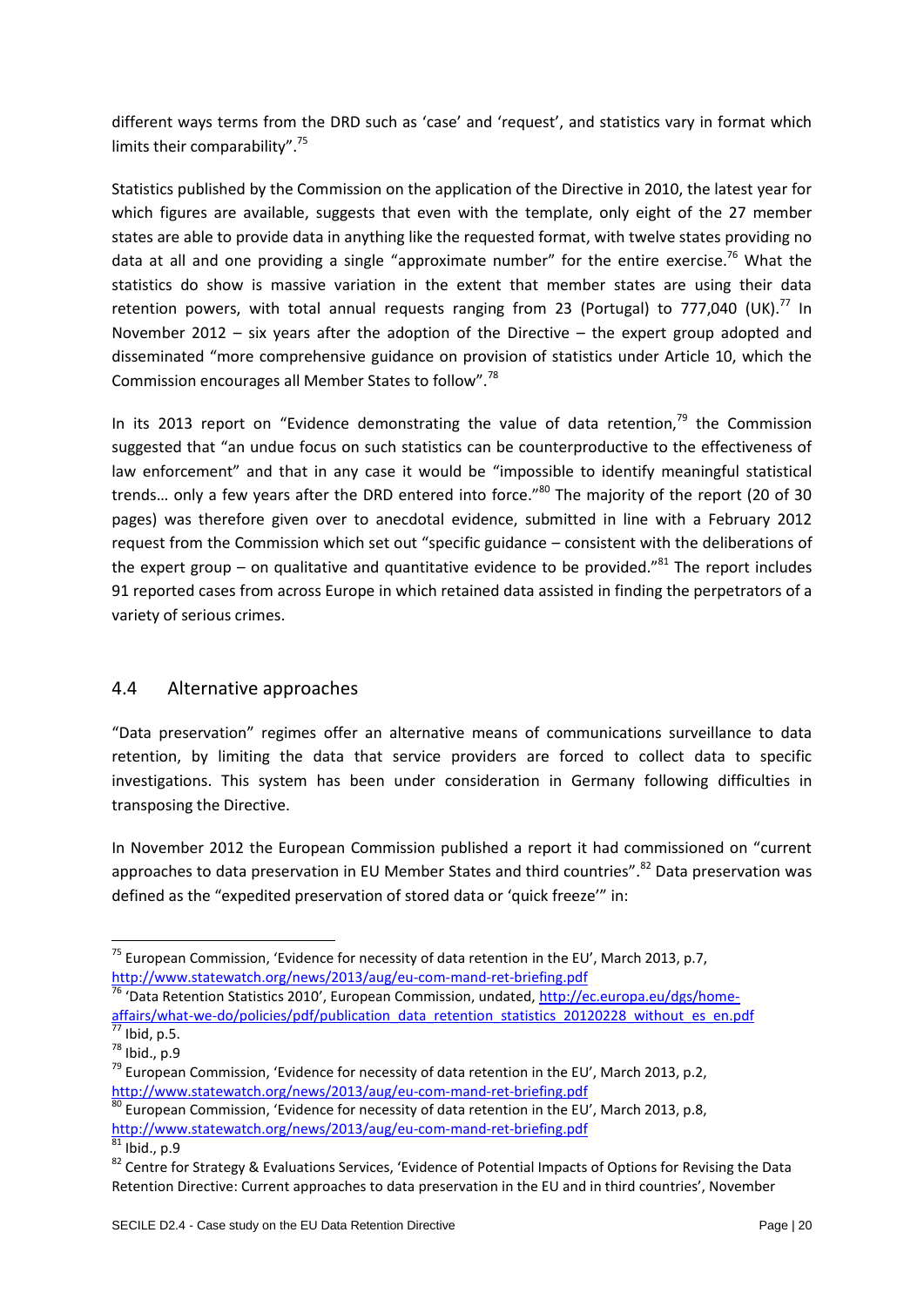"situations where a person or organisation (which may be a communications service provider or any physical or legal person who has the possession or control of the specified computer data) is required by a state authority to preserve specified data from loss or modification for a specific period of time".

The report explained that data preservation is already mandated by the Council of Europe Convention on Cybercrime (also known as the "Budapest Convention"),<sup>83</sup> which entered into force on 1 July 2004 and is open for worldwide signature. All EU Member States have signed the Convention although Greece, Ireland, Luxembourg, Poland and Sweden still need to ratify it (as of 29 November 2012).<sup>84</sup> Under the Convention data may be preserved "for the purpose of specific criminal investigations or proceedings".<sup>85</sup> The Convention, unlike the Data Retention Directive, explicitly permits the storage of communication content.

While the German Ministry of Justice believes that data preservation is fundamentally an alternative to mandatory retention (see further section 5.6, below), the report concludes that "data retention and data preservation are complementary rather than alternative instruments… data retention plays a role in ensuring that data is kept and that this is sometimes a prerequisite for data preservation, as data may have already been deleted before a data preservation order is issued."86

## <span id="page-20-0"></span>4.5 Revision of the Directive

Article 14 requires the European Commission to determine, on the basis of its review, whether it is necessary to amend the provisions of the Data Retention Directive. In August 2012 the Commission announced that it was postponing the revision of the Data Retention Directive with "no precise timetable" for a new proposal. The Commission spokesperson cited the need to review the "e-Privacy" Directive to "ensure that retained data will be used exclusively for the purposes foreseen in this Directive, and not for other purposes as currently allowed by the e-Privacy Directive."<sup>87</sup>

Before the revision of either of these two Directives takes place, however, the Commission wants to see its draft data protection package agreed by the Council and the Parliament. At present the two institutions disagree significantly on the proposal, with further disagreement amongst the member states in the Council.<sup>88</sup> By this time the Court of Justice will also have ruled on the fundamental rights challenge to the Data Retention Directive.

<http://conventions.coe.int/Treaty/Commun/ChercheSig.asp?NT=185&CL=ENG>

<sup>2012,</sup> p.4[, http://ec.europa.eu/dgs/home-affairs/what-we-do/policies/police-cooperation/data](http://ec.europa.eu/dgs/home-affairs/what-we-do/policies/police-cooperation/data-retention/docs/drd_task_2_report_final_en.pdf)[retention/docs/drd\\_task\\_2\\_report\\_final\\_en.pdf](http://ec.europa.eu/dgs/home-affairs/what-we-do/policies/police-cooperation/data-retention/docs/drd_task_2_report_final_en.pdf)

<sup>&</sup>lt;sup>83</sup> Council of Europe Convention on Cybercrime,<http://conventions.coe.int/Treaty/en/Treaties/Html/185.htm> 84 Council of Europe, 'Convention on Cybercrime',

<sup>&</sup>lt;sup>85</sup> Ibid., p.7

<sup>86</sup> Ibid., p.23

<sup>&</sup>lt;sup>87</sup> 'Revision of Data Retention Directive put on hold with "no precise timetable" for a new proposal', *Statewatch News Online*, 13 August 2012,<http://database.statewatch.org/article.asp?aid=31781> <sup>88</sup> John Burn-Murdoch, 'Europe deadlocked over data protection reform', *The Guardian*, 12 August 2013, <http://www.theguardian.com/news/datablog/2013/aug/12/europe-data-protection-directive-eu>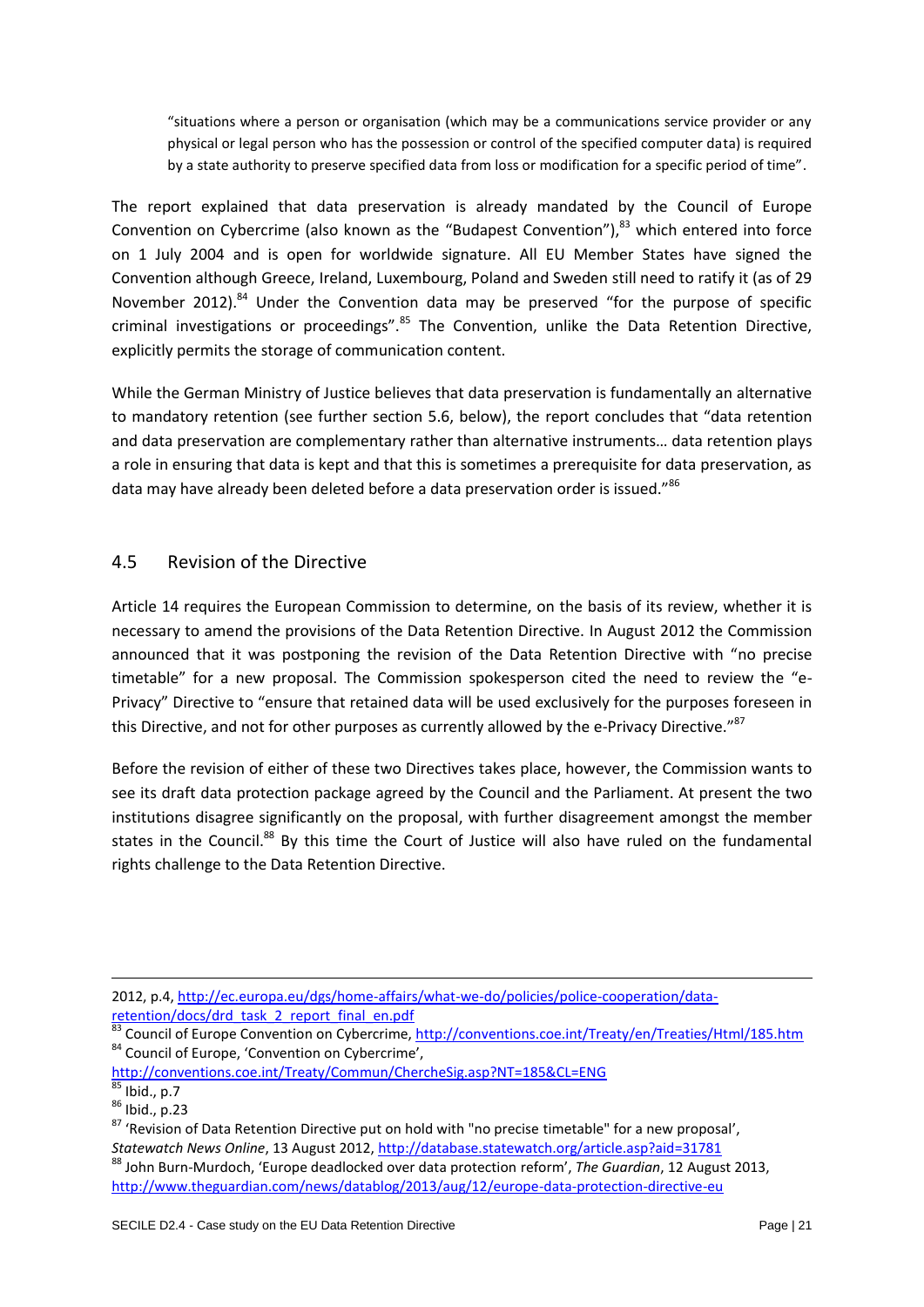## <span id="page-21-0"></span>5 Legal challenges

## <span id="page-21-1"></span>5.1 EU Court of Justice legal basis challenge

The first legal challenge to the Data Retention Directive came when Ireland, supported by Slovakia, asked the EU Court of Justice to annul the Directive on the grounds that it had not been adopted on an appropriate legal basis. Ireland had been a signatory to the original draft Framework Decision on data retention (see section 2, above) and with the Slovak republic had voted against the draft Directive during the legislative proceedings in the Council. They argued that the EU's lawyers had been wrong in their advice that the issue was matter for EC law on the functioning of the internal market and submitted that correct legal basis for data retention resided "in the provisions of the EU Treaty concerning police and judicial cooperation in criminal matters". <sup>89</sup> The ECJ dismissed the case in February 2009, stating that:

"Directive 2006/24… regulates operations which are independent of the implementation of any police and judicial cooperation in criminal matters. It harmonises neither the issue of access to data by the competent national law-enforcement authorities nor that relating to the use and exchange of those data between those authorities…

"It follows that the substantive content of Directive 2006/24 is directed essentially at the activities of the service provides in the relevant sector of the internal market, to the exclusion of State activities coming under Title VI of the EU Treaty."<sup>90</sup>

#### <span id="page-21-2"></span>5.2 Bulgaria

**.** 

The first ruling on national laws transposing the Data Retention Directive came from Bulgaria in proceedings launched by the NGO *Access to Information Program*. In December 2008 the country's Supreme Administrative Court annulled an article of the transposing legislation permitting the Ministry of Interior "passive access through a computer terminal" to retained data, as well as providing access without judicial permission to "security services and other law enforcement bodies".<sup>91</sup> The court found that:

<sup>&</sup>lt;sup>89</sup> ECJ press release No 70/08, 'Advocate General Bot considers that the Directive on Data Retention is founded on an appropriate legal basis', 14 October 2008, [http://www.statewatch.org/news/2008/oct/eu-data-ret-ag](http://www.statewatch.org/news/2008/oct/eu-data-ret-ag-ecj-opinion.pdf)[ecj-opinion.pdf](http://www.statewatch.org/news/2008/oct/eu-data-ret-ag-ecj-opinion.pdf)

 $\frac{90}{90}$  Judgment of the Court(Grand Chamber), Ireland v Parliament and Council, C-301/06, 10 February 2009, [http://curia.europa.eu/juris/document/document.jsf;jsessionid=9ea7d0f130d5ef438a96eaae4a758e64c4539c](http://curia.europa.eu/juris/document/document.jsf;jsessionid=9ea7d0f130d5ef438a96eaae4a758e64c4539c3fa658.e34KaxiLc3eQc40LaxqMbN4OahmTe0?text=&docid=72843&pageIndex=0&doclang=en&mode=lst&dir=&occ=first&part=1&cid=615870) [3fa658.e34KaxiLc3eQc40LaxqMbN4OahmTe0?text=&docid=72843&pageIndex=0&doclang=en&mode=lst&dir=](http://curia.europa.eu/juris/document/document.jsf;jsessionid=9ea7d0f130d5ef438a96eaae4a758e64c4539c3fa658.e34KaxiLc3eQc40LaxqMbN4OahmTe0?text=&docid=72843&pageIndex=0&doclang=en&mode=lst&dir=&occ=first&part=1&cid=615870) [&occ=first&part=1&cid=615870.](http://curia.europa.eu/juris/document/document.jsf;jsessionid=9ea7d0f130d5ef438a96eaae4a758e64c4539c3fa658.e34KaxiLc3eQc40LaxqMbN4OahmTe0?text=&docid=72843&pageIndex=0&doclang=en&mode=lst&dir=&occ=first&part=1&cid=615870) See also ECJ press release No 70/08, 'Advocate General Bot considers that the Directive on Data Retention is founded on an appropriate legal basis', 14 October 2008,

<http://www.statewatch.org/news/2008/oct/eu-data-ret-ag-ecj-opinion.pdf> and Opinion of Advocate General Bot, Case C-301/06, 14 October 2008,

[http://curia.europa.eu/juris/document/document.jsf?text=&docid=66649&pageIndex=0&doclang=en&mode=](http://curia.europa.eu/juris/document/document.jsf?text=&docid=66649&pageIndex=0&doclang=en&mode=lst&dir=&occ=first&part=1&cid=170367) [lst&dir=&occ=first&part=1&cid=170367](http://curia.europa.eu/juris/document/document.jsf?text=&docid=66649&pageIndex=0&doclang=en&mode=lst&dir=&occ=first&part=1&cid=170367)

<sup>91</sup> According to an EDRi report: 'Bulgarian Court Annuls A Vague Article Of The Data Retention Law', *EDRigram*, 17 December 2008, [http://www.edri.org/edri-gram/number6.24/bulgarian-administrative-case-data](http://www.edri.org/edri-gram/number6.24/bulgarian-administrative-case-data-retention)[retention](http://www.edri.org/edri-gram/number6.24/bulgarian-administrative-case-data-retention)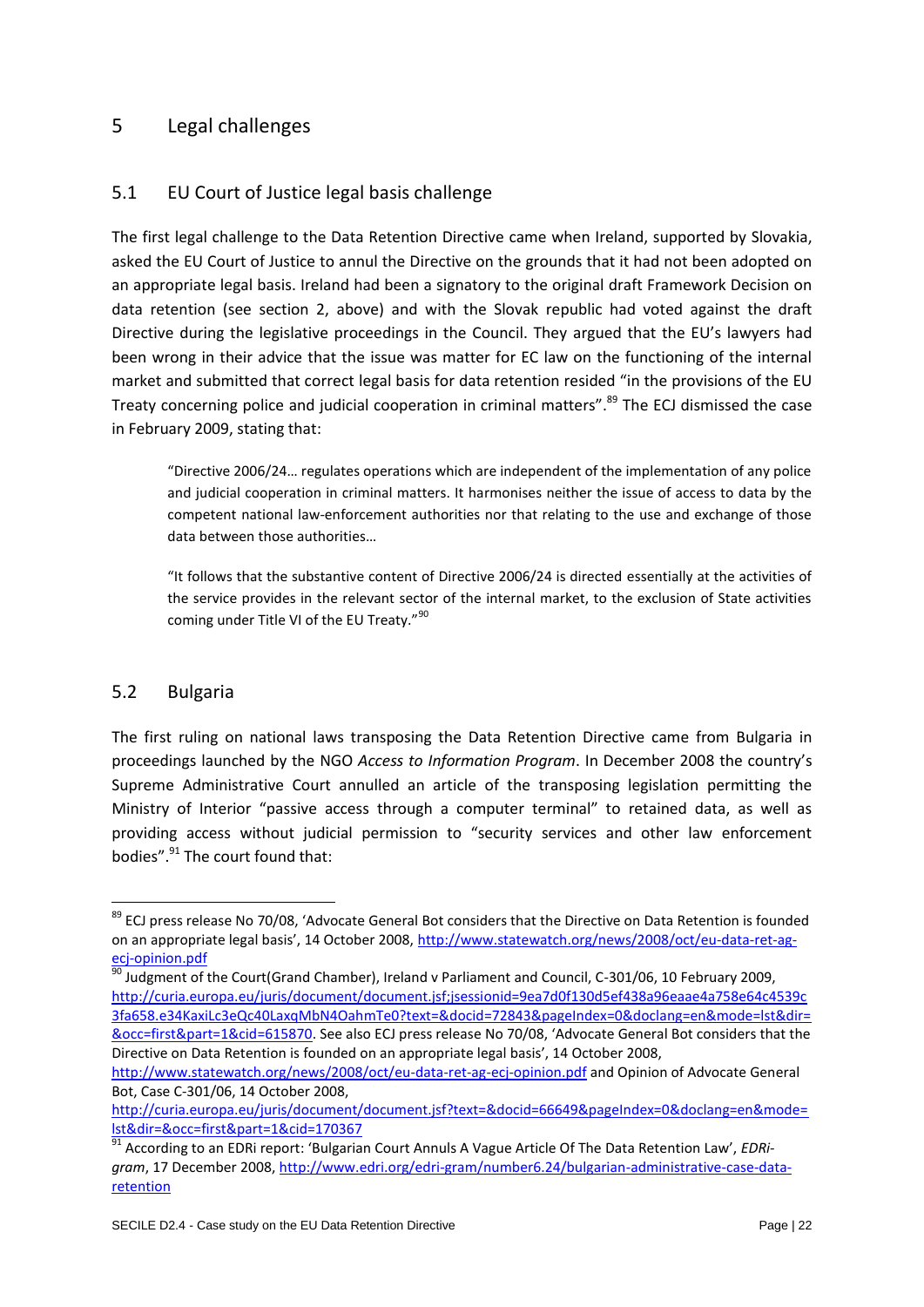"[T]he provision did not set any limitations with regard to the data access by a computer terminal and did not provide for any guarantees for the protection of the right to privacy stipulated by Art. 32, Para. 1 of the Bulgarian Constitution. No mechanism was established for the respect of the constitutionally granted right of protection against unlawful interference in one's private or family affairs and against encroachments on one's honour, dignity and reputation."<sup>92</sup>

The court also found the legislation failed to make reference to other relevant laws – the Penal Procedure Code, the Special Surveillance Means Act and the Personal Data Protection Act – "which specify conditions under which access to personal data shall be granted."<sup>93</sup> The court ruled that:

"[N]ational legal norms shall comply with that established principle [limitations on rights permitted by Article 8(2) of the European Convention Human Rights] and shall introduce comprehensible and well formulated grounds for both access to the personal data of citizens and the procedures for their retention. Article 5 of the Regulation lacks clarity in terms of protection of the right of private and family life which contradicts the provision of Article 8 of the ECHR, the texts of the Directive 2006/24/EC, and Articles 32 and 34 of the Bulgarian Constitution."<sup>94</sup>

#### <span id="page-22-0"></span>5.3 Hungary

In June 2008, three months after *Access Information Program* filed their complaint in Bulgaria, the *Hungarian Civil Liberties Union* (HCLU or TASZ, *Társaság a Szabadságjogkért*) took similar action when it requested "the ex-post examination" by the Hungarian Constitutional Court of the amendment of Act C of 2003 on electronic communications, "for unconstitutionality and the annulment of the data retention provisions." According to the HCLU, Act C "already comprised numerous restrictive data retention provisions prior to the directive. The only changes brought in by the amendments were the retention of Internet communications data and the elimination of the lax – but at least pre-defined – legal purposes of the data processing". The HCLU argued that "the amendments completely disregarded the provisions of the directive [stating] that data should be 'available for the purpose of investigation, detection and prosecution of serious crimes'."<sup>95</sup> Despite being filed in 2008, the case is yet to be heard. According to Fanny Hidvégi of the Hungarian Civil Liberties Union, this is because as of 1 January 2012 the ability to request that the Constitutional Court initiative an investigation as to whether a law complies with the constitution has been "reduced dramatically". At the same time, "every pending case submitted by a person or institution which no longer has the right to do so were automatically terminated". The HCLU has begun a new and lengthy procedure that requires the exhaustion of all other remedies before the Constitutional Court can examine the Hungarian data retention measures.

<sup>1</sup>  $92$  Ibid.

 $93$  Ibid.

<sup>&</sup>lt;sup>94</sup> According to an article by the NGO that initiated the legal challenge: Access Information Program, 'The Bulgarian Supreme Administrative Court (SAC) repealed a provision of the Data Retention in the Internet Regulation', 11 December 2008, [http://www.aip-](http://www.aip-bg.org/documents/data_retention_campaign_11122008eng.htm)

[bg.org/documents/data\\_retention\\_campaign\\_11122008eng.htm](http://www.aip-bg.org/documents/data_retention_campaign_11122008eng.htm)

<sup>95</sup> 'Constitutional Complaint Filed by HCLU Against Hungarian Telecom Data Regulations', *Hungarian Civil Liberties Union*, 2 June 2008[, http://tasz.hu/en/data-protection/constitutional-complaint-filed-hclu-against](http://tasz.hu/en/data-protection/constitutional-complaint-filed-hclu-against-hungarian-telecom-data-retention)[hungarian-telecom-data-retention](http://tasz.hu/en/data-protection/constitutional-complaint-filed-hclu-against-hungarian-telecom-data-retention)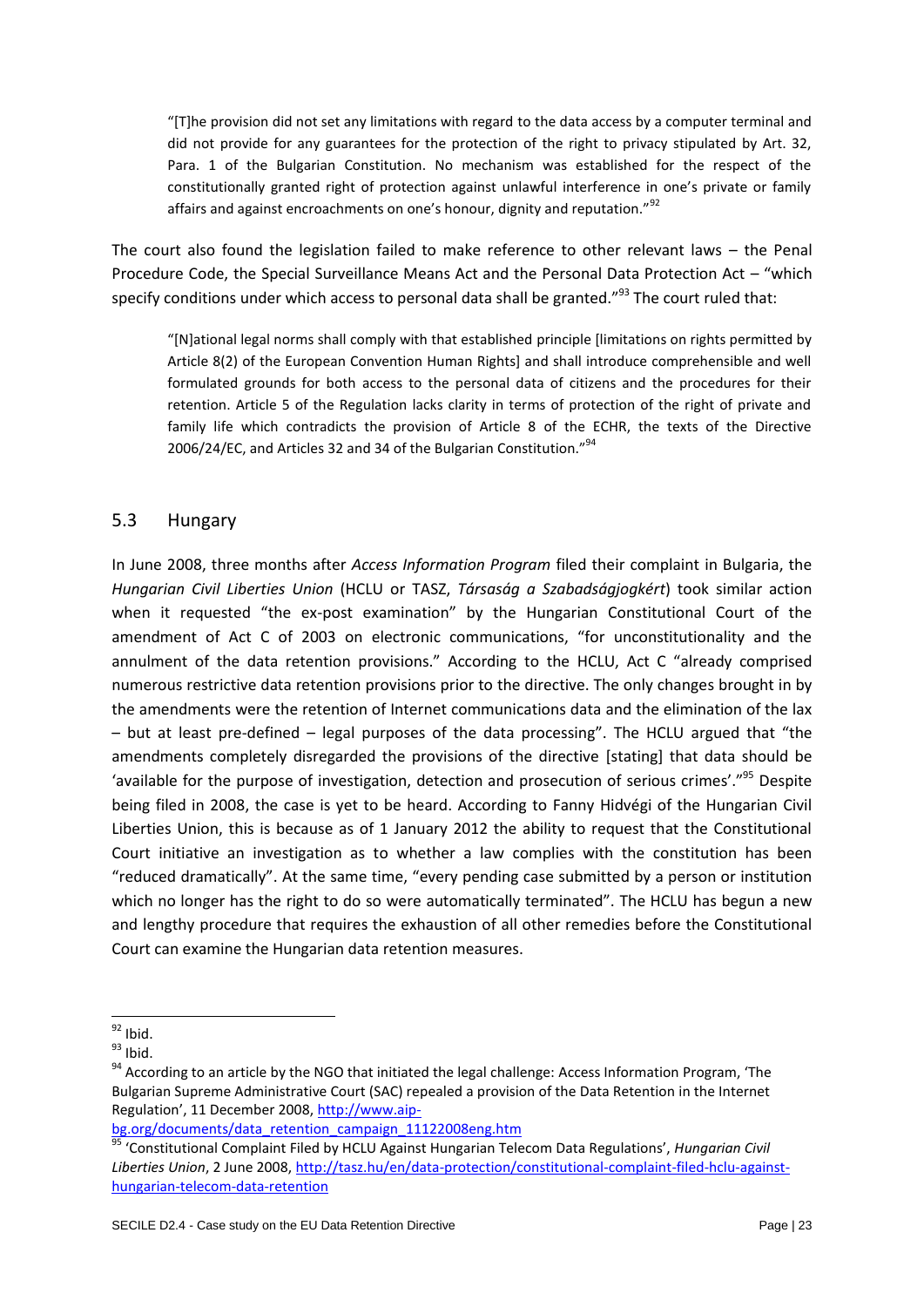#### <span id="page-23-0"></span>5.4 Romania

1

In October 2009, the Romanian Constitutional Court found that the proposed national legislation implementing the EU Data Retention Directive violated articles of the Romanian constitution protecting freedom of movement; the right to intimate, private and family life; secrecy of correspondence; and freedom of expression. $96$  Article 8 of the European Convention on Human Rights (right to respect for private and family life), Article 12 of the Universal Declaration of Human Rights, and Article 17 of the International Covenant on Civil and Political Rights (both of which forbid arbitrary interference with privacy, family, home, and correspondence) were all invoked by the court, which found that the government's attempt to justify the mandatory retention of telecommunications data by invoking undefined "threats to national security" was unlawful.<sup>97</sup> The Court also made reference to the European Court of Human Rights 1978 ruling in *Klass v Germany*, 98 which stated that "taking surveillance measures without adequate and sufficient safeguards can lead to 'destroying democracy on the ground of defending it'."<sup>99</sup>

In October 2011 the European Commission asked the Romanian government to bring forward new laws transposing the Directive into national law, issuing a "reasoned opinion" under Article 258 of the Lisbon Treaty which carries the threat of full infringement proceedings at the European Court of Justice if the request is not met. A new law was duly drafted but this was rejected by the Romanian Senate. The law had been heavily criticised in the media prior to the vote and the country's Data Protection Authority had refused to endorse it, claiming that articles relating to the security services were "still vague".<sup>100</sup> Civil society organisations also opposed it and even the government refused to sponsor it, leaving the Minister of Communications and Information Society to propose it in his role as MP rather than minister.<sup>101</sup> The Minister of European Affairs offered strong support for the law, fuelling criticism that it was motivated solely by the need to escape sanction by the European Court of Justice.

Ultimately the Senate vote was not decisive and the law continued its journey to the Chamber of Deputies, where at the end of May 2012 it was adopted with 197 votes for and 18 against, with many abstentions among the Chamber's 332 Deputies. There was no substantive discussion of fundamental rights issues in the Chamber of Deputies or the main two committees that debated the  $\text{law}^{102}$  and critics have argued that the provisions on access to retained data are even more

<sup>96</sup> Constitutional Court of Romania, Decision no.1258, 9 October 2009, [http://www.legi-](http://www.legi-internet.ro/fileadmin/editor_folder/pdf/decision-constitutional-court-romania-data-retention.pdf)

[internet.ro/fileadmin/editor\\_folder/pdf/decision-constitutional-court-romania-data-retention.pdf](http://www.legi-internet.ro/fileadmin/editor_folder/pdf/decision-constitutional-court-romania-data-retention.pdf)

<sup>97</sup> Statewatch briefing, 'Mandatory data retention in the EU', March 2011, [http://www.access](http://www.access-info.org/documents/chris-mandret-draft.pdf)[info.org/documents/chris-mandret-draft.pdf](http://www.access-info.org/documents/chris-mandret-draft.pdf)

**EUROL BY COURTILITY COUPS TRANSIST CONSUMING SUBSET OF SEPTEMBER 1978,**<br><sup>98</sup> European Court of Human Rights, 'Klass and others v Germany', 6 September 1978, [http://hudoc.echr.coe.int/sites/eng/pages/search.aspx?i=001-57510#{%22itemid%22:\[%22001-57510%22\]}](http://hudoc.echr.coe.int/sites/eng/pages/search.aspx?i=001-57510#{%22itemid%22:[%22001-57510%22]})

<sup>99</sup> 'Romanian Constitutional Court Decision Against Data Retention', *EDRi-gram*, 2 December 2009, <http://www.edri.org/edrigram/number7.23/romania-decision-data-retention>

<sup>100</sup> 'Romanian Senate Rejects The New Data Retention Law', *EDRi-gram*, 18 January 2012, <http://www.edri.org/edrigram/number10.1/romanian-senate-rejects-data-retention>  $101$  Ibid.

<sup>102</sup> 'Romanian Parliament Adopts The Data Retention Law. Again', *EDRi-gram*, 23 May 2012, <http://www.edri.org/edrigram/number10.10/romanian-parliament-adopts-data-retention-law-again>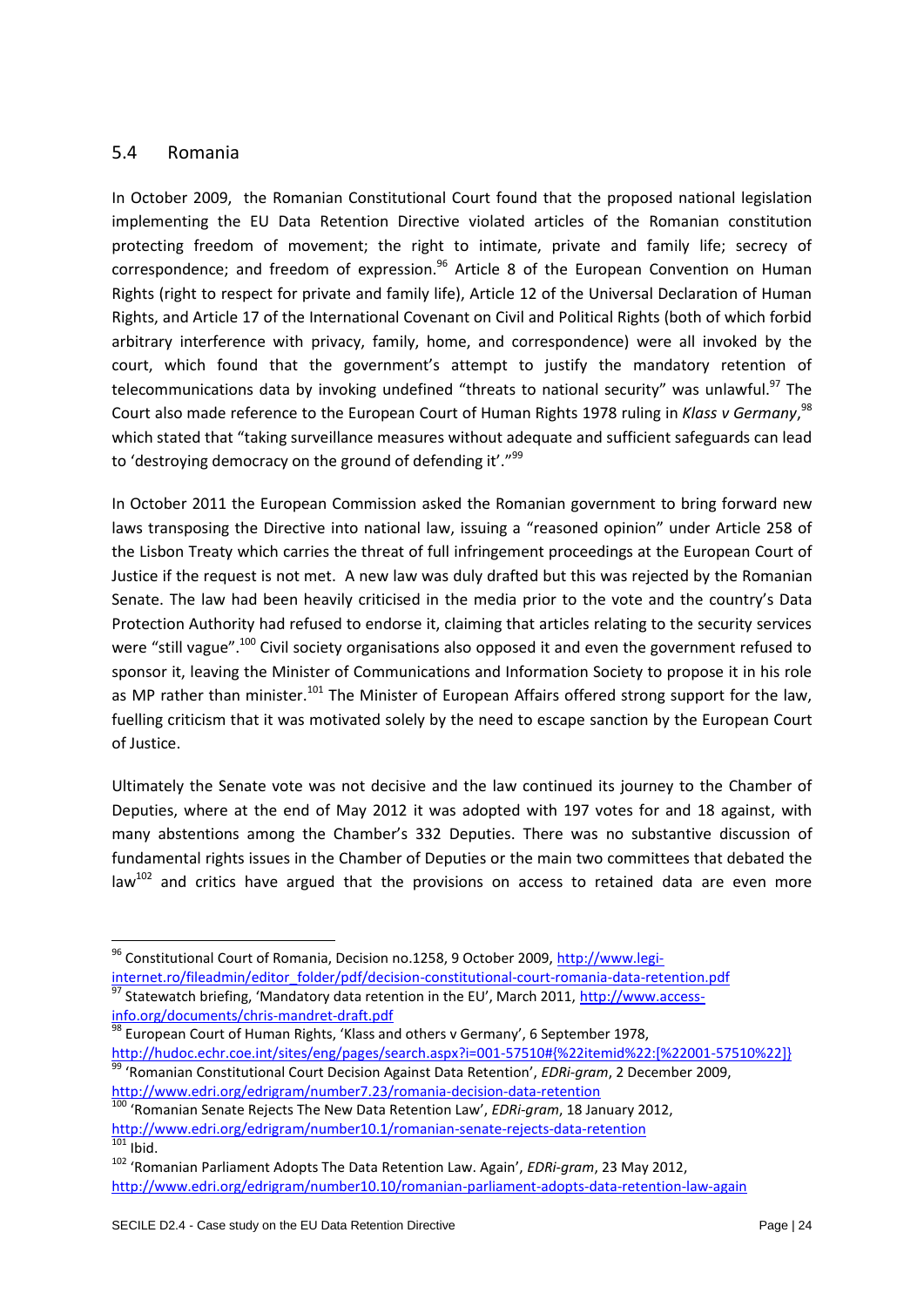problematic than the original statute.<sup>103</sup> On 21 February 2013 the European Commission withdrew the infringement procedure that it had opened in  $2011$ .<sup>104</sup>

## <span id="page-24-0"></span>5.5 Cyprus

**.** 

In February 2011 the Supreme Court of Cyprus ruled that certain aspects of the legislation transposing the Data Retention Directive breached the Cypriot constitution and case law on surveillance. The case was brought by individuals whose telecommunications data had been disclosed to the police in accordance with District Court orders. The complainants argued that the laws on which the orders were based (Articles 4 and 5 of Law 183(I) 2007, that sought to harmonise Cypriot law with the Data Retention Directive), and therefore the District Court orders themselves, "were in breach of the Constitution as they violated their rights of privacy and family life (Art. 15.1) and of secrecy of communications (Art. 17.1)." The Supreme Court found that petitioners had indeed been subject to a violation of their rights and annulled provisions it said went beyond the requirements by the Data Retention Directive. The legality of the Directive itself was not called into question.<sup>105</sup>

<sup>&</sup>lt;sup>103</sup> Ibid. While "the text of 2008 stated clearly that only a judge could allow the access to the data," the new law – which so far has remains unchallenged – merely contains "a reference to the Penal Procedure Code that, in fact, says nothing on the matter".

<sup>104</sup> 'EC drops case against Romania as data retention law passes', *telecompaper*, 22 February 2013, <http://www.telecompaper.com/news/ec-drops-case-against-romania-as-data-retention-law-passes--926708>

<sup>105</sup> Christophoros Christophorou, 'Provisions of the Law on Retention of Telecommunications Data Declared Unconstitutional', Council of Europe IRIS database, 2011,

[http://merlin.obs.coe.int/iris/2011/4/article14.en.html;](http://merlin.obs.coe.int/iris/2011/4/article14.en.html) see also the ruling (Greek only): Cyprus Supreme Court (Civil applications 65/2009, 78/2009, 82/2009 and 15/2010-22/2010), [http://www.supremecourt.gov.cy/Judicial/SC.nsf/All/5B67A764B86AA78EC225782F004F6D28/\\$file/65-09.pdf](http://www.supremecourt.gov.cy/Judicial/SC.nsf/All/5B67A764B86AA78EC225782F004F6D28/$file/65-09.pdf)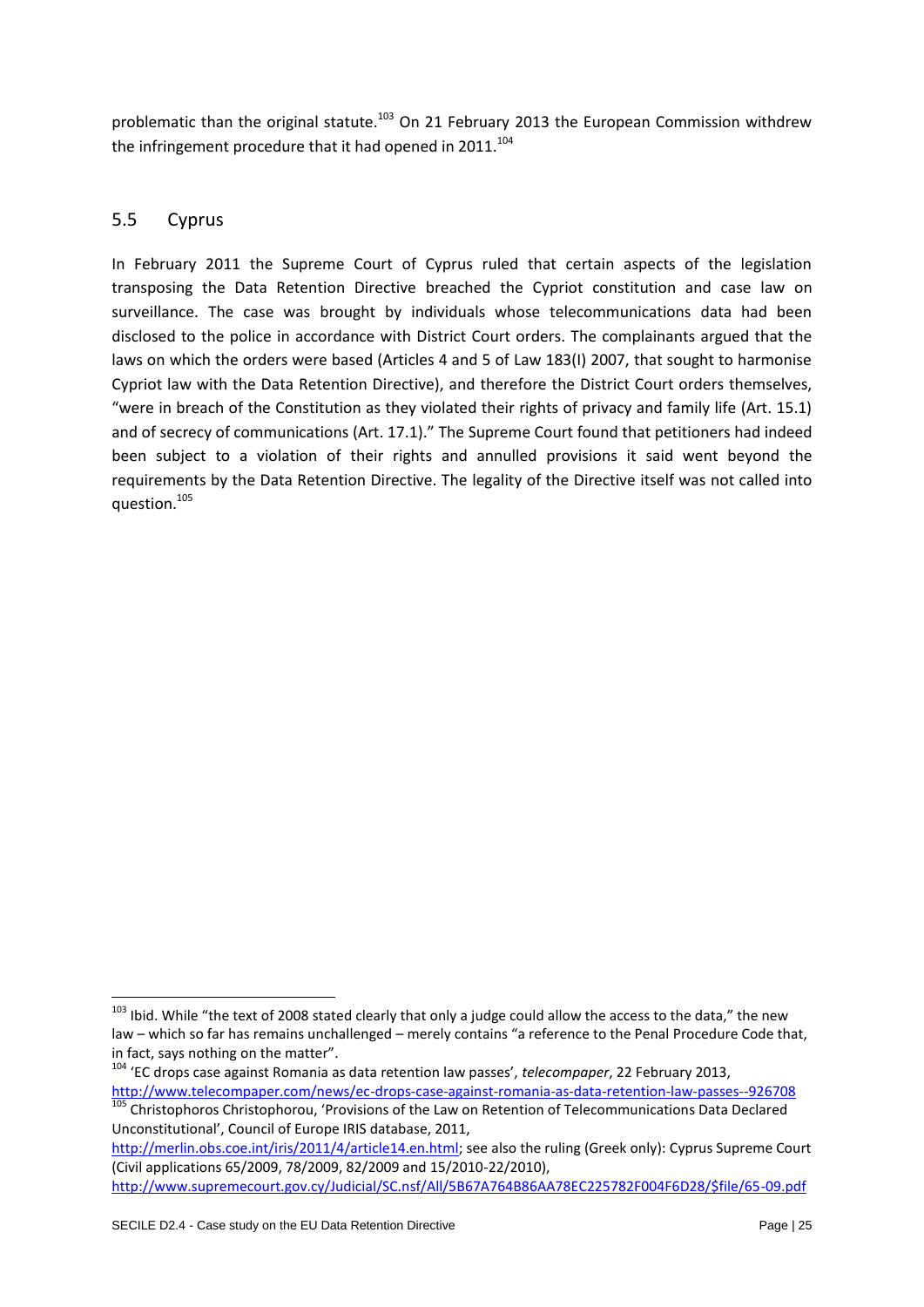#### <span id="page-25-0"></span>5.6 Germany

 $\overline{a}$ 

Legislation transposing the Data Retention Directive into the Telecommunication Act and Code of Criminal Procedure was passed by the Bundestag on 9 November 2007 and entered into force on 1 January 2008. The day before, 31 December 2007, 35,000 German citizens (represented by the NGO *AK Vorrat*) filed a complaint against the legislation at the Federal Constitutional Court.

On 2 March 2010 the Court ruled that the provisions of § 113a and § 113b Telecommunication Act and § 100g Code of Criminal Procedure were a disproportionate interference with Article 10 (privacy of correspondence, posts and telecommunications) of the Basic Law (*Grundgesetz*). However, the Court made no ruling on the actual Directive, stating that data retention is in principle proportionate to the aim of investigating serious crime and preventing imminent threats against life, body, freedom of persons, and the existence and security of the Federal Republic or one of its states. The Court found that the new domestic law failed to comply with legal standards on purpose limitation (restrictions on use of the retained data), data security, transparency and legal remedies.<sup>106</sup>

In January 2011 the Ministry of Justice (MoJ) presented a paper proposing an alternative to data retention in the form of a "quick freeze" system of limited data preservation for criminal investigations.<sup>107</sup> The police and/or public prosecutors would issue a "quick freeze" order seeking access to metadata already held by telecommunications providers, for example for billing purposes. To actually access the "frozen"' data would require the approval of a judge. In addition, the MoJ proposed an obligation for ISPs to store internet traffic data for seven days, allowing criminal investigators to identify persons behind (already known) IP addresses in particular in cases of child pornography. Criminal investigators would request the traffic and communications data via service providers without having direct access to these traffic data.<sup>108</sup> This paper reflected proposals made in June 2010 by the Federal Commissioner for Data Protection, as well as the suggestions of more pragmatic privacy advocates. More radical activists claim that any mandatory storage of communications data should be prohibited.<sup>109</sup>

The Interior Ministry rejected the MoJ's proposals and insisted on full implementation of the Data Retention Directive instead, including the minimum storage retention period of six months, arguing that the Constitutional Court has already shown that it is possible to implement the Directive and ensure individual privacy through high data security standards, including encryption and the "four eyes principle" (approval by at least two people) as prerequisite for accessing data and log files;

<http://www.edri.org/edrigram/number8.5/german-decision-data-retention-unconstitutional>

<sup>106</sup> 'Leitsätze zum Urteil des Ersten Seants vom 2. März 2010 – 1 BvR 256/08 – 1 BvR 263/08 – 1 BvR 586/08', *Bundesverfassungsgericht*, 2 March 2010,

[https://www.bundesverfassungsgericht.de/entscheidungen/rs20100302\\_1bvr025608.html](https://www.bundesverfassungsgericht.de/entscheidungen/rs20100302_1bvr025608.html); see also 'German Federal Constitutional Court Rejects Data Retention Law', *EDRi-gram*, 10 March 2010,

See section 5 for more information on the differences between 'quick freeze' data preservation and data retention.

<sup>108</sup> 'Eckpunktepapier zur Sicherung vorhandener Berkehrsdaten und Gewährleistung von Bestandsdatenauskünften im Internet', *Bundesministerium der Justiz*, January 2011, [http://www.bmj.de/SharedDocs/Downloads/DE/pdfs/eckpunktepapr\\_zur\\_sicherung\\_vorhandener\\_verkehrsd](http://www.bmj.de/SharedDocs/Downloads/DE/pdfs/eckpunktepapr_zur_sicherung_vorhandener_verkehrsdaten.pdf;jsessionid=2E7C449846360716899A599AF0A357FC.1_cid324?__blob=publicationFile) [aten.pdf;jsessionid=2E7C449846360716899A599AF0A357FC.1\\_cid324?\\_\\_blob=publicationFile](http://www.bmj.de/SharedDocs/Downloads/DE/pdfs/eckpunktepapr_zur_sicherung_vorhandener_verkehrsdaten.pdf;jsessionid=2E7C449846360716899A599AF0A357FC.1_cid324?__blob=publicationFile)

<sup>109</sup> 'Bundesdatenschützer plädiert für "Quick Freeze" statt Vorratsdatenspeicherung', *Heise Online*, 15 June 2010, [http://www.heise.de/newsticker/meldung/Bundesdatenschuetzer-plaediert-fuer-Quick-Freeze-statt-](http://www.heise.de/newsticker/meldung/Bundesdatenschuetzer-plaediert-fuer-Quick-Freeze-statt-Vorratsdatenspeicherung-1021967.html)[Vorratsdatenspeicherung-1021967.html](http://www.heise.de/newsticker/meldung/Bundesdatenschuetzer-plaediert-fuer-Quick-Freeze-statt-Vorratsdatenspeicherung-1021967.html)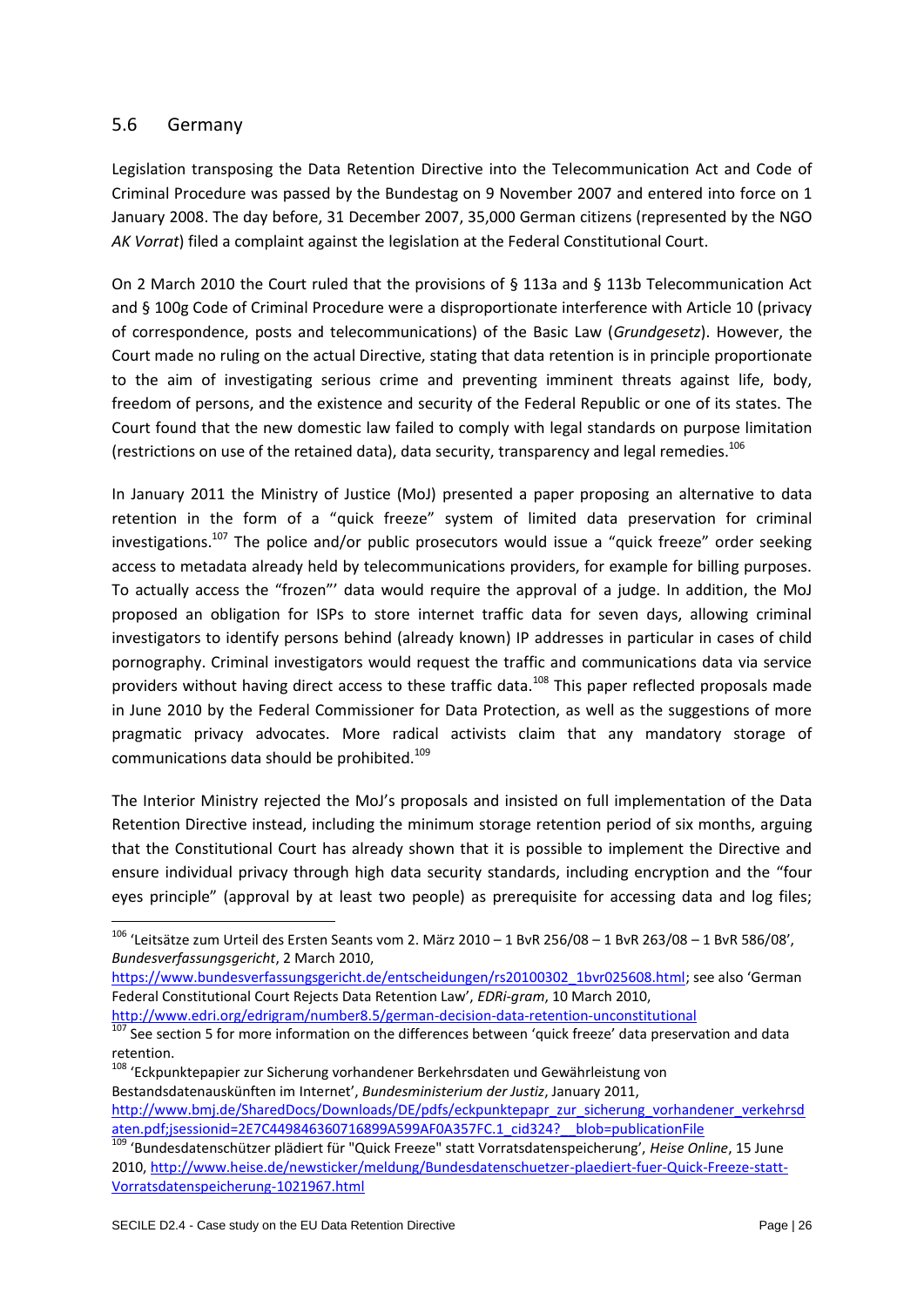strict purpose limitation; and the protection of professions whose confidentiality must be ensured.<sup>110</sup>

The MoJ produced a "quick freeze" bill in April 2012 but continued opposition from the Interior Ministry meant that it was never tabled in Parliament. The Interior Ministry was unhappy with the length of the proposed freezing periods, demanding three months instead of the one month suggested by the Ministry of Justice. Moreover, where the MoJ wanted to restrict the authorisation for freezing orders to the investigation of serious crimes, the Interior Ministry wanted broader powers to include crimes such as fraud and hacking.<sup>111</sup> The proposed bill also aimed to amend the Telecommunications Act in order to make the storage of identities behind assigned IP addresses mandatory for seven days, with an exemption for internet service providers (ISPs) providing services to less than 100,000 people on cost grounds.<sup>112</sup> The controversy continues and no new legislation has yet been introduced: the Interior Ministry wants the law to cover all ISPs and reiterated its demand for a six month retention period in line with the provisions of the Data Retention Directive.<sup>113</sup>

By this time the European Commission had initiated infringement proceedings and took its case to the European Court of Justice in July 2012 in a case that has yet to be decided.<sup>114</sup> The Commission is seeking to impose a daily fine of €315,000 for failure to implement transposing legislation. The Commission noted that following the Constitutional Court's ruling in March 2010 the German government had promised a replacement law to transpose the provisions of the Directive but:

"Since the draft has not, as yet, been adopted, it is, according to the Commission, not open to dispute that the Federal Republic of Germany has failed to meet its obligation to transpose the directive in full. The abovementioned partial transposition is, in the Commission's view, insufficient to attain the objectives of the directive under Article 1. Finally, the Commission points out that, in its opinion, the draft Law notified to it by Germany is insufficient for purposes of full implementation of the directive<sup>"115</sup>

#### <span id="page-26-0"></span>5.7 Czech Republic

On 13 March 2011 the Constitutional Court of the Czech Republic also declared national legislation implementing the Data retention Directive unconstitutional. The Court found that the retention

 $\overline{a}$ 

<sup>&</sup>lt;sup>110</sup> Interestingly Clerics were mentioned but not journalists or lawyers. See Häufig gestellte Fragen zur Mindestspeicherfrist', *Bundesministerium des Innern*, undated,

<http://www.bmi.bund.de/SharedDocs/FAQs/DE/Themen/Sicherheit/SicherheitAllgemein/8.html> <sup>111</sup> Kai Bierman, 'Wie umfangreich wird die Vorratsdatenspeicherung?', *Zeit Online*, 19 April 2012, <http://www.zeit.de/digital/datenschutz/2012-04/vorratsdaten-gesetzentwurf/komplettansicht>

<sup>&</sup>lt;sup>112</sup> The exclusion of smaller service providers was identified by the European Commission as one reason for the uneven implementation of the Directive across the EU – see section 5.

<sup>113</sup> Kai Biermann, 'Wie umfangreich wird die Vorratsdatenspeicherung?', *Zeit Online*, 19 April 2012, <http://www.zeit.de/digital/datenschutz/2012-04/vorratsdaten-gesetzentwurf/komplettansicht>

 $\frac{114}{114}$  Action brought on 11 July 2012 – European Commission v Federal Republic of Germany(Case C-329/12), InfoCuria,

[http://curia.europa.eu/juris/document/document.jsf?text=&docid=126495&pageIndex=0&doclang=EN&mode](http://curia.europa.eu/juris/document/document.jsf?text=&docid=126495&pageIndex=0&doclang=EN&mode=lst&dir=&occ=first&part=1&cid=1218677) [=lst&dir=&occ=first&part=1&cid=1218677](http://curia.europa.eu/juris/document/document.jsf?text=&docid=126495&pageIndex=0&doclang=EN&mode=lst&dir=&occ=first&part=1&cid=1218677)

 $\frac{115}{115}$  Ibid.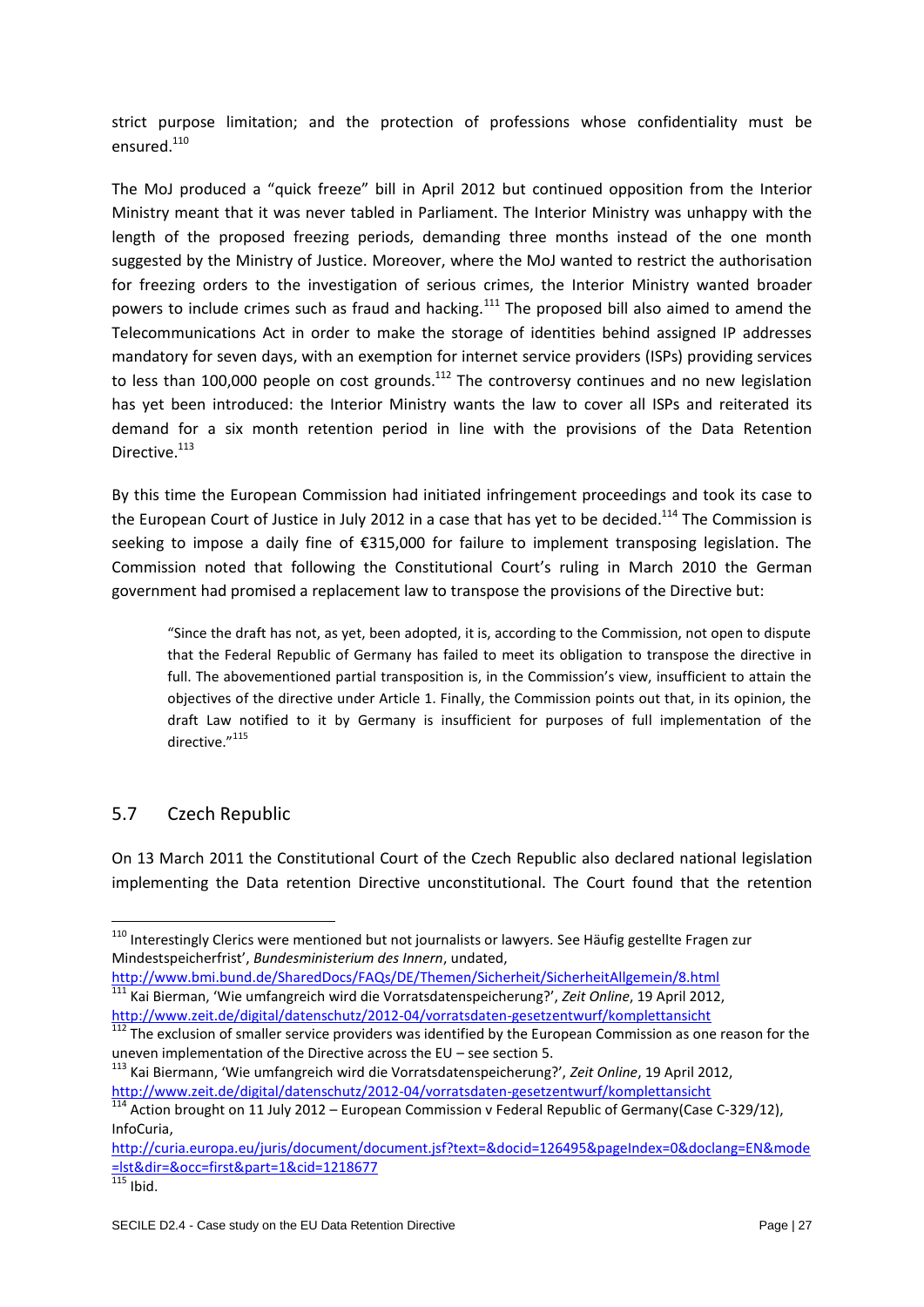period required by the national legislation exceeded the requirements of the Directive, and that use of the data was not restricted to cases of serious crime and terrorism.<sup>116</sup> "The national legislation lacked, according to the constitutional court, clear and detailed rules for the protection of personal data as well as the obligation to inform the person whose data has been requested."<sup>117</sup>

As in Germany, the Court stated that it could not review the Directive itself, while noting that there was nothing in principle preventing implementation in conformity with constitutional law. A second Constitutional Court decision in December  $2011^{118}$  examined the procedures put in place for obtaining access to retained data and found the "procedure in question to be too vague, in breach of [the] proportionality rule (its second step) and thus unconstitutional due to interference with right to privacy and informational self-determination."<sup>119</sup>

In the meantime the Czech government revised the implementing legislation with modifications that took effect on 1 October 2012.<sup>120</sup> These included "[T]he introduction of the obligation to inform people whose data have been requested under the Criminal Code and to obtain court permission when such data is requested by intelligence service or the Czech National Bank." $121$  The NGO *Iuridicum Remedium* has lodged fresh proceedings against the revised legislation on the grounds that regulation remains inadequate and that the new decree could provide for the "monitoring of contents of Internet communications".<sup>122</sup>

#### <span id="page-27-0"></span>5.8 Slovakia

In August 2012 a group of Slovakian MPs, supported by the *European Information Society Institute*, lodged a legal complaint against the legislation implementing the Data Directive. The complaint asks the Slovak Constitutional Court to examine whether the laws implementing the Directive in Slovakia and dealing with access by the authorities to retained data are compatible with constitutional provisions on proportionality, the rights to privacy and protection against unlawful data collection, the right to private correspondence, and the provision granting freedom of speech.<sup>123</sup> It also argues that the measures infringe provisions guaranteeing privacy, data protection and freedom of expression in Slovakian human rights law, the European Convention on Human Rights and the

```
http://www.edri.org/edrigram/number9.7/czech-data-retention-decision
```
<sup>119</sup> Martin Husovec, 'Czech Constitutional Court Gives Another Decision on Data Retention, *Hut'ko's Technology Law Blog*, 5 January 2012,<http://www.husovec.eu/2012/01/czech-constitutional-court-gives.html>

<sup>&</sup>lt;sup>116</sup> 'The English translation of the Czech Constitutional Court decision on Data Retention', 22 March 2011, [http://www.slidilove.cz/sites/default/files/dataretention\\_judgment\\_constitutionalcourt\\_czechrepublic.pdf](http://www.slidilove.cz/sites/default/files/dataretention_judgment_constitutionalcourt_czechrepublic.pdf) <sup>117</sup> 'Czech Constitutional Court Rejects Data Retention Legislation', *EDRi-gram*, April 2011,

<sup>&</sup>lt;sup>118</sup> The link provided to the judgment by Martin Husovec (see footnote 117) no longer works [\(http://www.concourt.cz/soubor/6113\)](http://www.concourt.cz/soubor/6113) and the current English website of the Czech Constitutional Court [\(http://www.usoud.cz/en/\)](http://www.usoud.cz/en/) does not contain the text of the December 2011 ruling.

<sup>120</sup> Czech Telecommunication Office, 'The Annual Report of the Czech Telecommunication Office for 2012', p.12[, http://www.ctu.eu/164/download/Annual\\_Reports/annual\\_report-2012.pdf](http://www.ctu.eu/164/download/Annual_Reports/annual_report-2012.pdf)

 $121$  Ibid. at 17

<sup>122</sup> 'Czech Republic: Data Retention – Almost Back In Business', *EDRi-gram*, 1 August 2012, <http://www.edri.org/edrigram/number10.15/czech-republic-new-data-retention-law>

<sup>123</sup> The provisions covered by the challenge are § 58(5), (6), (7)(a), § 63(6) Act No. 351/2011 Coll. on Electronic Communications - data retention; § 116 Penal Procedure Act (Act No. 301/2005 Coll.) - access to retention data; and § 76(a)(3) Police Corps Act (Act No. 171/1993 Coll.) - access to retention data.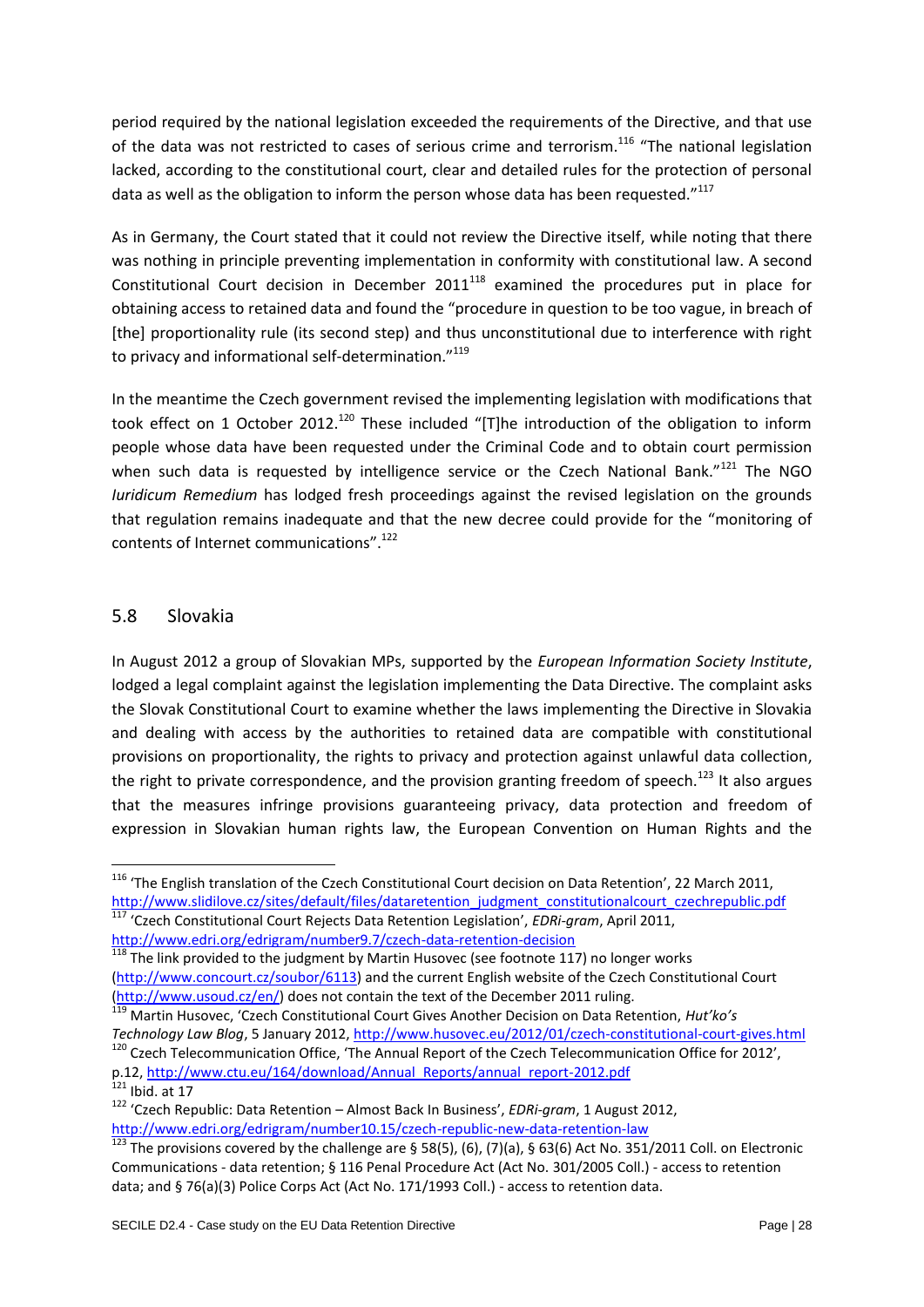Charter of Fundamental Rights of the European Union.<sup>124</sup> The complaint has not yet been resolved.

<sup>&</sup>lt;sup>124</sup> The European Information Society Institute twice previously attempted to file their own complaints about the country's data retention measures before the Constitutional Court, but both cases were rejected. Martin Husovec from the Institute told Statewatch in October 2012 that this left the organisation with "no other option than to prepare the template submission before the Constitutional Court ourselves and address the MPs." He noted that "data retention is an unfortunate experiment with the privacy of European citizens." There is no defined time limit in which the Constitutional Court is required to rule on the complaint, but given that no procedural issues have been raised with the application it is expected that a judgment will be delivered by the end of 2014 at the latest. See 'Slovakian data retention law faces challenge before Constitutional Court', *Statewatch News Online*, October 2012,<http://database.statewatch.org/article.asp?aid=31892>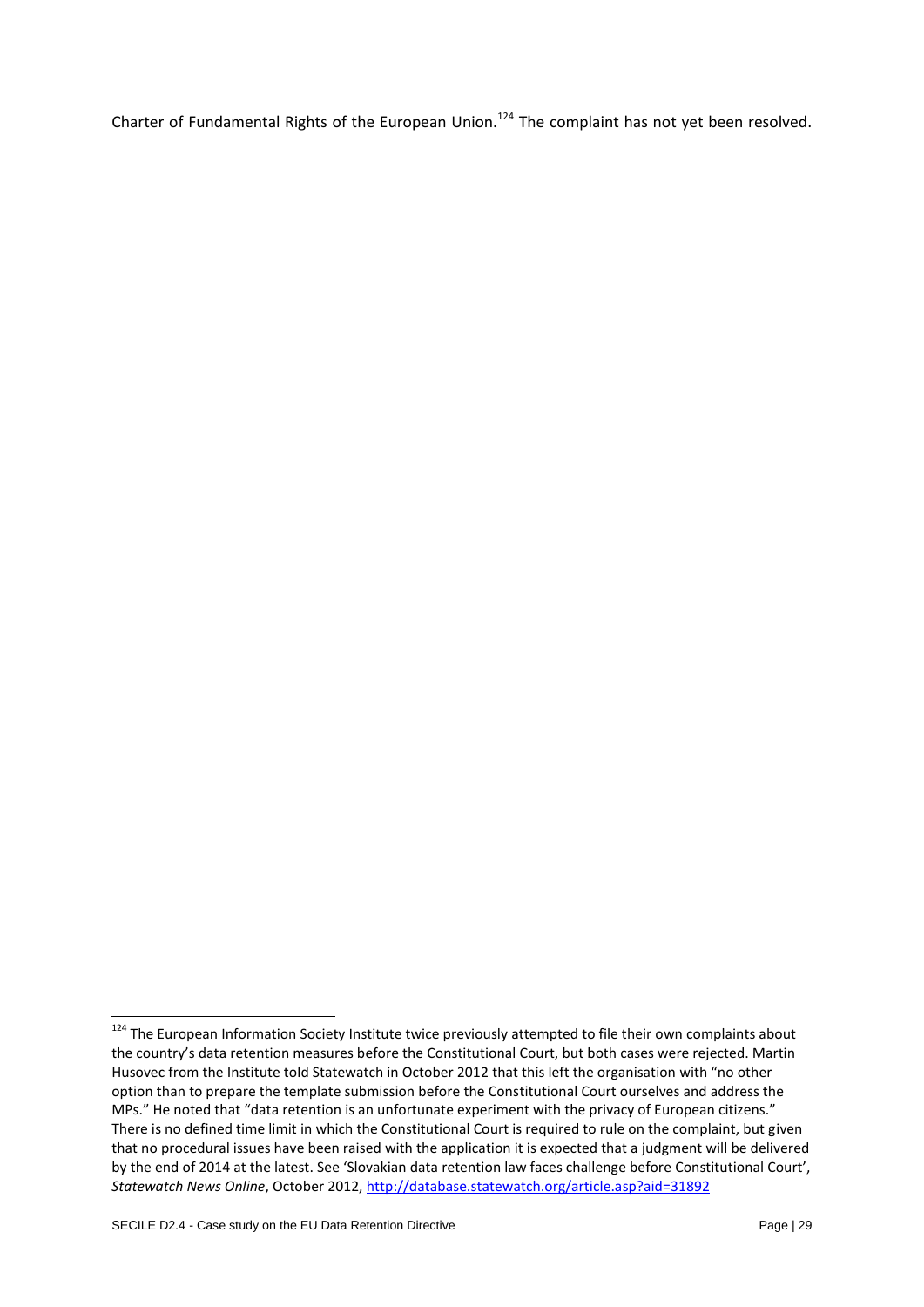#### <span id="page-29-0"></span>5.9 Sweden

In Sweden, the European Commission has engaged in a lengthy battle to try to bring Sweden's domestic legislation into line with the Data Retention Directive. After the country missed the initial September 2007 deadline, the Commission brought infringement proceedings, with the European Court of Justice finding Sweden guilty of failing to fulfil its obligations to the EC in February 2010.<sup>125</sup>

A proposal for transposing legislation was put forward in December 2010<sup>126</sup> and finally adopted in In March 2012. <sup>127</sup> Johan Linander, an MP for the Centre Party, told *EU Business* that "the need for, and the benefits of, the directive do not compensate for the invasion of privacy." The police were not happy either, although for rather different reasons: the law made it more difficult for them to access historical traffic data. Chief of police Klas Freiberg was quoted as saying that the six month retention period would make police work more difficult: "The time period is too short. Today we're able to access information that is older than six months."<sup>128</sup>

The new law should have taken effect in May 2012 but despite an overwhelming vote in favour of the new measures in the Swedish parliament (233 MPs voted in favour with 41 against and 19 abstaining), the Left Party and the Greens invoked a constitutional provision allowing the entry into force of new measures to be delayed by a motion of one sixth of its members.<sup>129</sup> In May 2013, the European Court of Justice ordered Sweden to pay a €3 million fine for its delay in implementing the legislation in accordance with its earlier ruling. The Commission rejected Swedish pleas regarding the domestic controversy over the implementation of the law:

"Regarding the Kingdom of Sweden's conduct in respect of its obligations under Directive 2006/24, the justifications put forward by that Member State pursuant to which the delay in complying with that judgment was attributable to extraordinary internal difficulties connected with specific aspects of the legislative procedure, to the extensive political debate on the transposition of Directive 2006/24, and to the issues raised in terms of difficult choices involving weighing the protection of privacy against the need to combat crime effectively cannot be upheld. As the Court has repeatedly emphasised, a Member State cannot plead provisions, practices or situations prevailing in its domestic legal order to justify failure to observe obligations arising under European Union law (see, inter alia, Case C-407/09 *Commission* v *Greece* [2011] ECR I-2467, paragraph 36). The same is true of a decision, such as the one made by the Swedish Parliament, to which paragraph 8 of this judgment makes reference, to postpone for a year the adoption of the draft bill intended to transpose that directive<sup>"130</sup>

<http://www.regeringen.se/content/1/c6/15/74/33/3dc07bbd.pdf>

 $\overline{a}$ 

<sup>&</sup>lt;sup>125</sup> Judgment of the Court (Sixth Chamber) of 4 February 2010 – European Commission v Kingdom of Sweden (Case C-185/09)[, http://eur-lex.europa.eu/LexUriServ/LexUriServ.do?uri=OJ:C:2010:080:0006:0006:EN:PDF](http://eur-lex.europa.eu/LexUriServ/LexUriServ.do?uri=OJ:C:2010:080:0006:0006:EN:PDF) 126 'Regeringens proposition 2010/11:46, Lagring av trafikuppgifter för brottsbekämpande ändamål – genomförande av direktiv 2006/24/EG', 3 December 2010,

<sup>127</sup> 'Swedish parliament passes controversial data storage bill', *EU Business*, 21 March 2012, <http://www.eubusiness.com/news-eu/sweden-telecom.frt>  $\overline{\frac{128}{128}}$  Ibid.

<sup>129</sup> Jan Libbenga, 'Sweden postpones EU data retention directive, faces court, fines', *The Register*, 18 March 2011, [http://www.theregister.co.uk/2011/03/18/sweden\\_postpones\\_eu\\_data\\_retention\\_directive/](http://www.theregister.co.uk/2011/03/18/sweden_postpones_eu_data_retention_directive/)

<sup>130</sup> Paragraph 54, Judgment of the Court (Fourth Chamber) of 30 May 2013 – European Commission v Kingdom of Sweden (Case C-270/11),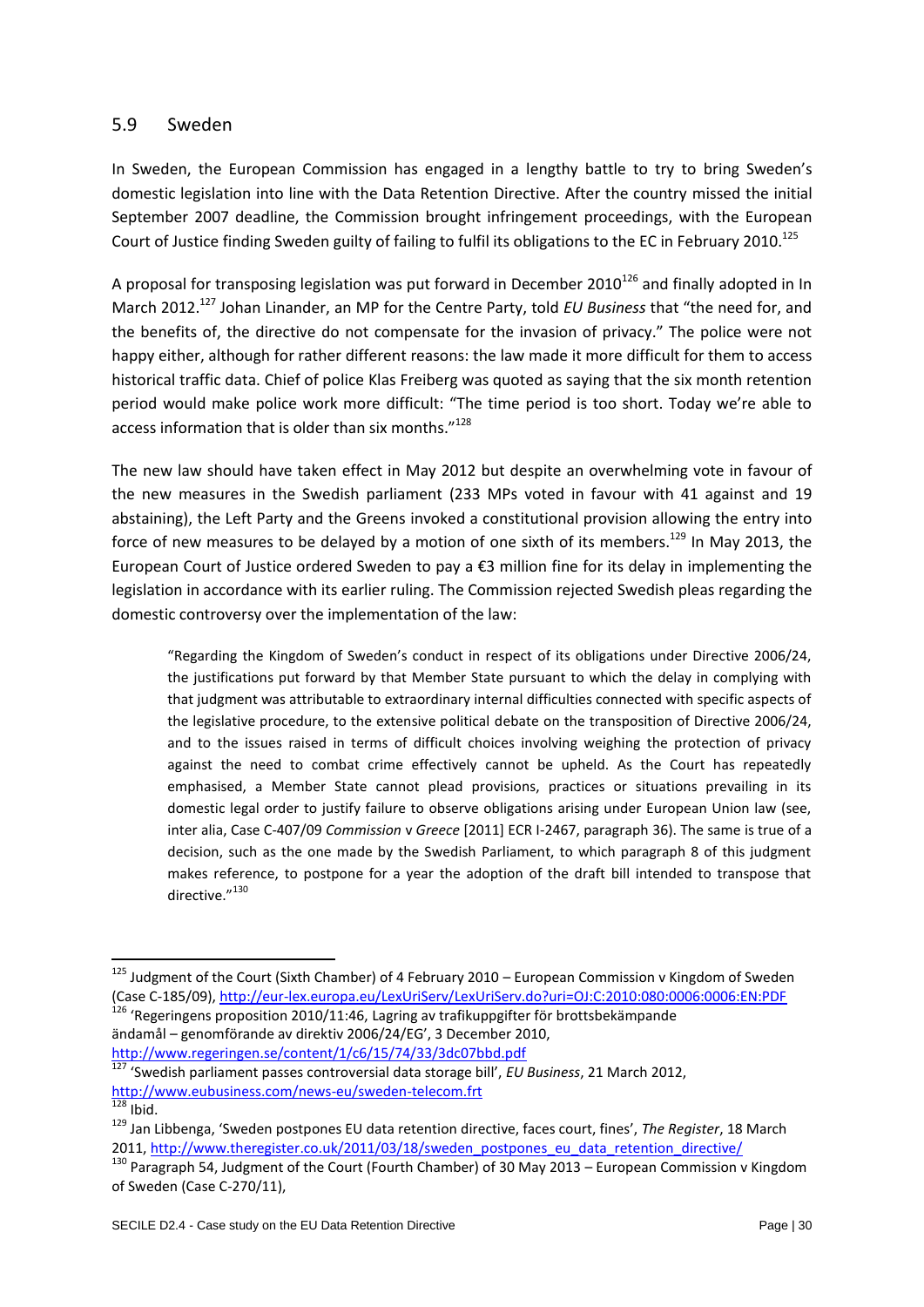# <span id="page-30-0"></span>5.10 The Court of Justice (EU)

The most serious challenge to the implementation of the Data Retention Directive has come from a challenge made initially by the NGO *Digital Rights Ireland*, whose complaint to the ECJ has now been joined by the plaintiffs in a case referred from the Austrian Constitutional Court. The joined cases<sup>131</sup> were heard by the Grand Chamber of the ECJ on 9 July 2013 and "adamantly asked for proof of the necessity and efficiency of the EU Data Retention Directive".<sup>132</sup> The Advocate General is scheduled to produce their opinion on the case on 7 November 2013.

The case focuses on the compatibility of the Directive with Articles 7 (respect for private and family life) and 8 (protection of personal data) of the European Charter of Fundamental Rights. Prior to the oral hearing the Court sent out a series of questions to the parties involved. These asked:

- Whether the measures contained within the Directive "can serve the purpose of detection and prosecution of serious crime", in particular in the light of the possibilities for communicating anonymously through electronic means;
- To what extent profiling of individuals is possible based on the data retained under the Directive;
- How the interference with the rights guaranteed by Articles 7 and 8 should be characterised;
- The objective criteria and data that served as the basis for the adoption of the Directive and certain of its provisions, i.e. a minimum retention period of six months;
- Whether the legislature achieved "a proper balance of the requirements bound up with the protection of fundamental rights and the public interest objective at issue in these cases";
- Whether the Directive contains sufficient provisions on "the security of retained data as are necessary and sufficiently precise in order to avoid the possibility of abuse" and whether the interference with fundamental rights was restricted "strictly to what was necessary".<sup>133</sup>

At the hearing the representatives of those who initiated the cases domestically in Ireland and Austria argued that the Data Retention Directive is fundamentally incompatible with the Charter and that there is still no evidence to demonstrate that "the excessive collection of communication data is a necessary and proportionate measure for combating organised crime and terrorism in the EU."134 On behalf of Austrian privacy group *AK Vorrat*, Edward Scheucher argued that:

[lex.europa.eu/LexUriServ/LexUriServ.do?uri=CELEX:62012CN0594:EN:NOT](http://eur-lex.europa.eu/LexUriServ/LexUriServ.do?uri=CELEX:62012CN0594:EN:NOT)

[http://curia.europa.eu/juris/document/document\\_print.jsf?doclang=EN&text=&pageIndex=0&part=1&mode=](http://curia.europa.eu/juris/document/document_print.jsf?doclang=EN&text=&pageIndex=0&part=1&mode=DOC&docid=137828&occ=first&dir=&cid=1133353) [DOC&docid=137828&occ=first&dir=&cid=1133353](http://curia.europa.eu/juris/document/document_print.jsf?doclang=EN&text=&pageIndex=0&part=1&mode=DOC&docid=137828&occ=first&dir=&cid=1133353)

 $\frac{131}{131}$  Reference for a preliminary ruling from High Court of Ireland made on 11 June 2012  $-$  Digital Rights Ireland Ltd v Minister for Communications, Marine and Natural Resources, Minister for Justice, Equality and Law Reform, The Commissioner of the Garda Síochána, Ireland and the Attorney General (Case C-293/12), <http://eur-lex.europa.eu/LexUriServ/LexUriServ.do?uri=CELEX:62012CN0293:EN:NOT> and Request for a preliminary ruling from the Verfassungsgerichtshof (Austria) lodged on 19 December 2012 — Kärntner Landesregierung and Others (Case C-594/12), [http://eur-](http://eur-lex.europa.eu/LexUriServ/LexUriServ.do?uri=CELEX:62012CN0594:EN:NOT)

<sup>132</sup> Monika Emert, 'Data retention might not be proportional to risks', *Policy Review*, 9 July 2013, <http://policyreview.info/articles/news/data-retention-might-not-be-proportional-risks/170>

<sup>133 &</sup>quot;As large a charter as the wind? ECJ to hold hearing in data retention cases, focusing on Charter of Fundamental Rights', *Content and Carrier*, 15 June 2013,<http://www.contentandcarrier.eu/?p=435> <sup>134</sup> 'Data Retention: "We Ask The Court To Rule In Favour Of Freedom"', *EDRi-gram*, 17 July 2013, <http://www.edri.org/edrigram/number11.14/data-retention-hearing-ecj-2013>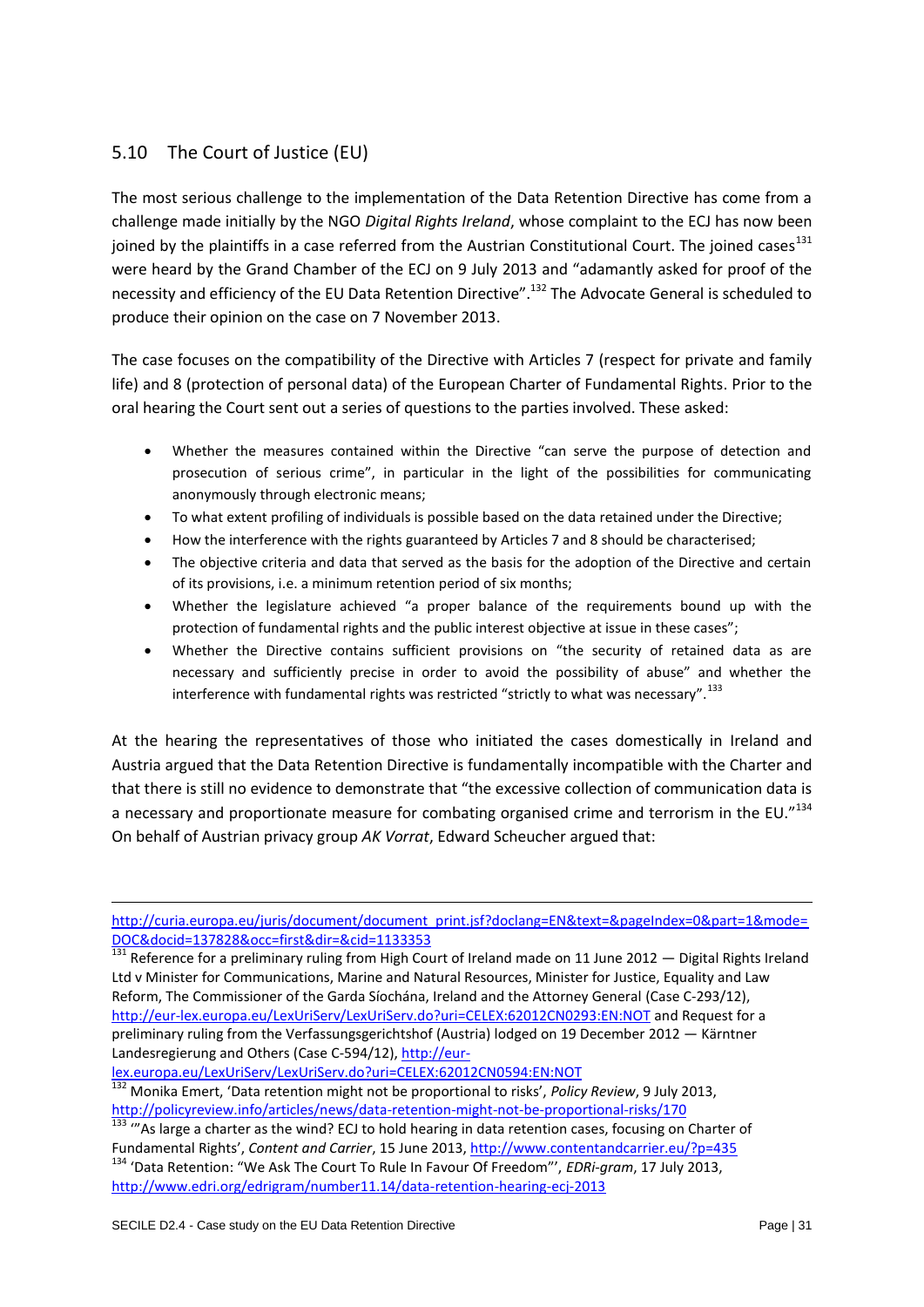"[T]he cumulative effect of fundamental rights restrictions need to be taken into consideration when judging the legitimacy of a single measure. Given the revelations regarding PRISM, this cumulative effect now clearly provides a different result [than] at the time when the German [Constitutional] Court took its decision [to annul certain provisions of German transposing legislation]. Furthermore, he stated that the Austrian implementation of the directive clearly showed that a Charter-compatible national implementation of the Data Retention Directive is not possible. This argument is bolstered by the fact that the main author of the Austrian implementation is among the 11,139 Austrian plaintiffs who challenged data retention before the Austrian Constitutional Court."<sup>135</sup>

In response to requests for evidence demonstrating the necessity of the Directive, the Austrian and Irish governments presented new statistics on the use of retained data at the hearing. They were joined in arguments in favour of the Directive by representatives of Italy, Spain and the UK, as well as the Commission, the Council and the Parliament. Despite the new information from Austria<sup>136</sup> and Ireland,<sup>137</sup> the Directive's advocates still "had to acknowledge a lack of statistical evidence", with the UK admitting that "there was no 'scientific data' to underpin the need" for data retention.<sup>138</sup> Judge Thomas von Danwitz, the Court's main rapporteur for the hearing, was moved to ask what information had led to the adoption of the Directive in 2006, given that "the Commission in 2008 claimed not to have enough information for a sound review".<sup>139</sup> The Council's lawyers "implored the Court not to take away instruments from law enforcement". $^{140}$ 

Von Danwitz also questioned the legitimacy of excluding detailed fundamental rights protections from the legislation after European Data Protection Supervisor's office argued that the Directive "did not provide enough protection for privacy. It just passed the blindspot onto Member States".<sup>141</sup> The storage by telecoms providers of retained data in third countries was also raised in the context of the revelations about mass internet surveillance by the USA's National Security Agency and the UK's Government Communications Headquarters (GCHQ). Thirty-six per cent of retained traffic data is apparently stored in third countries or by service providers based in third countries, but "it had become clear that this data in fact was not stored according to the legal obligation, calling into question the legality of the storage obligation in general, von Danwitz warned."<sup>142</sup>

<sup>1</sup>  $135$  Ibid.

<sup>&</sup>lt;sup>136</sup> Austrian law enforcement authorities requested 326 sets of data between 1 April 2012 and 31 March 2013, and of the 139 procedures that have been closed, retained data "helped to solve" 56 of the cases – 16 thefts, 12 drugs cases, 12 cases of stalking, 7 frauds and 9 others. Judge Thomas von Danwitz subsequently asked: "Was there a terrorist case"? See: Monika Emert, 'Data retention might not be proportional to risks' *Internet Policy Review*, 9 July 2013, [http://policyreview.info/articles/news/data-retention-might-not-be-proportional](http://policyreview.info/articles/news/data-retention-might-not-be-proportional-risks/170)[risks/170](http://policyreview.info/articles/news/data-retention-might-not-be-proportional-risks/170)

 $\frac{137}{137}$  The Irish authorities apparently make "6,000 to 10,000" requests every year according to the government's lawyer in the ECJ case, although statistics from 2010 show 14,928 requests, and from 2011 12,675 requests. See: Karlin Lillington, 'State agencies target Irish phone and Internet records', *The Irish Times*, 25 July 2013, [http://www.irishtimes.com/business/sectors/technology/state-agencies-target-irish-phone-and-internet](http://www.irishtimes.com/business/sectors/technology/state-agencies-target-irish-phone-and-internet-records-1.1473739)[records-1.1473739](http://www.irishtimes.com/business/sectors/technology/state-agencies-target-irish-phone-and-internet-records-1.1473739)

<sup>138</sup> Monika Emert, 'Data retention might not be proportional to risks' *Internet Policy Review*, 9 July 2013, <http://policyreview.info/articles/news/data-retention-might-not-be-proportional-risks/170>

 $\frac{139}{139}$  Ibid.

 $140$  Ibid.

 $141$  Ibid.

 $142$  Ibid.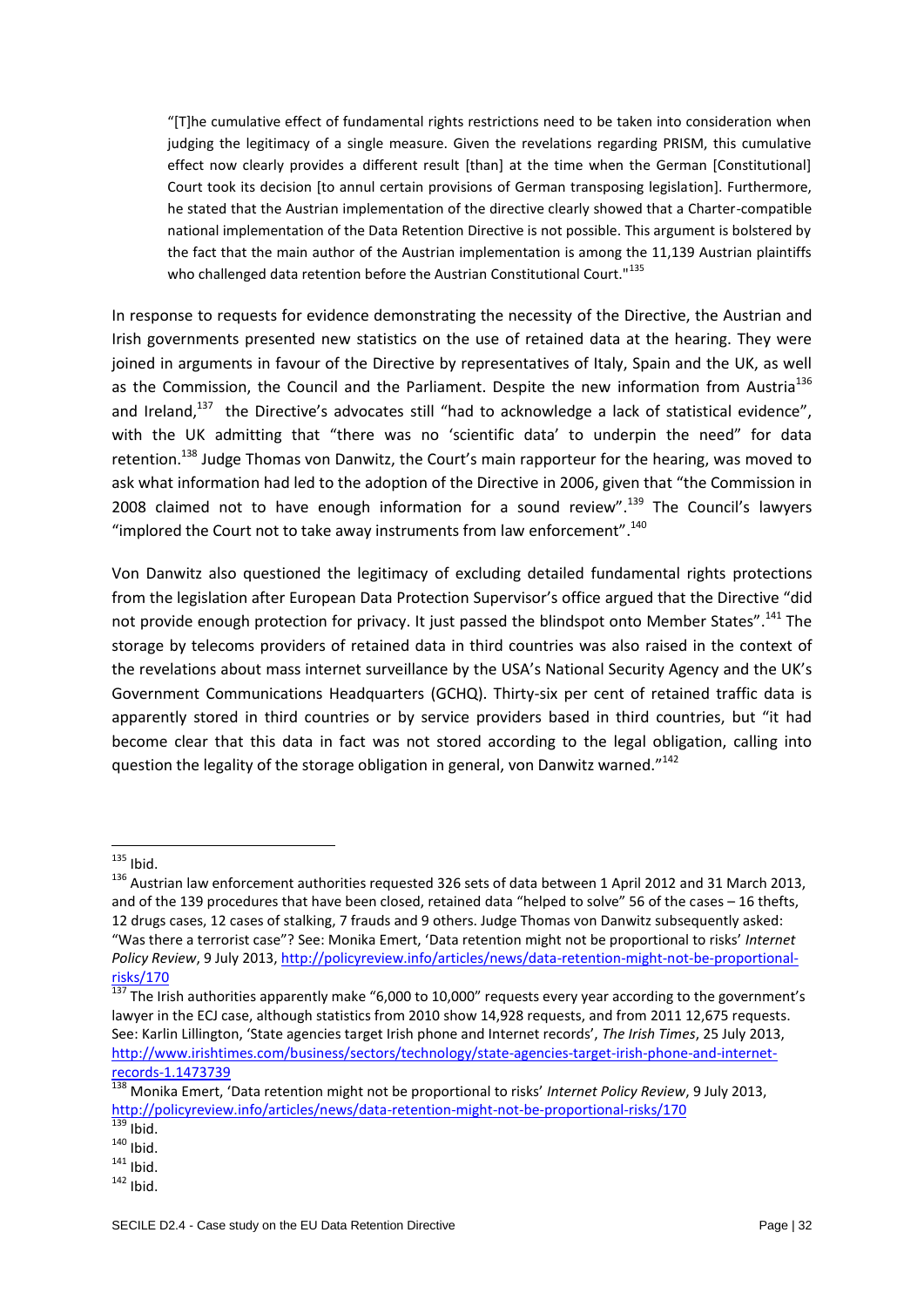#### <span id="page-32-0"></span>6 Conclusion

The legitimacy of the EU's Data Retention Directive has been a matter if dispute since legislation was first proposed in 2002. Adopted soon after the terrorist attacks in Madrid and London, some member states appear to have extended the scope of its application beyond even the "serious crimes" mandated by the Directive. In principle and in practice the implementation of the Directive has had a tremendous impact on fundamental rights and other constitutional protections. By establishing the principle that data must be retained for long periods in case police and security agencies need to access it later, the EU has crossed the Rubicon into mass surveillance.

The Directive has failed to harmonise data retention regimes for law enforcement purposes because of the wide margin of discretion given to member states when transposing its provisions. By giving Member States the scope to choose their own retention periods and to decide which authorities should have access under what type of authorisation, and by failing to include a list of crimes for which retained data can be retrieved or specific data protection provisions, the legislative situation is arguably now only slightly less uneven than before the Directive was adopted. But given the law was primarily a response to demands for mandatory data retention across the EU from law enforcement and security agencies, "harmonisation" does not appear to have been the primary purpose of a measure that does little more than provide a generous EU legal basis for communications surveillance.

It appears that states are not prepared to concede to the suggestion that a mandatory data retention system per se may simply not be appropriate. Thus, debates about its legitimacy have come to rest on whether the practical experience of using it justifies keeping it. In respect to the "evidence" presented to justify the Directive, it is sufficient to note that the plural of anecdotes is not "data". And even to the extent that case studies can be seen to objectively demonstrate the Directive's effectiveness, it does not necessarily follow that they justify the Directive's scope, application, or absence of protection for due process and fundamental rights.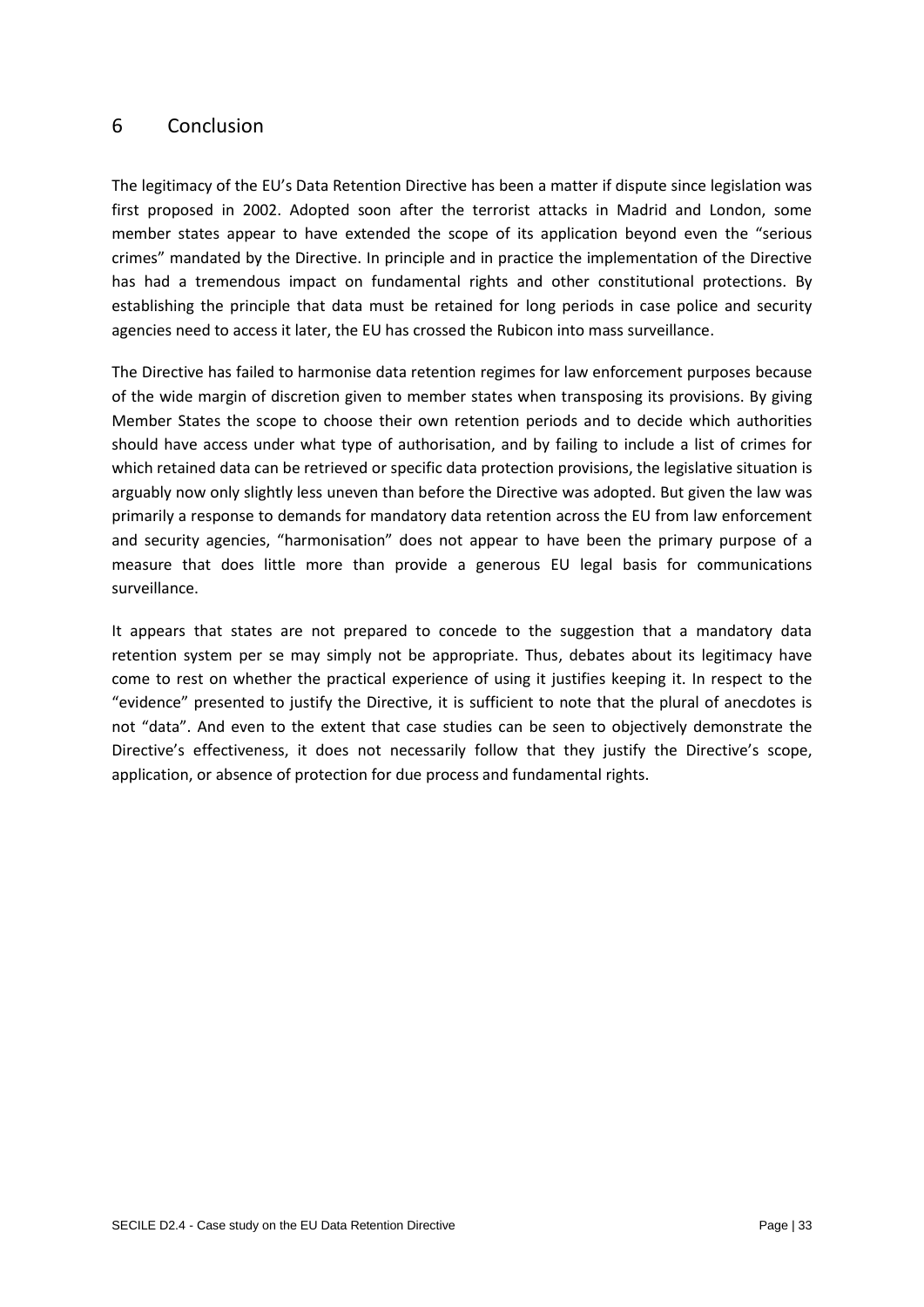# <span id="page-33-0"></span>Appendix

The tables below contain a variety of information on the provisions and procedures governing access to telecommunications data retained under national laws implementing the EU Data Retention Directive. Due to the amount of information contained in the tables it has only been possible to include three member states per page; they are listed in the traditional order provided for in EU publications<sup>143</sup> and not for any particular comparative purpose. The tables have been compiled from a number of different sources of data:

- **EUR-Lex database:**<sup>144</sup> links to national implementing measures;
- European Commission, 'Evaluation report on the Data Retention Directive (Directive 2006/24/EC), COM(2011) 225 final, 18 April 2011: $^{145}$  retention periods, purpose limitation, authorities with access, procedures for access, statistics on requests for access to retained data for 2008 and 2009, data protection safeguards, data protection authority, relevant law, reimbursement of costs (operational), reimbursement of costs (capital);
- Céline Cocq and Francesca Galli, 'Comparitive law paper on data retention regulation in a sample of EU Member States', SURVEILLE project, 30 April 2013: further information on authorities with access and procedures for access
- European Commission, 'Data Retention Statistics 2010':<sup>146</sup> statistics on requests for access to retained data for 2010

Some other sources used for information on statistics for access to retained data for 2011 (Poland) and 2012 (Ireland) are noted in the text.

<sup>&</sup>lt;sup>143</sup> This is determined by the alphabetical order of the native names of each member state transliterated into English.

<sup>144</sup> [http://eur-lex.europa.eu/RECH\\_legislation.do](http://eur-lex.europa.eu/RECH_legislation.do)

<sup>145</sup> <http://www.statewatch.org/news/2011/apr/eu-com-data-retention-report-225-11.pdf>

<sup>146</sup> [http://ec.europa.eu/dgs/home-affairs/what-we-](http://ec.europa.eu/dgs/home-affairs/what-we-do/policies/pdf/publication_data_retention_statistics_20120228_without_es_en.pdf)

[do/policies/pdf/publication\\_data\\_retention\\_statistics\\_20120228\\_without\\_es\\_en.pdf](http://ec.europa.eu/dgs/home-affairs/what-we-do/policies/pdf/publication_data_retention_statistics_20120228_without_es_en.pdf)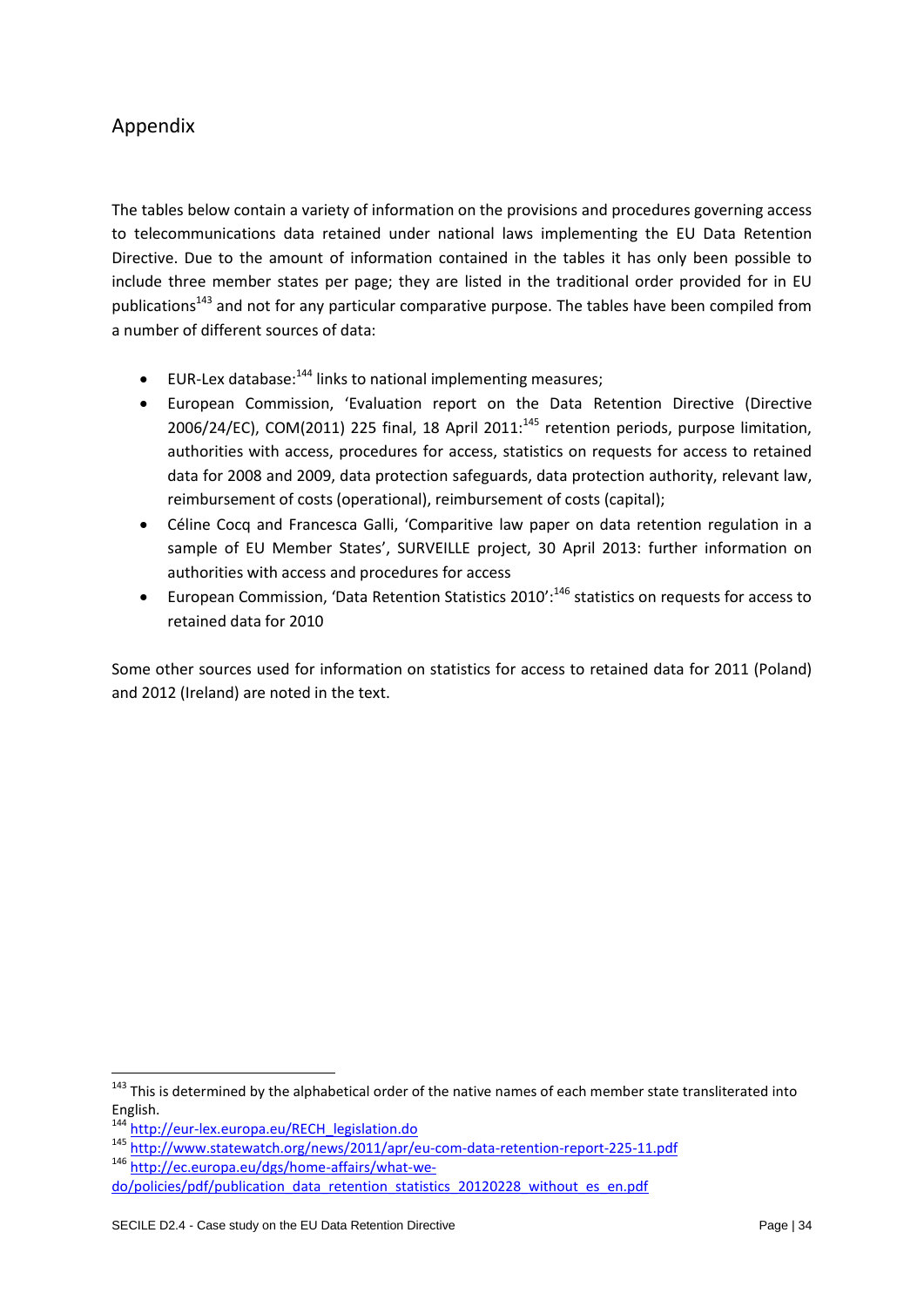| National law<br>Three acts: EUR-Lex entry<br>Four acts: EUR-Lex entry<br>Fourteen acts: EUR-Lex entry<br>Information unavailable<br>Retention period<br>Between 1 year and 36 months<br>1 year. Data which has been<br>for 'publically available'<br>accessed may be retained for a<br>telephone services. No<br>further 6 months on request.<br>provision for internet-related<br>data.<br>For 'discovering and<br>Information unavailable<br>Purpose<br>For the investigation and<br>limitation<br>prosecution of criminal<br>investigating severe crimes and<br>offences, the prosecution of<br>crimes under Article 319a-319f<br>abuse of emergency services<br>of the Penal Code as well as for<br>telephone number,<br>searching persons'.<br>investigation into malicious<br>abuse of electronic<br>communications network or<br>service, for the purposes of<br>Intelligence-gathering missions<br>undertaken by the intelligence<br>and security services.<br>Authorities with<br>Judicial coordination unit,<br>Information unavailable<br>Certain departments of the<br>examining magistrates, public<br><b>State Agency for National</b><br>access<br>prosecutor, criminal police.<br>Security, the Ministry of the<br>Interior, Military Information<br>Service, Military Police Service,<br>Minister of Defence, National<br>Investigation Agency; the court<br>and pre-trial authorities under<br>the conditions.<br>Information unavailable<br>Procedures for<br>Access only possible on the<br>Magistrate or prosecutor<br>order of the Chairperson of a<br>authorisation. Upon request,<br>access<br>operators must provide in 'real<br>Regional Court.<br>time' subscriber, traffic and<br>location data for calls made<br>within the last month. Data for<br>older calls must be provided as<br>soon as possible.<br>Total number of requests made for telephony and internet data, successful (unsuccessful)<br>2008<br>131,560 (2,490)<br>2009<br>280,271 (10,446)<br>$\Box$<br>$\overline{\phantom{a}}$<br>2010<br>38,861 (920)<br>289,169 (10,194)<br>Transposing law includes<br>Information unavailable<br>Data protection<br>Operators must ensure<br>transmission of data cannot be<br>safeguards<br>requirement to implement the<br>four principles.<br>intercepted by third parties and<br>complies with ETSI standards. |
|--------------------------------------------------------------------------------------------------------------------------------------------------------------------------------------------------------------------------------------------------------------------------------------------------------------------------------------------------------------------------------------------------------------------------------------------------------------------------------------------------------------------------------------------------------------------------------------------------------------------------------------------------------------------------------------------------------------------------------------------------------------------------------------------------------------------------------------------------------------------------------------------------------------------------------------------------------------------------------------------------------------------------------------------------------------------------------------------------------------------------------------------------------------------------------------------------------------------------------------------------------------------------------------------------------------------------------------------------------------------------------------------------------------------------------------------------------------------------------------------------------------------------------------------------------------------------------------------------------------------------------------------------------------------------------------------------------------------------------------------------------------------------------------------------------------------------------------------------------------------------------------------------------------------------------------------------------------------------------------------------------------------------------------------------------------------------------------------------------------------------------------------------------------------------------------------------------------------------------------------------------------------------------------------------------------------------------------------------------|
|                                                                                                                                                                                                                                                                                                                                                                                                                                                                                                                                                                                                                                                                                                                                                                                                                                                                                                                                                                                                                                                                                                                                                                                                                                                                                                                                                                                                                                                                                                                                                                                                                                                                                                                                                                                                                                                                                                                                                                                                                                                                                                                                                                                                                                                                                                                                                        |
|                                                                                                                                                                                                                                                                                                                                                                                                                                                                                                                                                                                                                                                                                                                                                                                                                                                                                                                                                                                                                                                                                                                                                                                                                                                                                                                                                                                                                                                                                                                                                                                                                                                                                                                                                                                                                                                                                                                                                                                                                                                                                                                                                                                                                                                                                                                                                        |
|                                                                                                                                                                                                                                                                                                                                                                                                                                                                                                                                                                                                                                                                                                                                                                                                                                                                                                                                                                                                                                                                                                                                                                                                                                                                                                                                                                                                                                                                                                                                                                                                                                                                                                                                                                                                                                                                                                                                                                                                                                                                                                                                                                                                                                                                                                                                                        |
|                                                                                                                                                                                                                                                                                                                                                                                                                                                                                                                                                                                                                                                                                                                                                                                                                                                                                                                                                                                                                                                                                                                                                                                                                                                                                                                                                                                                                                                                                                                                                                                                                                                                                                                                                                                                                                                                                                                                                                                                                                                                                                                                                                                                                                                                                                                                                        |
|                                                                                                                                                                                                                                                                                                                                                                                                                                                                                                                                                                                                                                                                                                                                                                                                                                                                                                                                                                                                                                                                                                                                                                                                                                                                                                                                                                                                                                                                                                                                                                                                                                                                                                                                                                                                                                                                                                                                                                                                                                                                                                                                                                                                                                                                                                                                                        |
|                                                                                                                                                                                                                                                                                                                                                                                                                                                                                                                                                                                                                                                                                                                                                                                                                                                                                                                                                                                                                                                                                                                                                                                                                                                                                                                                                                                                                                                                                                                                                                                                                                                                                                                                                                                                                                                                                                                                                                                                                                                                                                                                                                                                                                                                                                                                                        |
|                                                                                                                                                                                                                                                                                                                                                                                                                                                                                                                                                                                                                                                                                                                                                                                                                                                                                                                                                                                                                                                                                                                                                                                                                                                                                                                                                                                                                                                                                                                                                                                                                                                                                                                                                                                                                                                                                                                                                                                                                                                                                                                                                                                                                                                                                                                                                        |
|                                                                                                                                                                                                                                                                                                                                                                                                                                                                                                                                                                                                                                                                                                                                                                                                                                                                                                                                                                                                                                                                                                                                                                                                                                                                                                                                                                                                                                                                                                                                                                                                                                                                                                                                                                                                                                                                                                                                                                                                                                                                                                                                                                                                                                                                                                                                                        |
|                                                                                                                                                                                                                                                                                                                                                                                                                                                                                                                                                                                                                                                                                                                                                                                                                                                                                                                                                                                                                                                                                                                                                                                                                                                                                                                                                                                                                                                                                                                                                                                                                                                                                                                                                                                                                                                                                                                                                                                                                                                                                                                                                                                                                                                                                                                                                        |
|                                                                                                                                                                                                                                                                                                                                                                                                                                                                                                                                                                                                                                                                                                                                                                                                                                                                                                                                                                                                                                                                                                                                                                                                                                                                                                                                                                                                                                                                                                                                                                                                                                                                                                                                                                                                                                                                                                                                                                                                                                                                                                                                                                                                                                                                                                                                                        |
|                                                                                                                                                                                                                                                                                                                                                                                                                                                                                                                                                                                                                                                                                                                                                                                                                                                                                                                                                                                                                                                                                                                                                                                                                                                                                                                                                                                                                                                                                                                                                                                                                                                                                                                                                                                                                                                                                                                                                                                                                                                                                                                                                                                                                                                                                                                                                        |
|                                                                                                                                                                                                                                                                                                                                                                                                                                                                                                                                                                                                                                                                                                                                                                                                                                                                                                                                                                                                                                                                                                                                                                                                                                                                                                                                                                                                                                                                                                                                                                                                                                                                                                                                                                                                                                                                                                                                                                                                                                                                                                                                                                                                                                                                                                                                                        |
|                                                                                                                                                                                                                                                                                                                                                                                                                                                                                                                                                                                                                                                                                                                                                                                                                                                                                                                                                                                                                                                                                                                                                                                                                                                                                                                                                                                                                                                                                                                                                                                                                                                                                                                                                                                                                                                                                                                                                                                                                                                                                                                                                                                                                                                                                                                                                        |
|                                                                                                                                                                                                                                                                                                                                                                                                                                                                                                                                                                                                                                                                                                                                                                                                                                                                                                                                                                                                                                                                                                                                                                                                                                                                                                                                                                                                                                                                                                                                                                                                                                                                                                                                                                                                                                                                                                                                                                                                                                                                                                                                                                                                                                                                                                                                                        |
|                                                                                                                                                                                                                                                                                                                                                                                                                                                                                                                                                                                                                                                                                                                                                                                                                                                                                                                                                                                                                                                                                                                                                                                                                                                                                                                                                                                                                                                                                                                                                                                                                                                                                                                                                                                                                                                                                                                                                                                                                                                                                                                                                                                                                                                                                                                                                        |
|                                                                                                                                                                                                                                                                                                                                                                                                                                                                                                                                                                                                                                                                                                                                                                                                                                                                                                                                                                                                                                                                                                                                                                                                                                                                                                                                                                                                                                                                                                                                                                                                                                                                                                                                                                                                                                                                                                                                                                                                                                                                                                                                                                                                                                                                                                                                                        |
|                                                                                                                                                                                                                                                                                                                                                                                                                                                                                                                                                                                                                                                                                                                                                                                                                                                                                                                                                                                                                                                                                                                                                                                                                                                                                                                                                                                                                                                                                                                                                                                                                                                                                                                                                                                                                                                                                                                                                                                                                                                                                                                                                                                                                                                                                                                                                        |
|                                                                                                                                                                                                                                                                                                                                                                                                                                                                                                                                                                                                                                                                                                                                                                                                                                                                                                                                                                                                                                                                                                                                                                                                                                                                                                                                                                                                                                                                                                                                                                                                                                                                                                                                                                                                                                                                                                                                                                                                                                                                                                                                                                                                                                                                                                                                                        |
|                                                                                                                                                                                                                                                                                                                                                                                                                                                                                                                                                                                                                                                                                                                                                                                                                                                                                                                                                                                                                                                                                                                                                                                                                                                                                                                                                                                                                                                                                                                                                                                                                                                                                                                                                                                                                                                                                                                                                                                                                                                                                                                                                                                                                                                                                                                                                        |
|                                                                                                                                                                                                                                                                                                                                                                                                                                                                                                                                                                                                                                                                                                                                                                                                                                                                                                                                                                                                                                                                                                                                                                                                                                                                                                                                                                                                                                                                                                                                                                                                                                                                                                                                                                                                                                                                                                                                                                                                                                                                                                                                                                                                                                                                                                                                                        |
|                                                                                                                                                                                                                                                                                                                                                                                                                                                                                                                                                                                                                                                                                                                                                                                                                                                                                                                                                                                                                                                                                                                                                                                                                                                                                                                                                                                                                                                                                                                                                                                                                                                                                                                                                                                                                                                                                                                                                                                                                                                                                                                                                                                                                                                                                                                                                        |
|                                                                                                                                                                                                                                                                                                                                                                                                                                                                                                                                                                                                                                                                                                                                                                                                                                                                                                                                                                                                                                                                                                                                                                                                                                                                                                                                                                                                                                                                                                                                                                                                                                                                                                                                                                                                                                                                                                                                                                                                                                                                                                                                                                                                                                                                                                                                                        |
|                                                                                                                                                                                                                                                                                                                                                                                                                                                                                                                                                                                                                                                                                                                                                                                                                                                                                                                                                                                                                                                                                                                                                                                                                                                                                                                                                                                                                                                                                                                                                                                                                                                                                                                                                                                                                                                                                                                                                                                                                                                                                                                                                                                                                                                                                                                                                        |
|                                                                                                                                                                                                                                                                                                                                                                                                                                                                                                                                                                                                                                                                                                                                                                                                                                                                                                                                                                                                                                                                                                                                                                                                                                                                                                                                                                                                                                                                                                                                                                                                                                                                                                                                                                                                                                                                                                                                                                                                                                                                                                                                                                                                                                                                                                                                                        |
|                                                                                                                                                                                                                                                                                                                                                                                                                                                                                                                                                                                                                                                                                                                                                                                                                                                                                                                                                                                                                                                                                                                                                                                                                                                                                                                                                                                                                                                                                                                                                                                                                                                                                                                                                                                                                                                                                                                                                                                                                                                                                                                                                                                                                                                                                                                                                        |
|                                                                                                                                                                                                                                                                                                                                                                                                                                                                                                                                                                                                                                                                                                                                                                                                                                                                                                                                                                                                                                                                                                                                                                                                                                                                                                                                                                                                                                                                                                                                                                                                                                                                                                                                                                                                                                                                                                                                                                                                                                                                                                                                                                                                                                                                                                                                                        |
|                                                                                                                                                                                                                                                                                                                                                                                                                                                                                                                                                                                                                                                                                                                                                                                                                                                                                                                                                                                                                                                                                                                                                                                                                                                                                                                                                                                                                                                                                                                                                                                                                                                                                                                                                                                                                                                                                                                                                                                                                                                                                                                                                                                                                                                                                                                                                        |
|                                                                                                                                                                                                                                                                                                                                                                                                                                                                                                                                                                                                                                                                                                                                                                                                                                                                                                                                                                                                                                                                                                                                                                                                                                                                                                                                                                                                                                                                                                                                                                                                                                                                                                                                                                                                                                                                                                                                                                                                                                                                                                                                                                                                                                                                                                                                                        |
|                                                                                                                                                                                                                                                                                                                                                                                                                                                                                                                                                                                                                                                                                                                                                                                                                                                                                                                                                                                                                                                                                                                                                                                                                                                                                                                                                                                                                                                                                                                                                                                                                                                                                                                                                                                                                                                                                                                                                                                                                                                                                                                                                                                                                                                                                                                                                        |
| Principle of obligatory                                                                                                                                                                                                                                                                                                                                                                                                                                                                                                                                                                                                                                                                                                                                                                                                                                                                                                                                                                                                                                                                                                                                                                                                                                                                                                                                                                                                                                                                                                                                                                                                                                                                                                                                                                                                                                                                                                                                                                                                                                                                                                                                                                                                                                                                                                                                |
| destruction of data at the end                                                                                                                                                                                                                                                                                                                                                                                                                                                                                                                                                                                                                                                                                                                                                                                                                                                                                                                                                                                                                                                                                                                                                                                                                                                                                                                                                                                                                                                                                                                                                                                                                                                                                                                                                                                                                                                                                                                                                                                                                                                                                                                                                                                                                                                                                                                         |
| of retention period does not                                                                                                                                                                                                                                                                                                                                                                                                                                                                                                                                                                                                                                                                                                                                                                                                                                                                                                                                                                                                                                                                                                                                                                                                                                                                                                                                                                                                                                                                                                                                                                                                                                                                                                                                                                                                                                                                                                                                                                                                                                                                                                                                                                                                                                                                                                                           |
| seem to be addressed.                                                                                                                                                                                                                                                                                                                                                                                                                                                                                                                                                                                                                                                                                                                                                                                                                                                                                                                                                                                                                                                                                                                                                                                                                                                                                                                                                                                                                                                                                                                                                                                                                                                                                                                                                                                                                                                                                                                                                                                                                                                                                                                                                                                                                                                                                                                                  |
| Information unavailable<br>Institute for Postal Services and<br><b>Commission for Personal Data</b><br>Data protection                                                                                                                                                                                                                                                                                                                                                                                                                                                                                                                                                                                                                                                                                                                                                                                                                                                                                                                                                                                                                                                                                                                                                                                                                                                                                                                                                                                                                                                                                                                                                                                                                                                                                                                                                                                                                                                                                                                                                                                                                                                                                                                                                                                                                                 |
| Telecommunications<br>authority<br>Protection (processing and                                                                                                                                                                                                                                                                                                                                                                                                                                                                                                                                                                                                                                                                                                                                                                                                                                                                                                                                                                                                                                                                                                                                                                                                                                                                                                                                                                                                                                                                                                                                                                                                                                                                                                                                                                                                                                                                                                                                                                                                                                                                                                                                                                                                                                                                                          |
| storing of data obligations);                                                                                                                                                                                                                                                                                                                                                                                                                                                                                                                                                                                                                                                                                                                                                                                                                                                                                                                                                                                                                                                                                                                                                                                                                                                                                                                                                                                                                                                                                                                                                                                                                                                                                                                                                                                                                                                                                                                                                                                                                                                                                                                                                                                                                                                                                                                          |
| Parliamentary Commission in                                                                                                                                                                                                                                                                                                                                                                                                                                                                                                                                                                                                                                                                                                                                                                                                                                                                                                                                                                                                                                                                                                                                                                                                                                                                                                                                                                                                                                                                                                                                                                                                                                                                                                                                                                                                                                                                                                                                                                                                                                                                                                                                                                                                                                                                                                                            |
| the National Assembly                                                                                                                                                                                                                                                                                                                                                                                                                                                                                                                                                                                                                                                                                                                                                                                                                                                                                                                                                                                                                                                                                                                                                                                                                                                                                                                                                                                                                                                                                                                                                                                                                                                                                                                                                                                                                                                                                                                                                                                                                                                                                                                                                                                                                                                                                                                                  |
| (procedures for authorisation                                                                                                                                                                                                                                                                                                                                                                                                                                                                                                                                                                                                                                                                                                                                                                                                                                                                                                                                                                                                                                                                                                                                                                                                                                                                                                                                                                                                                                                                                                                                                                                                                                                                                                                                                                                                                                                                                                                                                                                                                                                                                                                                                                                                                                                                                                                          |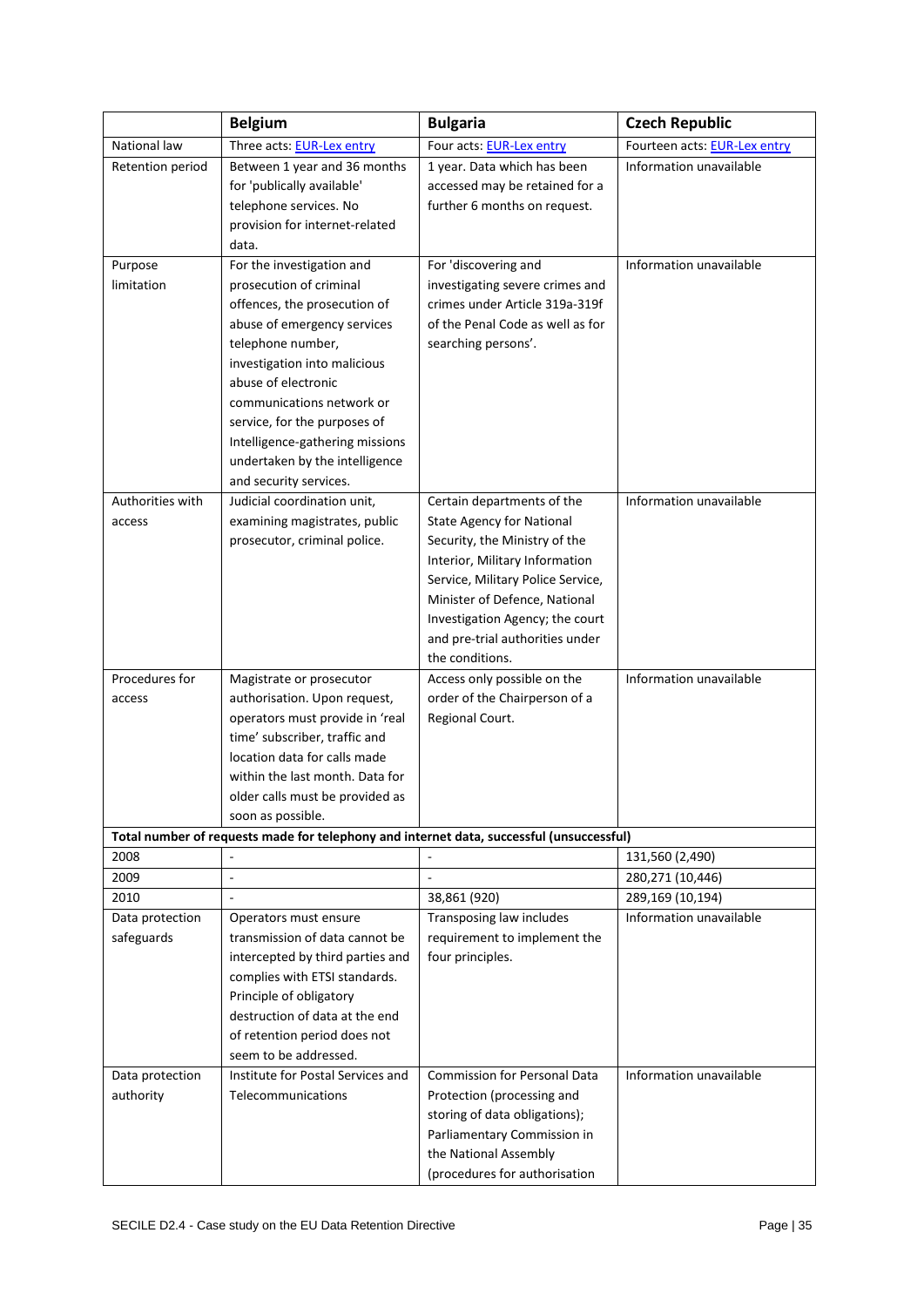|                    |                                                                                          | and access to the data)          |                                   |
|--------------------|------------------------------------------------------------------------------------------|----------------------------------|-----------------------------------|
| Relevant law       | Article. 6, Royal Decree of 9                                                            | Article 4 (1), Law on Electronic | Information unavailable           |
|                    | January 2003                                                                             | Communications 2010              |                                   |
| Reimbursement      | Yes                                                                                      | No                               | Information unavailable           |
| of costs           |                                                                                          |                                  |                                   |
| (operational)      |                                                                                          |                                  |                                   |
| Reimbursement      | No                                                                                       | No                               | Information unavailable           |
| of costs (capital) |                                                                                          |                                  |                                   |
|                    | <b>Denmark</b>                                                                           | Germany                          | Estonia                           |
| National law       | Three acts: <b>EUR-Lex entry</b>                                                         | One act (suspended): EUR-Lex     | Two acts: EUR-Lex entry           |
|                    |                                                                                          | entry                            |                                   |
| Retention period   | 1 year.                                                                                  | $\blacksquare$                   | 1 year.                           |
| Purpose            | For investigation and                                                                    | ÷,                               | May be used if collection of the  |
| limitation         | prosecution of criminal acts.                                                            |                                  | evidence by other procedural      |
|                    |                                                                                          |                                  | acts is precluded or especially   |
|                    |                                                                                          |                                  | complicated and the object of a   |
|                    |                                                                                          |                                  | criminal proceeding is a          |
|                    |                                                                                          |                                  | criminal offence [in the first    |
|                    |                                                                                          |                                  | degree or an intentionally        |
|                    |                                                                                          |                                  | committed criminal offence in     |
|                    |                                                                                          |                                  | second degree with a penalty      |
|                    |                                                                                          |                                  | of imprisonment of at least       |
|                    |                                                                                          |                                  | three years].                     |
| Authorities with   | Police.                                                                                  | Prior to suspension of law:      |                                   |
| access             |                                                                                          | Police and Border Guard Board,   |                                   |
|                    |                                                                                          | Security Police Board and, for   |                                   |
|                    |                                                                                          | objects and electronic           |                                   |
|                    |                                                                                          | communication, the Tax and       |                                   |
|                    |                                                                                          | Customs Board.                   |                                   |
| Procedures for     | Access requires judicial                                                                 |                                  | Access requires permission of a   |
| access             | authorisation; court orders are                                                          |                                  | preliminary investigation judge   |
|                    | granted if application meets                                                             |                                  | Operators must 'provide           |
|                    | strict criteria on suspicion,                                                            |                                  | [retained data] in urgent cases   |
|                    | necessity and proportionality.                                                           |                                  | not later than 10 hours and in    |
|                    |                                                                                          |                                  | other cases within 10 working     |
|                    |                                                                                          |                                  | days [of receiving a request].'   |
|                    | Total number of requests made for telephony and internet data, successful (unsuccessful) |                                  |                                   |
| 2008               | 3,599(5)                                                                                 | 12,684 (931)                     | 4,490 (1,526)                     |
| 2009               | 4,066(11)                                                                                | ÷,                               | 8,410 (2,768)                     |
| 2010               | 4,235                                                                                    | $\overline{\phantom{a}}$         | 4,173 (98,408)                    |
| Data protection    | Four principles are provided                                                             |                                  |                                   |
| safeguards         | for.                                                                                     |                                  |                                   |
| Data protection    | National IT and Telecom                                                                  | Information unavailable          | Transposing law provides for      |
| authority          | Agency monitors the obligation                                                           |                                  | three of the four principles. No  |
|                    | for providers of electronic                                                              |                                  | explicit provision for the fourth |
|                    | communications networks and                                                              |                                  | principle though any persons      |
|                    | services to ensure that                                                                  |                                  | whose privacy has been            |
|                    | technical equipment and                                                                  |                                  | infringed by surveillance-        |
|                    | systems allow police access to                                                           |                                  | related activities may request    |
|                    | information about                                                                        |                                  | the destruction of data, subject  |
|                    | telecommunications traffic.                                                              |                                  | to a court judgement.             |
| Relevant law       | Act on Processing Personal                                                               | Information unavailable          | <b>Technical Surveillance</b>     |
|                    | Data; Executive Order No.714                                                             |                                  | Authority is the responsible      |
|                    | of 26 June 2008 on Provision of                                                          |                                  | authority.                        |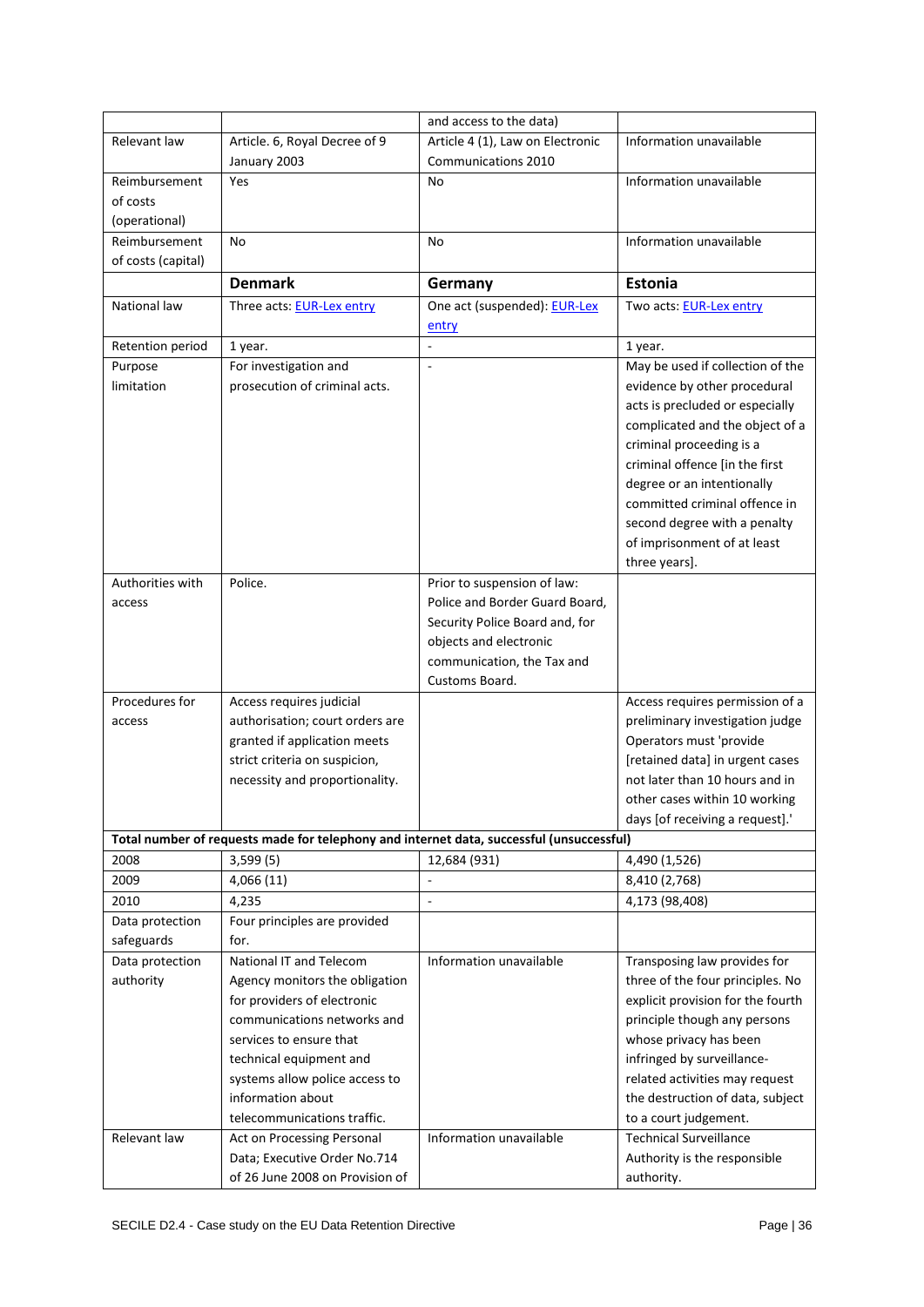|               | <b>Electronic Communications</b> |                         |     |
|---------------|----------------------------------|-------------------------|-----|
|               | <b>Networks and Services</b>     |                         |     |
| Reimbursement | Yes                              | Information unavailable | Yes |
| of costs      |                                  |                         |     |
| (operational) |                                  |                         |     |
| Reimbursement | No                               | Information unavailable | No  |
| of costs      |                                  |                         |     |
| (expenditure) |                                  |                         |     |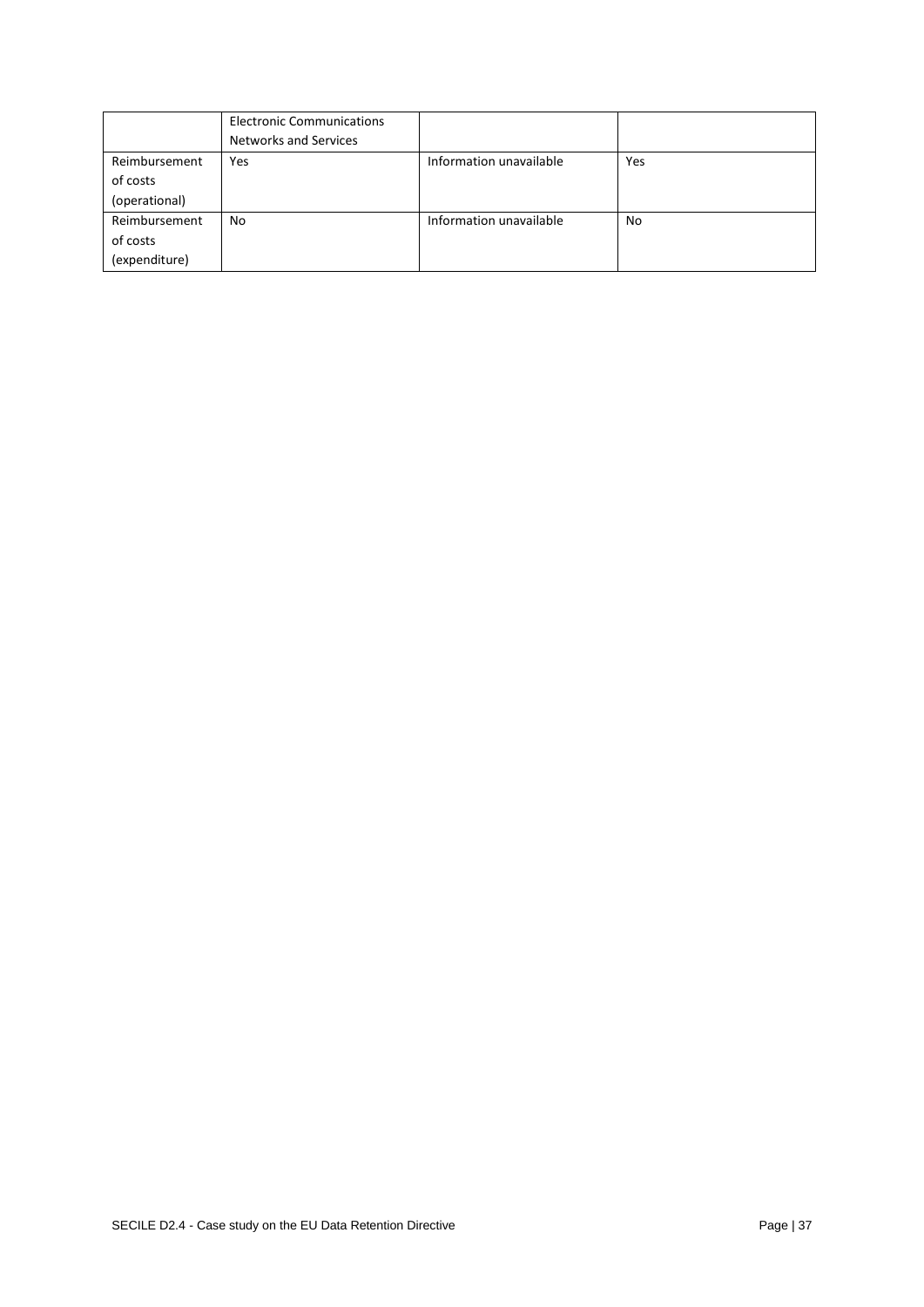|                               | Ireland                                                                                               | Greece                              | <b>Spain</b>                                                   |
|-------------------------------|-------------------------------------------------------------------------------------------------------|-------------------------------------|----------------------------------------------------------------|
| National law                  | Three acts: EUR-Lex entry                                                                             | One act: EUR-Lex entry              | One act: EUR-Lex entry                                         |
| Retention period              | 2 years for fixed telephony and                                                                       | 1 year.                             | 1 year.                                                        |
|                               | mobile telephony data, 1 year                                                                         |                                     |                                                                |
|                               | for internet access, internet                                                                         |                                     |                                                                |
|                               | email and internet telephony                                                                          |                                     |                                                                |
|                               | data.                                                                                                 |                                     |                                                                |
| Purpose                       | For prevention of serious                                                                             | For the purpose of detecting        | For the detection, investigation                               |
| limitation                    | offences [i.e. offences                                                                               | particularly serious crimes.        | and prosecution of the serious                                 |
|                               | punishable by imprisonment                                                                            |                                     | crimes considered in the                                       |
|                               | for a term of 5 years or more,                                                                        |                                     | Criminal Code or in the special                                |
|                               | or an offence in schedule to the                                                                      |                                     | criminal laws.                                                 |
|                               | transposing law], safeguarding                                                                        |                                     |                                                                |
|                               | of the security of the state, the                                                                     |                                     |                                                                |
|                               | saving of human life.                                                                                 |                                     |                                                                |
| Authorities with              | Members of Garda Síochána                                                                             | Judicial, military or police public | Police forces responsible for                                  |
| access                        | (police) at Chief Superintendent                                                                      | authority.                          | detection, investigation and                                   |
|                               | rank or higher; Officers of                                                                           |                                     | prosecution of the serious                                     |
|                               | Permanent Defence Force at                                                                            |                                     | crimes, National Intelligence                                  |
|                               | colonel rank or higher; Officers                                                                      |                                     | Centre and Customs Agency.                                     |
|                               | of Revenue Commissioners at                                                                           |                                     |                                                                |
|                               | principal officer or higher.                                                                          |                                     |                                                                |
| Procedures for                | Requesting to be in writing.                                                                          | Access requires judicial decision   | Access to these data by the                                    |
| access                        |                                                                                                       | declaring that investigation by     | competent national authorities                                 |
|                               |                                                                                                       | other means is impossible or        | requires prior judicial                                        |
|                               |                                                                                                       | extremely difficult.                | authorisation.                                                 |
| 2008                          | Total number of requests made for telephony and internet data, successful (unsuccessful, if provided) | 584                                 | 53,578 (0)                                                     |
| 2009                          | 14,095 (97)<br>11,283 (92)                                                                            | $\overline{\phantom{a}}$            | 70,090 (0)                                                     |
| 2010                          | 14,928                                                                                                | L.                                  |                                                                |
| 2012                          | Approx. 9,000 <sup>147</sup>                                                                          | ÷,                                  |                                                                |
|                               |                                                                                                       | Transposing law includes            |                                                                |
| Data protection<br>safeguards | Transposing law includes<br>requirement to implement the                                              | requirement to implement the        | Data security provisions cover<br>three of the four principles |
|                               | four principles.                                                                                      | four principles, with further       | (quality and security of retained                              |
|                               |                                                                                                       | requirement for operators to        | data, access by authorised                                     |
|                               |                                                                                                       | appoint a data security             | persons and protection against                                 |
|                               |                                                                                                       | manager to prepare and apply        | unauthorised processing).                                      |
|                               |                                                                                                       | a plan for ensuring compliance.     |                                                                |
| Data protection               | Designated judge has power to                                                                         | <b>Personal Data Protection</b>     | Data Protection Agency is the                                  |
| authority                     | investigate and report on                                                                             | Authority and Privacy of            | responsible authority.                                         |
|                               | whether competent national                                                                            | <b>Communications Authority</b>     |                                                                |
|                               | authorities comply with                                                                               |                                     |                                                                |
|                               | provisions of transposing law.                                                                        |                                     |                                                                |
| Relevant law                  | Sections 4, 11 and 12,                                                                                | Article 6 of Law 3917/2011          | Article 8, Law 25/2007; Article                                |
|                               | Communications (Retention of                                                                          |                                     | 38(3) General                                                  |
|                               | Data) Bill 2009                                                                                       |                                     | Telecommunications Law; Art                                    |
|                               |                                                                                                       |                                     | 22 and 23 Organic Law 15/1999                                  |
|                               |                                                                                                       |                                     | on personal data protection                                    |

<sup>&</sup>lt;sup>147</sup> A spokesperson for the Irish Department of Justice told *The Irish Times* that "The communications data retention statistics for Ireland for 2012 are in the order of 9,000 requests." Source: Karlin Lillington, 'State agencies target Irish phone and internet records', *The Irish Times*, 25 July 2013**,**  [http://www.irishtimes.com/business/sectors/technology/state-agencies-target-irish-phone-and-internet](http://www.irishtimes.com/business/sectors/technology/state-agencies-target-irish-phone-and-internet-records-1.1473739)[records-1.1473739](http://www.irishtimes.com/business/sectors/technology/state-agencies-target-irish-phone-and-internet-records-1.1473739)

 $\overline{a}$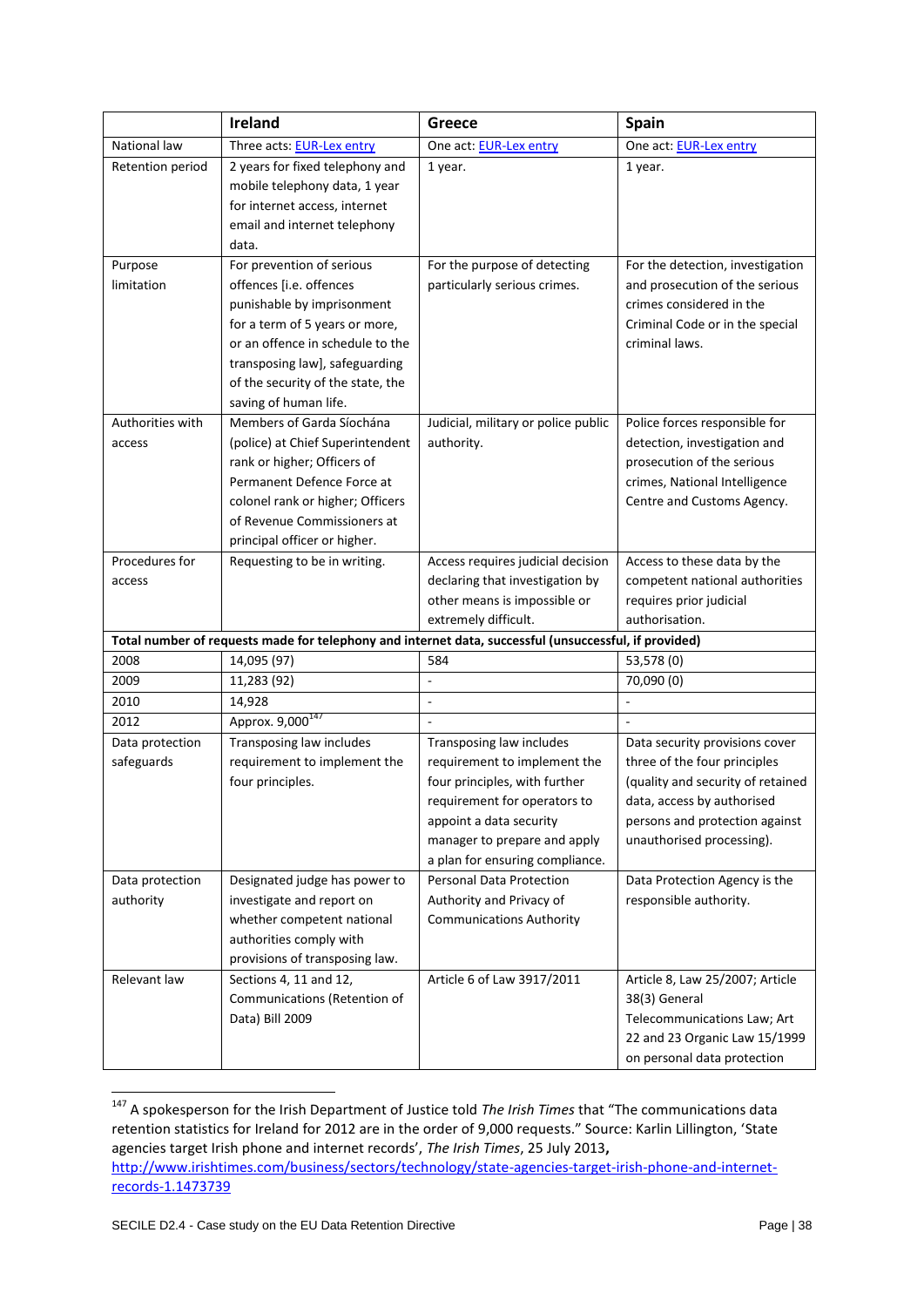| Reimbursement | No | No | No |
|---------------|----|----|----|
| of costs      |    |    |    |
| (operational) |    |    |    |
| Reimbursement | No | No | No |
| of costs      |    |    |    |
| (expenditure) |    |    |    |

|                  | <b>France</b>                                                                            | Italy                           | <b>Cyprus</b>                                                     |
|------------------|------------------------------------------------------------------------------------------|---------------------------------|-------------------------------------------------------------------|
| National law     | Two acts: EUR-Lex entry                                                                  | One act: EUR-Lex entry          | One act: EUR-Lex entry                                            |
| Retention period | 1 year.                                                                                  | 2 years for fixed telephony and | 6 months.                                                         |
|                  |                                                                                          | mobile telephony data, 1 year   |                                                                   |
|                  |                                                                                          | for internet access, internet   |                                                                   |
|                  |                                                                                          | email and internet telephony    |                                                                   |
|                  |                                                                                          | data.                           |                                                                   |
| Purpose          | For the detection,                                                                       | For detecting and suppressing   | For investigation of a serious                                    |
| limitation       | investigation, and prosecution                                                           | criminal offences.              | criminal offence.                                                 |
|                  | of criminal offences, and for                                                            |                                 |                                                                   |
|                  | the sole purpose of providing                                                            |                                 |                                                                   |
|                  | judicial authorities with                                                                |                                 |                                                                   |
|                  | information needed, and for                                                              |                                 |                                                                   |
|                  | the prevention of acts of                                                                |                                 |                                                                   |
|                  | terrorism and protecting                                                                 |                                 |                                                                   |
|                  | intellectual property.                                                                   |                                 |                                                                   |
| Authorities with | Public prosecutor, police                                                                | Public prosecutor; police;      | The courts, public prosecutor,                                    |
| access           | officers authorised by a judge,                                                          | defence counsel for either the  | police                                                            |
|                  | Minister of the Interior, and                                                            | defendant or the person under   |                                                                   |
|                  | gendarmes.                                                                               | investigation, intelligence     |                                                                   |
|                  |                                                                                          | services.                       |                                                                   |
| Procedures for   | Police must provide                                                                      | Access requires 'reasoned       | Access must be approved by a                                      |
| access           | justification for each                                                                   | order' issued by the public     | prosecutor if he considers it                                     |
|                  | request for access to retained                                                           | prosecutor.                     | may provide evidence of                                           |
|                  | data and must                                                                            |                                 | committing a serious crime.                                       |
|                  | seek authorisation from person                                                           |                                 | A judge may issue such an                                         |
|                  | in the Ministry of the Interior                                                          |                                 | order if there is a reasonable<br>suspicion of a serious criminal |
|                  | designated by the<br>Commission nationale de                                             |                                 | offence and if the data are                                       |
|                  | contrôle des interceptions de                                                            |                                 | likely to be associated with it.                                  |
|                  | sécurité. Requests for access                                                            |                                 |                                                                   |
|                  | are handled by a designated                                                              |                                 |                                                                   |
|                  | officer working for the                                                                  |                                 |                                                                   |
|                  | operator.                                                                                |                                 |                                                                   |
|                  | Total number of requests made for telephony and internet data, successful (unsuccessful) |                                 |                                                                   |
| 2008             | 503,437                                                                                  |                                 | 34(5)                                                             |
| 2009             | 514,813                                                                                  | $\overline{a}$                  | 40(3)                                                             |
| 2010             |                                                                                          | ÷,                              | 79 (8)                                                            |
| Data protection  | Transposing law includes                                                                 | No explicit provisions on       | Transposing law provides for                                      |
| safeguards       | requirement to implement the                                                             | security of retained data,      | each of the four principles.                                      |
|                  | four principles.                                                                         | although there is a general     |                                                                   |
|                  |                                                                                          | requirement for destruction or  |                                                                   |
|                  |                                                                                          | anonymisation of traffic data   |                                                                   |
|                  |                                                                                          | and consensual processing of    |                                                                   |
|                  |                                                                                          | location data.                  |                                                                   |
| Data protection  | National Commission for                                                                  | Data protection authority       | <b>Commissioner for Personal</b>                                  |
| authority        | Information Technology and                                                               | monitors operators'             | Data Protection monitors                                          |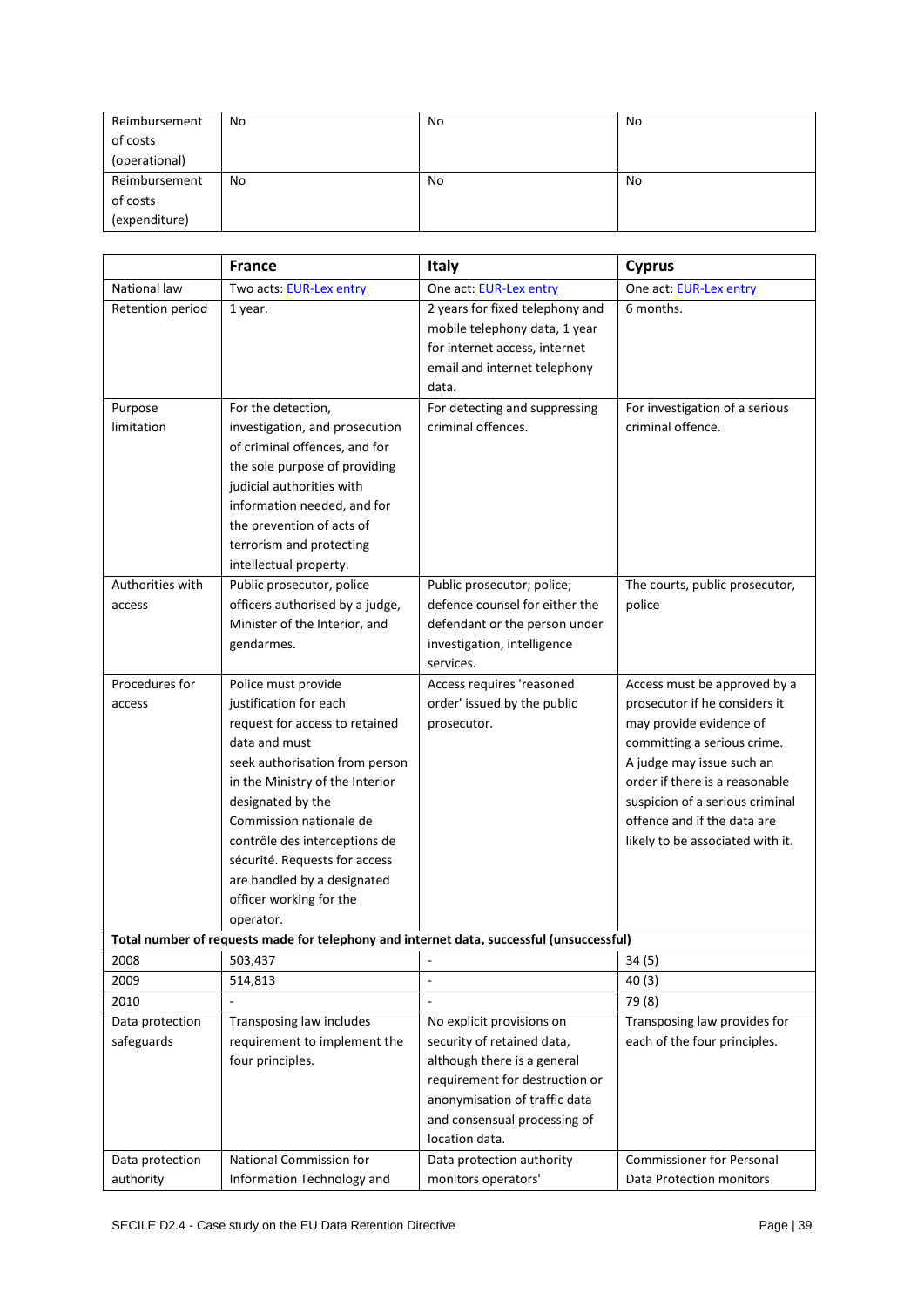|               | Freedom supervises                | compliance with the Directive. | application of transposing law. |
|---------------|-----------------------------------|--------------------------------|---------------------------------|
|               | compliance with obligations       |                                |                                 |
| Relevant law  | Article D.98-5, CPCE; Article L-  | Article 123, 126, Data         | Articles 14 and 15, Law         |
|               | 34-1(V), CPCE; Article 34, Act n° | <b>Protection Code</b>         | 183(I)/2007                     |
|               | 78-17; Article 34-1, CPCE;        |                                |                                 |
|               | Article 11, Law no.78-17 of 6     |                                |                                 |
|               | January 1978                      |                                |                                 |
| Reimbursement | Yes                               |                                | No                              |
| of costs      |                                   |                                |                                 |
| (operational) |                                   |                                |                                 |
| Reimbursement | No                                |                                | No                              |
| of costs      |                                   |                                |                                 |
| (expenditure) |                                   |                                |                                 |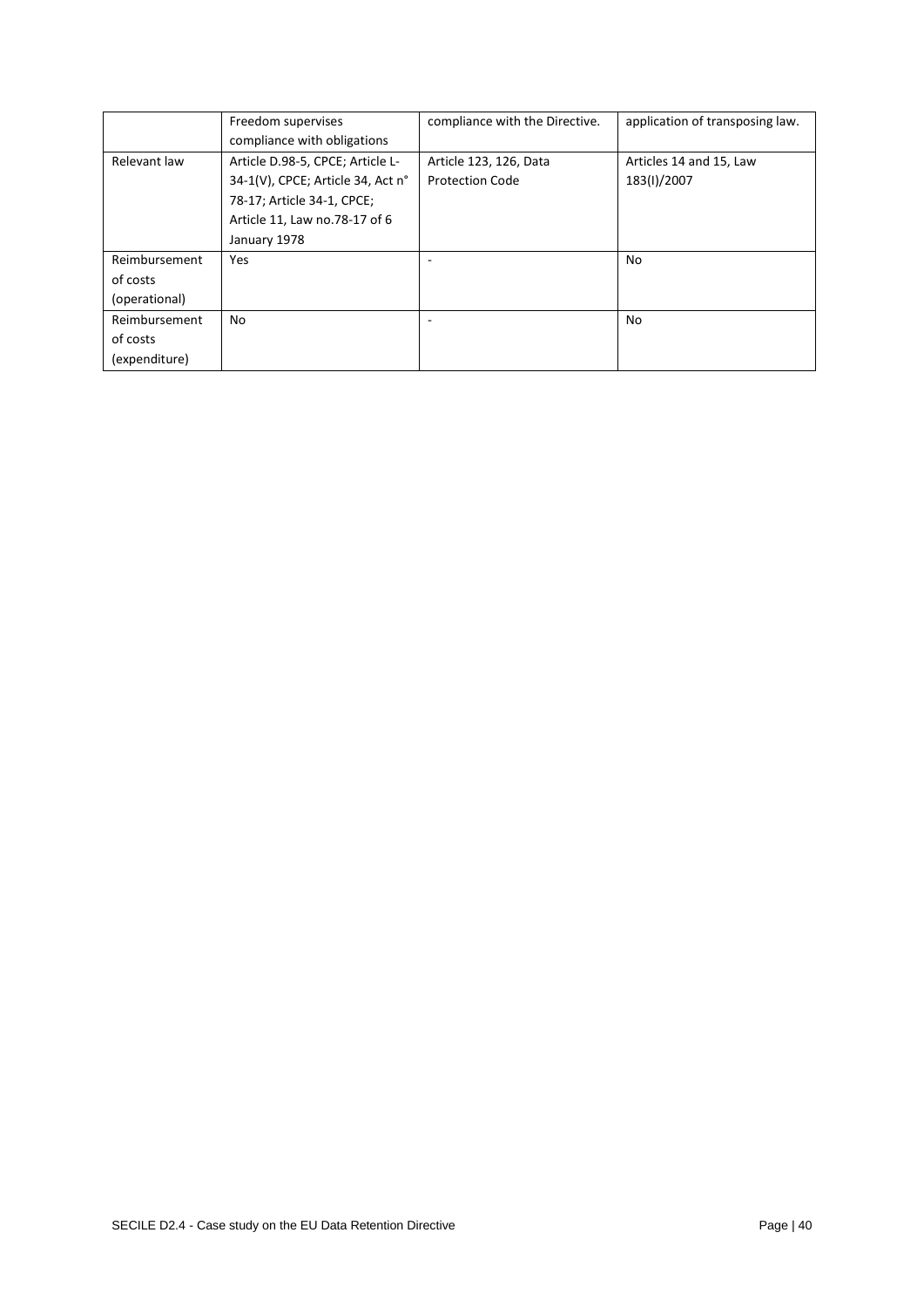|                  | Latvia                                                                                   | Lithuania                            | Luxembourg                      |
|------------------|------------------------------------------------------------------------------------------|--------------------------------------|---------------------------------|
| National law     | Six acts: EUR-Lex entry                                                                  | Six acts: EUR-Lex entry              | Five acts: EUR-Lex entry        |
| Retention period | 18 months.                                                                               | 6 months.                            | 6 months.                       |
| Purpose          | To protect state and public                                                              | For the investigation, detection     | For the detection,              |
| limitation       | security or to ensure the                                                                | and prosecution of serious and       | investigation, and prosecution  |
|                  | investigation of criminal                                                                | very serious crimes, as defined      | of criminal offences carrying a |
|                  | offences, criminal prosecution                                                           | by the Lithuanian Criminal           | criminal sentence of a          |
|                  | and criminal court proceedings.                                                          | Code.                                | maximum one year or more.       |
| Authorities with | Authorised officers in pre-trial                                                         | Pre-trial investigation bodies,      | Judicial authorities            |
| access           | investigation institutions;                                                              | the prosecutor, the court            | (investigating magistrates,     |
|                  | persons performing                                                                       | (judges) and intelligence            | prosecutor), authorities        |
|                  | investigative work; authorised                                                           | officers.                            | responsible for safeguarding    |
|                  | officers in state security                                                               |                                      | state security, defence, public |
|                  | institutions; the Office of the                                                          |                                      | security and the prevention,    |
|                  | Public Prosecutor; the courts.                                                           |                                      | investigation, detection and    |
|                  |                                                                                          |                                      | prosecution of criminal         |
|                  |                                                                                          |                                      | offences.                       |
| Procedures for   | Authorised officers, public                                                              | Authorised public authorities        | Access requires judicial        |
| access           | prosecutor's office and courts                                                           | must request retained data in        | authorisation.                  |
|                  | are required to assess                                                                   | writing. For access for pre-trial    |                                 |
|                  | 'adequacy and relevance' of                                                              | investigations a judicial warrant    |                                 |
|                  | request, to record the request                                                           | is necessary.                        |                                 |
|                  | and ensure protection of data                                                            |                                      |                                 |
|                  | obtained. Authorised bodies                                                              |                                      |                                 |
|                  | may sign agreement with an                                                               |                                      |                                 |
|                  | operator e.g. for encryption of                                                          |                                      |                                 |
|                  | data provided.                                                                           |                                      |                                 |
|                  | Total number of requests made for telephony and internet data, successful (unsuccessful) |                                      |                                 |
| 2008             | 16,892 (696)                                                                             | 85,315 (5,729)                       |                                 |
| 2009             | 26,096 (560)                                                                             | 72,473 (6,580)                       | $\overline{a}$                  |
| 2010             | 34,467 (560)                                                                             | 105,118 (31,140)                     | $\overline{a}$                  |
| Data protection  | Transposing law provides for                                                             | Transposing law provides for         | Transposing law provides for    |
| safeguards       | two of the principles:                                                                   | the four principles.                 | the four principles.            |
|                  | confidentiality of and<br>authorised access to retained                                  |                                      |                                 |
|                  | data, and destruction of data at                                                         |                                      |                                 |
|                  | the end of the period of                                                                 |                                      |                                 |
|                  | retention                                                                                |                                      |                                 |
| Data protection  | The State Data Inspectorate                                                              | <b>State Data Protection</b>         | Data protection authority       |
| authority        | supervises the protection of                                                             | Inspectorate supervises the          |                                 |
|                  | personal data in the electronic                                                          | implementation of the                |                                 |
|                  | communications sector, but not                                                           | transposing law, and is              |                                 |
|                  | access and processing of                                                                 | responsible for providing the        |                                 |
|                  | retained data.                                                                           | European Commission with             |                                 |
|                  |                                                                                          | statistics.                          |                                 |
| Relevant law     | Article 4(4) and Article 71(6-8),                                                        | Articles. 12(5), 66(8) and (9)       | Article 1 (5), Law of 24 July   |
|                  | <b>Electronic Communications Law</b>                                                     | <b>Electronic Communications Law</b> | 2010                            |
|                  |                                                                                          | as amended on 14 November            |                                 |
|                  |                                                                                          | 2009                                 |                                 |
| Reimbursement    | No                                                                                       | Yes, if requested and justified.     | No                              |
| of costs         |                                                                                          |                                      |                                 |
| (operational)    |                                                                                          |                                      |                                 |
| Reimbursement    | No                                                                                       | No                                   | No                              |
| of costs         |                                                                                          |                                      |                                 |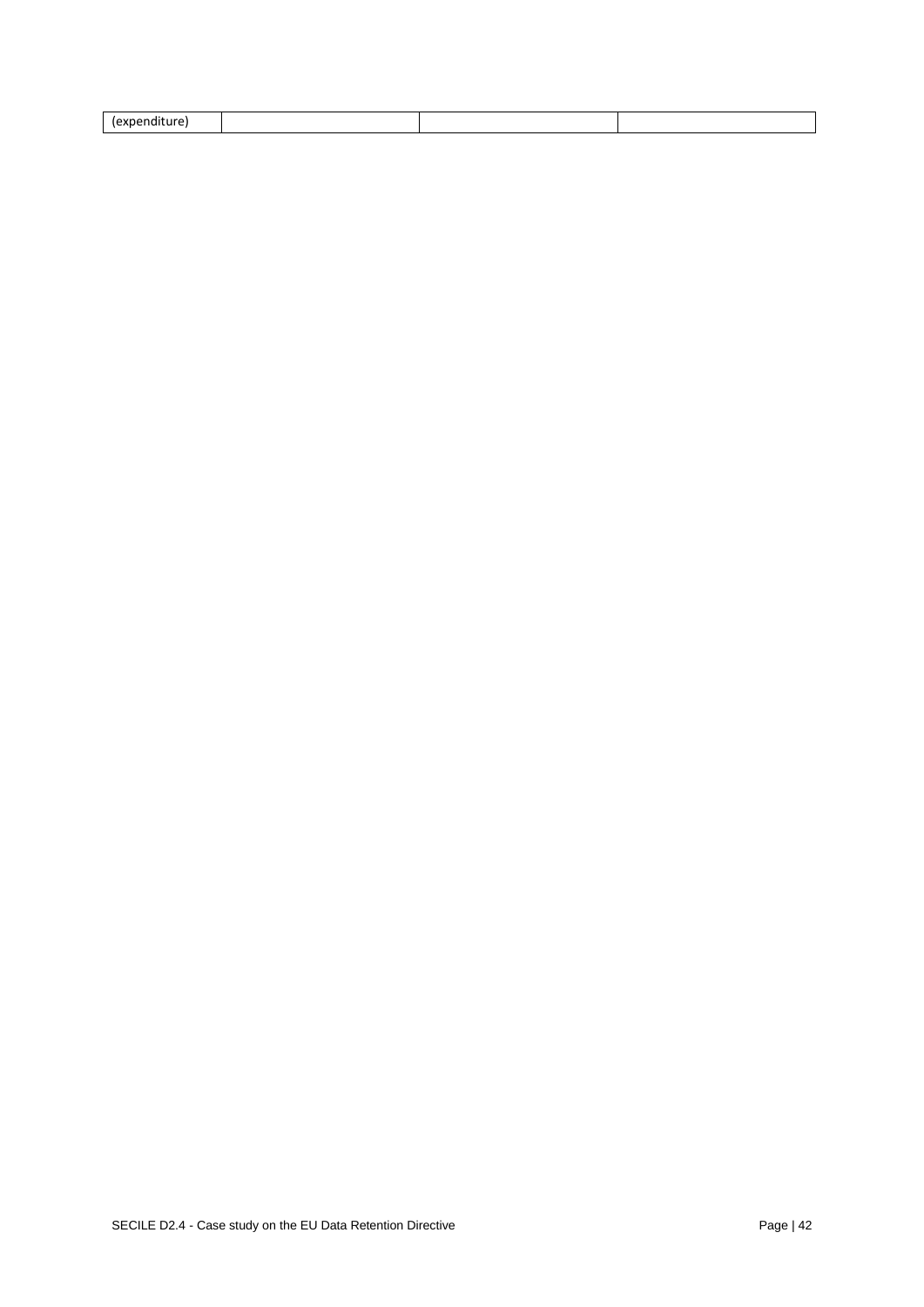|                  | <b>Hungary</b>                                                                           | <b>Malta</b>                    | <b>Netherlands</b>                                |
|------------------|------------------------------------------------------------------------------------------|---------------------------------|---------------------------------------------------|
| National law     | 24 acts: EUR-Lex entry                                                                   | Two acts: EUR-Lex entry         | Three acts: EUR-Lex entry                         |
| Retention period | 6 months for unsuccessful calls                                                          | 1 year for fixed, mobile and    | 1 year.                                           |
|                  | and 1 year for all other data.                                                           | internet telephony data, 6      |                                                   |
|                  |                                                                                          | months for internet access and  |                                                   |
|                  |                                                                                          | internet email data.            |                                                   |
| Purpose          | To enable investigating bodies,                                                          | For investigation, detection or | For investigation and                             |
| limitation       | the public prosecutor, the                                                               | prosecution of serious crime.   | prosecution of serious offences                   |
|                  | courts and national security<br>agencies to perform their                                |                                 | for which custody may be                          |
|                  | duties, and to enable police                                                             |                                 | imposed.                                          |
|                  | and the National Tax and                                                                 |                                 |                                                   |
|                  | Customs Office to investigate                                                            |                                 |                                                   |
|                  | intentional crimes carrying a                                                            |                                 |                                                   |
|                  | prison term of two or more                                                               |                                 |                                                   |
|                  | years.                                                                                   |                                 |                                                   |
| Authorities with | Police, National Tax and                                                                 | Malta Police Force; Security    | Investigating police officer,                     |
| access           | Customs Office, national                                                                 | Service                         | prosecutor.                                       |
|                  | security services, public                                                                |                                 |                                                   |
|                  | prosecutor, courts.                                                                      |                                 |                                                   |
| Procedures for   | Police and the National Tax and                                                          | Requests must be in writing.    | Access must be by order of a                      |
| access           | Customs Office require                                                                   |                                 | prosecutor or an investigating                    |
|                  | prosecutor's authorisation.                                                              |                                 | judge.                                            |
|                  | Prosecutor and national                                                                  |                                 |                                                   |
|                  | security agencies may access<br>such data without a court                                |                                 |                                                   |
|                  | order.                                                                                   |                                 |                                                   |
|                  | Total number of requests made for telephony and internet data, successful (unsuccessful) |                                 |                                                   |
| 2008             |                                                                                          | 869 (133)                       | 85,000                                            |
| 2009             | $\overline{a}$                                                                           | 4,023 (902)                     |                                                   |
| 2010             | 130,000                                                                                  |                                 | $\sim$                                            |
| Data protection  | Transposing law provides for                                                             | Transposing law provides for    | Transposing law provides for                      |
| safeguards       | the four principles.                                                                     | the four principles.            | the four principles.                              |
| Data protection  | Parliamentary Commissioner                                                               | Data Protection Commissioner    | Radio Communications Agency                       |
| authority        | for Data Protection and                                                                  |                                 | supervises obligations                            |
|                  | Freedom of Information                                                                   |                                 | of internet access and telecom                    |
|                  |                                                                                          |                                 |                                                   |
|                  |                                                                                          |                                 | providers; data protection                        |
|                  |                                                                                          |                                 | authority supervises general                      |
|                  |                                                                                          |                                 | processing of personal data;                      |
|                  |                                                                                          |                                 | a protocol details their                          |
|                  |                                                                                          |                                 | cooperation between the two                       |
| Relevant law     |                                                                                          | Article 24, 25 Legal Note       | authorities.                                      |
|                  | Article 157 of Act C/2003, as<br>amended by the Act                                      | 198/2008; Article 40(b) Data    | Article 13(5),<br>Telecommunications Act; the     |
|                  | CLXXIV/2007; Article 2 of                                                                | Protection Act (Cap.440).       | long title of the cooperation                     |
|                  | Decree 226/2003; and Act                                                                 |                                 | protocol is                                       |
|                  | LXIII/1992 on Data Protection.                                                           |                                 | Samenwerkingsovereenkomst                         |
|                  |                                                                                          |                                 | tussen Agentschap Telecom en                      |
|                  |                                                                                          |                                 | het College bescherming                           |
|                  |                                                                                          |                                 | persoonsgegevens met het oog                      |
|                  |                                                                                          |                                 | op de wijzigingen in de                           |
|                  |                                                                                          |                                 | Telecommunicatiewet naar<br>aanleiding van de Wet |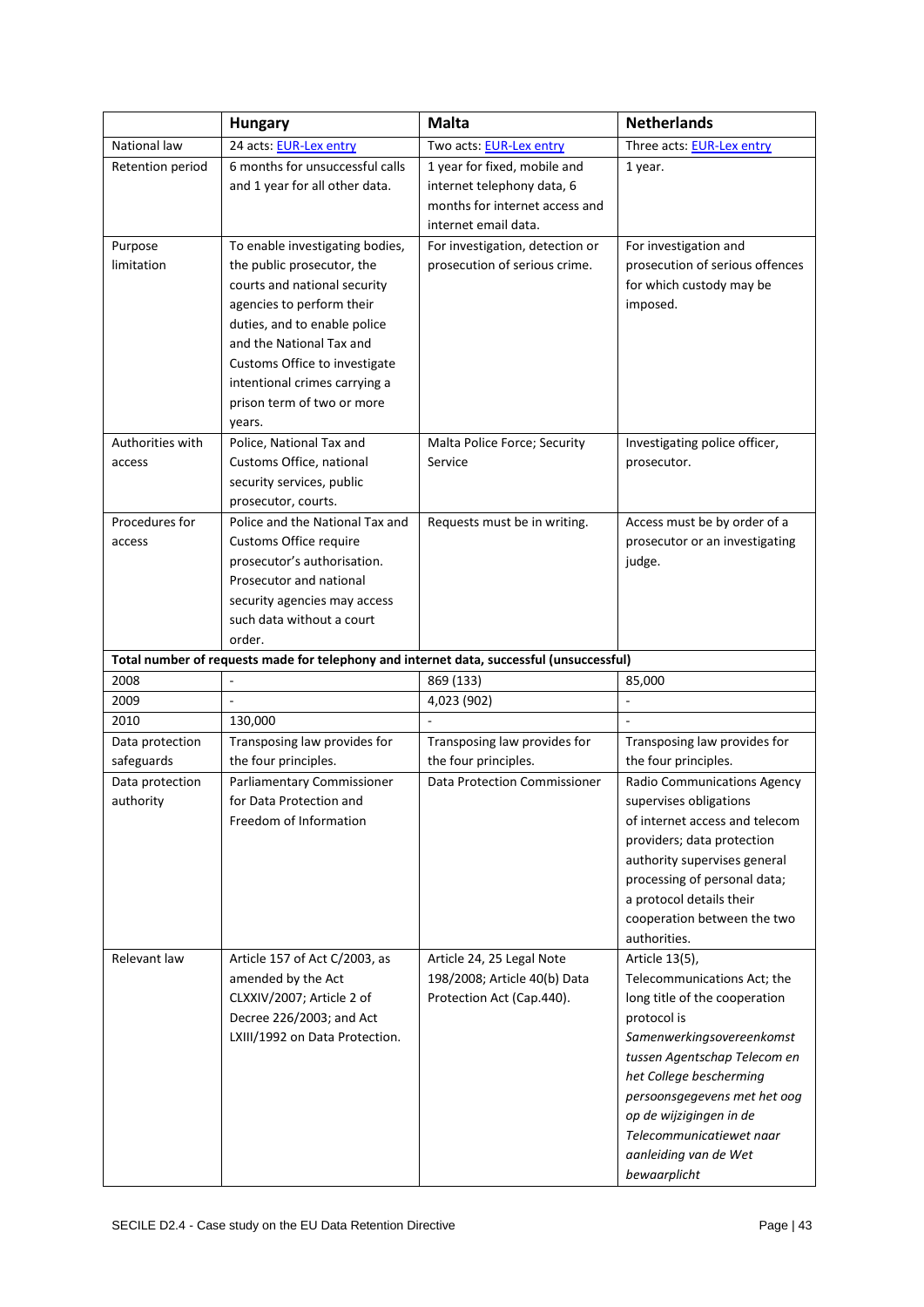|               |    |    | telecommunicatiegegevens |
|---------------|----|----|--------------------------|
| Reimbursement | No | No | Yes                      |
| of costs      |    |    |                          |
| (operational) |    |    |                          |
| Reimbursement | No | No | No                       |
| of costs      |    |    |                          |
| (expenditure) |    |    |                          |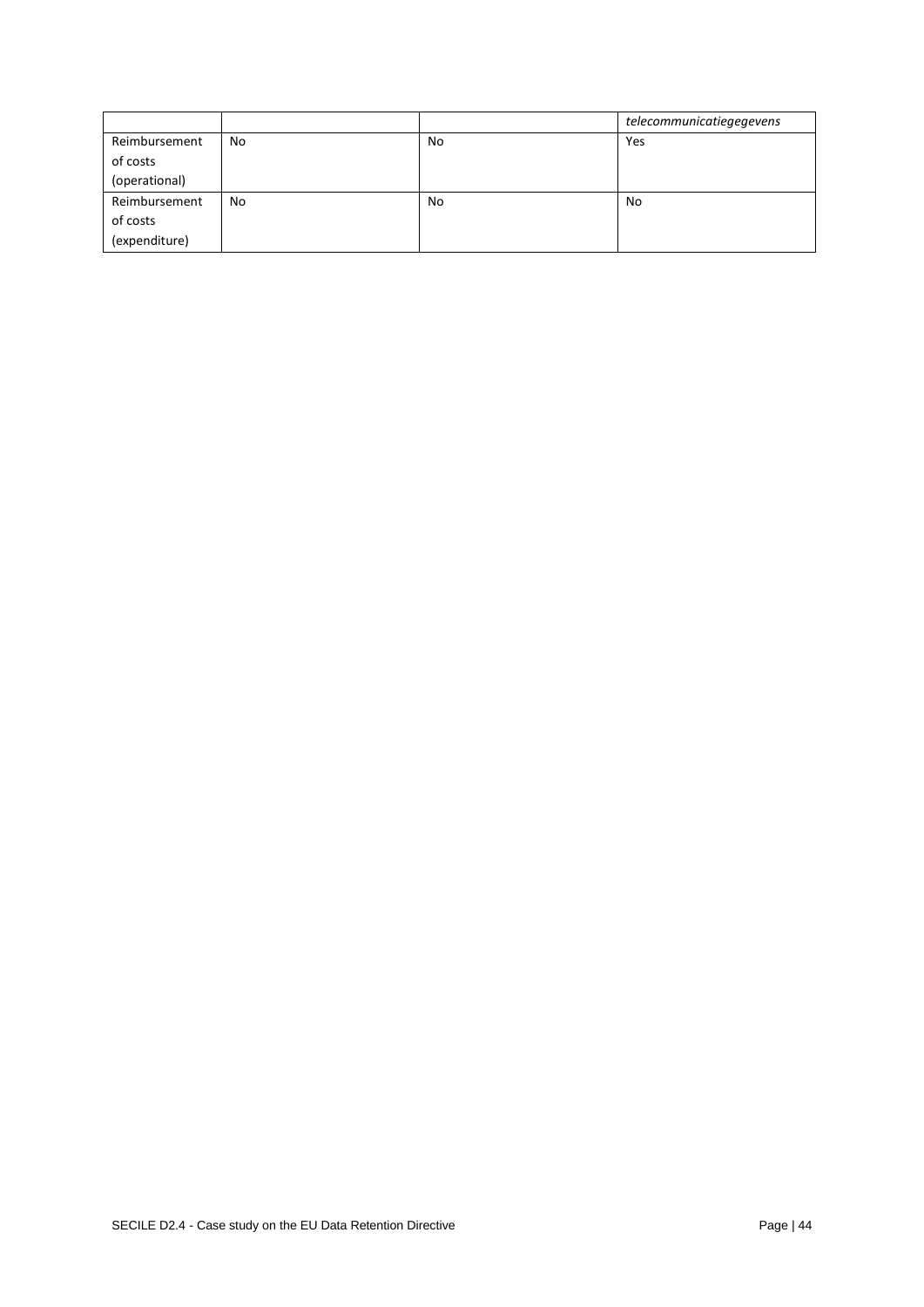|                  | <b>Austria</b>            | Poland                                                                                   | Portugal                          |
|------------------|---------------------------|------------------------------------------------------------------------------------------|-----------------------------------|
| National law     | Two acts (currently       | Six acts: EUR-Lex entry                                                                  | One act: EUR-Lex entry            |
|                  | suspended): EUR-Lex entry |                                                                                          |                                   |
| Retention period | Information unavailable   | 2 years.                                                                                 | 1 year.                           |
| Purpose          | Information unavailable   | For prevention or detection of                                                           | For the investigation, detection  |
| limitation       |                           | crimes, for prevention and                                                               | and prosecution of serious        |
|                  |                           | detection of fiscal                                                                      | crime.                            |
|                  |                           | offences, for use by                                                                     |                                   |
|                  |                           | prosecutors and courts if                                                                |                                   |
|                  |                           | relevant to the court                                                                    |                                   |
|                  |                           | proceedings pending, for the                                                             |                                   |
|                  |                           | purpose of the Internal Security                                                         |                                   |
|                  |                           | Agency, Foreign Intelligence                                                             |                                   |
|                  |                           | Agency, Central Anti-                                                                    |                                   |
|                  |                           | Corruption Bureau, Military                                                              |                                   |
|                  |                           | Counter-intelligence Services                                                            |                                   |
|                  |                           | and Military Intelligence                                                                |                                   |
|                  |                           | Services to perform their tasks.                                                         |                                   |
| Authorities with | Information unavailable   | Police, border guards, tax                                                               | Criminal Police, National         |
| access           |                           | inspectors, Internal Security                                                            | Republican Guard, Public          |
|                  |                           | Agency, Foreign Intelligence                                                             | Security Office, Military         |
|                  |                           | Agency, Central Anti-                                                                    | Criminal Police, Immigration      |
|                  |                           | Corruption Bureau, military                                                              | and Borders Service, Maritime     |
|                  |                           | counter-intelligence services,                                                           | Police                            |
|                  |                           | military intelligence services,                                                          |                                   |
|                  |                           | the courts and the public                                                                |                                   |
|                  |                           | prosecutor.                                                                              |                                   |
| Procedures for   |                           | Requests must be in writing                                                              | Transmission of data requires     |
| access           |                           | and in case of police, border                                                            | judicial authorisation on         |
|                  |                           | guards, tax inspectors,                                                                  | grounds that access is crucial to |
|                  |                           | authorised by the senior official                                                        | uncover the truth or that         |
|                  |                           | in the organisation.                                                                     | evidence would be, in any         |
|                  |                           |                                                                                          | other manner, impossible or       |
|                  |                           |                                                                                          | very difficult to obtain. The     |
|                  |                           |                                                                                          | judicial authorisation is subject |
|                  |                           |                                                                                          | to necessity and proportional     |
|                  |                           |                                                                                          | requirements.                     |
|                  |                           | Total number of requests made for telephony and internet data, successful (unsuccessful) |                                   |
| 2008             | 3,093                     |                                                                                          |                                   |
| 2009             | $\overline{a}$            | 1,048,318                                                                                | L.                                |
| 2010             | ÷,                        |                                                                                          | 23(3)                             |
| 2011             | ÷,                        | 1,856,888 <sup>148</sup>                                                                 |                                   |
| Data protection  | Information unavailable   | Transposing law provides for                                                             | Transposing law provides for      |
| safeguards       |                           | the four principles.                                                                     | the four principles.              |
| Data protection  | Information unavailable   | Data protection authority.                                                               | Portuguese Data Protection        |
| authority        |                           |                                                                                          | Authority.                        |
| Relevant law     | Information unavailable   | Article 7(1), (5) and 11, Law                                                            | Article 7(1), (5) and 11, Law     |
|                  |                           | 32/2008; Articles 53 and 54,                                                             | 32/2008; Articles 53 and 54,      |
|                  |                           | Personal Data Protection Act.                                                            | Personal Data Protection Act.     |
| Reimbursement    | Information unavailable   | No                                                                                       | No                                |

**<sup>.</sup>** <sup>148</sup> 'How many times did the state authorities reach out for our private telecommunications data in 2011? We publish the latest research', Panoptykon Foundation, 3 April 2012, [http://panoptykon.org/wiadomosc/how](http://panoptykon.org/wiadomosc/how-many-times-did-state-authorities-reach-out-our-private-telecommunications-data-2011-we)[many-times-did-state-authorities-reach-out-our-private-telecommunications-data-2011-we](http://panoptykon.org/wiadomosc/how-many-times-did-state-authorities-reach-out-our-private-telecommunications-data-2011-we)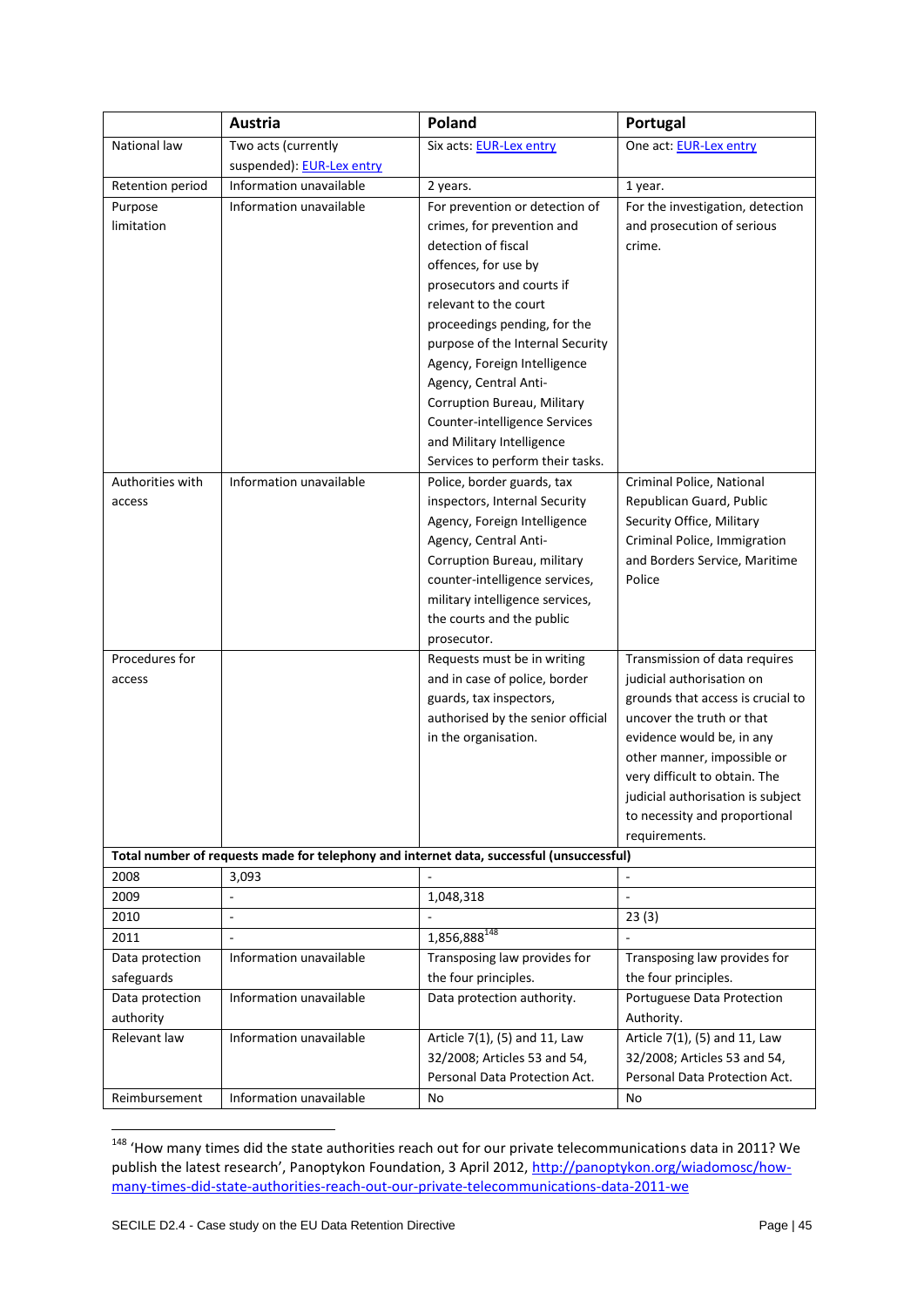| of costs      |                         |    |           |
|---------------|-------------------------|----|-----------|
| (operational) |                         |    |           |
| Reimbursement | Information unavailable | No | <b>No</b> |
| of costs      |                         |    |           |
| (expenditure) |                         |    |           |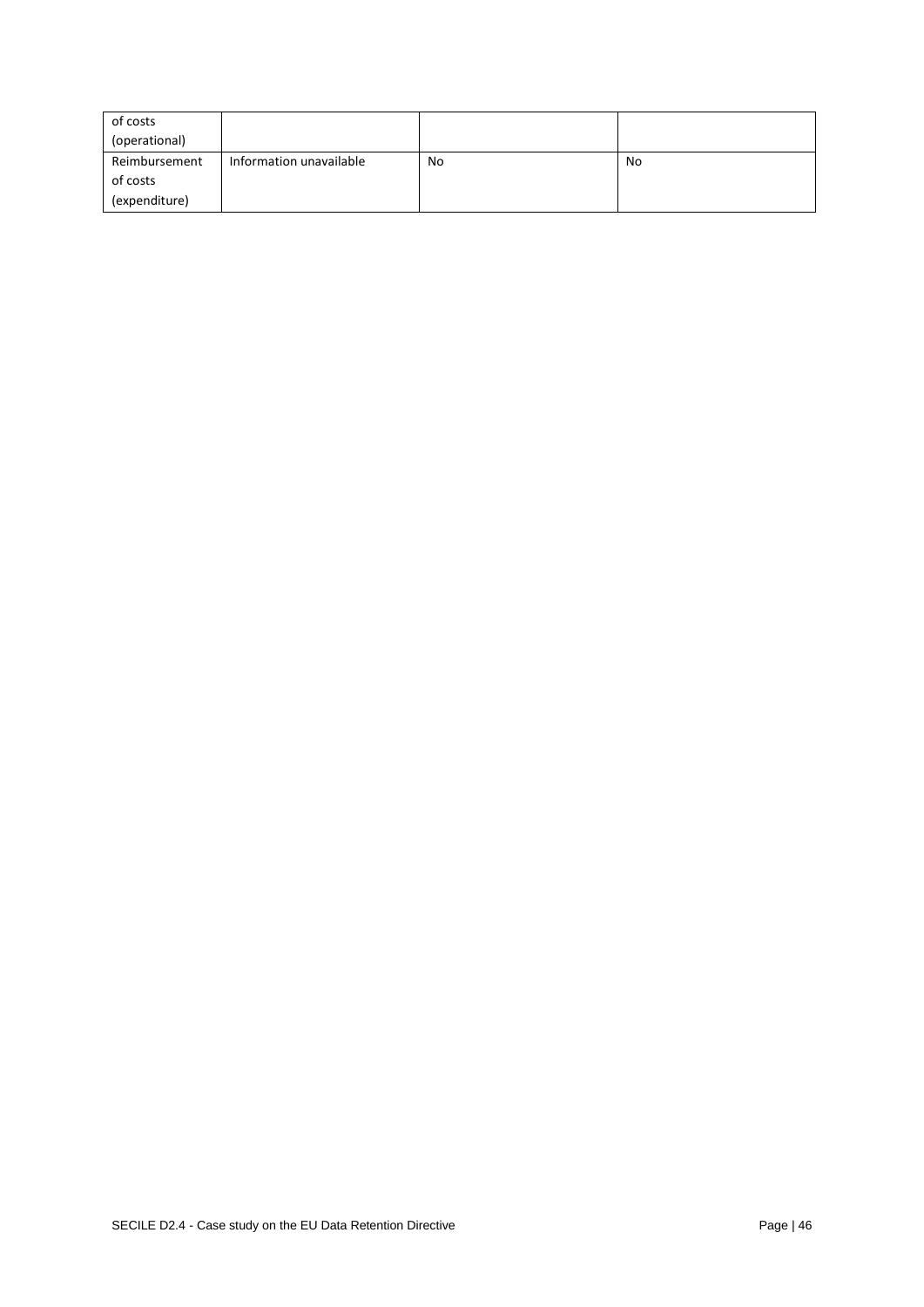|                                                                       | Romania                                                                                                                                                                                                                                                                                                                                                                                                                                                        | Slovenia                                                                                                                                                                          | Slovakia                                                                                                                                                                                           |
|-----------------------------------------------------------------------|----------------------------------------------------------------------------------------------------------------------------------------------------------------------------------------------------------------------------------------------------------------------------------------------------------------------------------------------------------------------------------------------------------------------------------------------------------------|-----------------------------------------------------------------------------------------------------------------------------------------------------------------------------------|----------------------------------------------------------------------------------------------------------------------------------------------------------------------------------------------------|
| National law                                                          | Two acts: EUR-Lex entry                                                                                                                                                                                                                                                                                                                                                                                                                                        | Five acts: EUR-Lex entry                                                                                                                                                          | 13 acts: EUR-Lex entry                                                                                                                                                                             |
| Retention period                                                      | Information unavailable (6<br>months under annulled law).                                                                                                                                                                                                                                                                                                                                                                                                      | 14 months for telephony data<br>and 8 months for internet<br>related data.                                                                                                        | 1 year for fixed telephony and<br>mobile telephony data, 6<br>months for internet<br>access, internet email and<br>internet telephony data.                                                        |
| Purpose<br>limitation                                                 | Information unavailable                                                                                                                                                                                                                                                                                                                                                                                                                                        | For ensuring national security,<br>constitutional regulation and<br>the security, political and<br>economic interests of the state<br>and for the purpose of<br>national defence. | For prevention, investigation,<br>detection and prosecution of<br>criminal offences.                                                                                                               |
| Authorities with<br>access                                            | Prosecutor, courts, and State<br>authorities with responsibilities<br>in national security, the police<br>(under the supervision of the<br>Prosecutor for data retention).                                                                                                                                                                                                                                                                                     | Police, intelligence and security<br>agencies, defence agencies<br>responsible for intelligence and<br>counter-intelligence and<br>security missions.                             | Law enforcement authorities,<br>courts.                                                                                                                                                            |
| Procedures for<br>access                                              | Requests of the prosecution,<br>the courts and State authorities<br>in charge of national security<br>will be made on the basis of<br>legal provisions99 and will be<br>transmitted electronically<br>signed with advanced<br>electronic signature based on a<br>qualified certificate issued by<br>an accredited certification<br>service provider. Data are<br>transmitted electronically in<br>Romania in order to avoid any<br>modification of these data. | Access requires judicial<br>authorisation.                                                                                                                                        | Requests must be in writing.                                                                                                                                                                       |
|                                                                       | Total number of requests made (telephony and internet, successful and unsuccessful)                                                                                                                                                                                                                                                                                                                                                                            |                                                                                                                                                                                   |                                                                                                                                                                                                    |
| 2008                                                                  |                                                                                                                                                                                                                                                                                                                                                                                                                                                                | 2,821                                                                                                                                                                             |                                                                                                                                                                                                    |
| 2009                                                                  | ÷,                                                                                                                                                                                                                                                                                                                                                                                                                                                             | 1,918 (48)                                                                                                                                                                        | 5,214 (157)                                                                                                                                                                                        |
| 2010<br>Data protection<br>safeguards<br>Data protection<br>authority | $\overline{a}$<br>Information unavailable<br>Information unavailable                                                                                                                                                                                                                                                                                                                                                                                           | 1,728 (18)<br>Transposing law provides for<br>the four principles.<br>Information Commissioner.                                                                                   | 7,125 (291)<br>Transposing law provides for<br>the four principles.<br>The national regulator and<br>pricing authority in the area of<br>electronic communications<br>supervises the protection of |
| Relevant law<br>Reimbursement                                         | Information unavilable<br>Information unavailable                                                                                                                                                                                                                                                                                                                                                                                                              | Article 107a(6) and 107c,<br>Electronic Communications Act.<br><b>No</b>                                                                                                          | personal data<br>Article 59a, Electronic<br>Communications Act; Article<br>S33, Act No 428/2002 on the<br>protection of personal data.<br>No                                                       |
| of costs<br>(operational)                                             |                                                                                                                                                                                                                                                                                                                                                                                                                                                                |                                                                                                                                                                                   |                                                                                                                                                                                                    |
| Reimbursement<br>of costs<br>(expenditure)                            | Information unavailable                                                                                                                                                                                                                                                                                                                                                                                                                                        | No                                                                                                                                                                                | No                                                                                                                                                                                                 |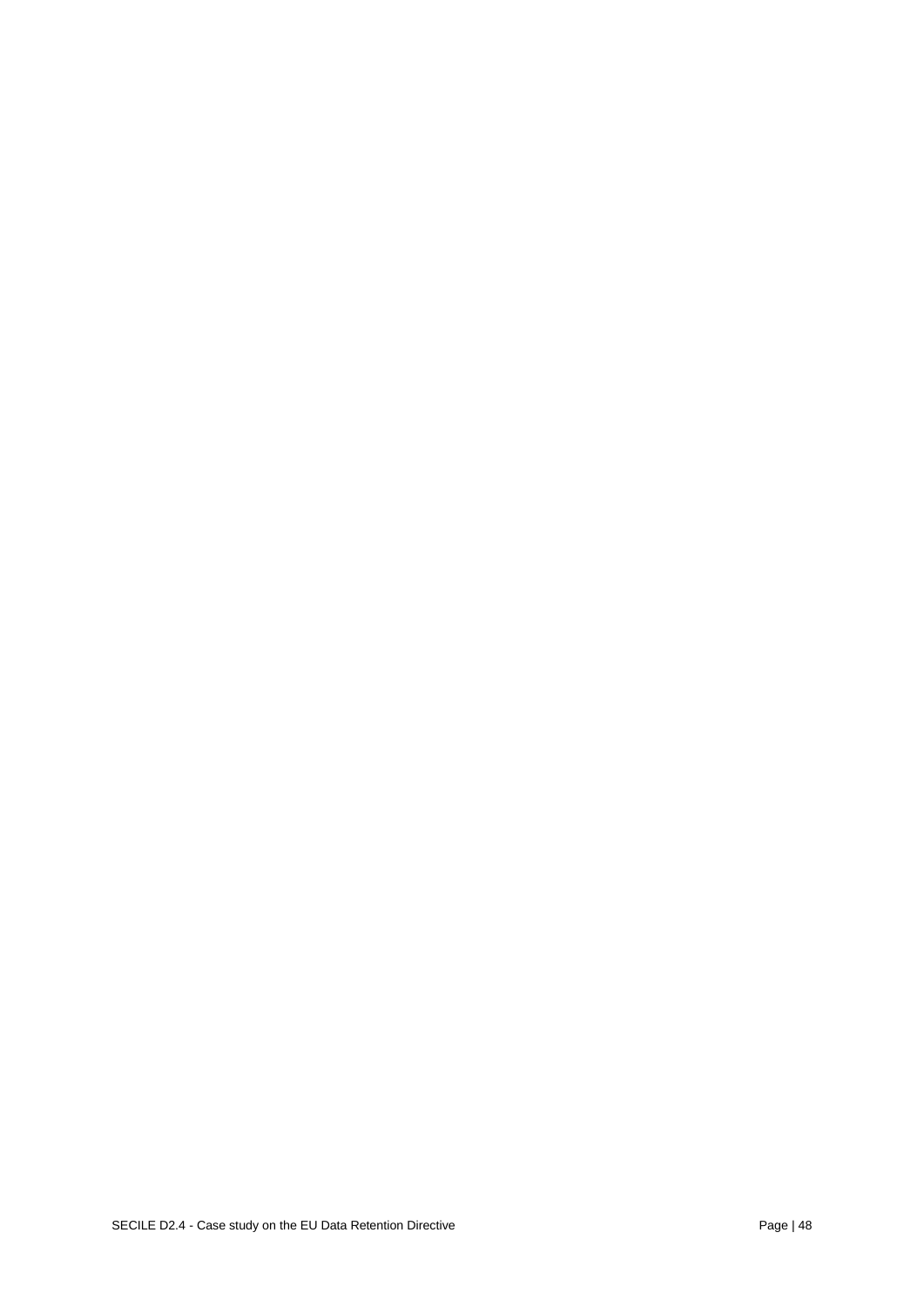|                  | <b>Finland</b>                                                                           | Sweden                   | <b>UK</b>                                                      |
|------------------|------------------------------------------------------------------------------------------|--------------------------|----------------------------------------------------------------|
| National law     | Two acts: EUR-Lex entry                                                                  | Five acts: EUR-Lex entry | Three acts: EUR-Lex entry                                      |
| Retention period | 1 year.                                                                                  | Information unavailable. | 1 year.                                                        |
| Purpose          | For investigating, detecting and                                                         | Information unavailable  | For the investigation, detection                               |
| limitation       | prosecuting serious crimes as                                                            |                          | and prosecution of serious                                     |
|                  | set out in Chapter 5a, Article                                                           |                          | crime.                                                         |
|                  | 3(1) of the Coercive Measures                                                            |                          |                                                                |
|                  | Act.                                                                                     |                          |                                                                |
| Authorities with | Police, border guards, customs                                                           | Information unavailable  | Police, intelligence services, tax                             |
| access           | authorities (for retained                                                                |                          | and customs authorities,                                       |
|                  | subscriber, traffic and location                                                         |                          | Scottish Crime and Drug                                        |
|                  | data).                                                                                   |                          | Enforcement Agency, other                                      |
|                  | Emergency Response Centre,                                                               |                          | public authorities designated in                               |
|                  | <b>Marine Rescue</b>                                                                     |                          | secondary legislation.                                         |
|                  | Operation, Marine Rescue Sub-                                                            |                          |                                                                |
|                  | Centre (for identification and<br>location data in emergencies)                          |                          |                                                                |
| Procedures for   | Subscriber data may be                                                                   | Information unavailable  | A 'designated person' and                                      |
| access           | accessed by all competent                                                                |                          | necessity and proportionality                                  |
|                  | authorities without judicial                                                             |                          | test, in specific cases and in                                 |
|                  | Authorisation. Other data                                                                |                          | circumstances in which                                         |
|                  | requires a court order.                                                                  |                          | disclosure of the data                                         |
|                  |                                                                                          |                          | is permitted or required by law.                               |
|                  |                                                                                          |                          | Specific procedures have been                                  |
|                  |                                                                                          |                          | agreed with operators.                                         |
|                  | Total number of requests made for telephony and internet data, successful (unsuccessful) |                          |                                                                |
| 2008             | 4,008                                                                                    |                          | 470,222 (0)                                                    |
| 2009             | 4,070                                                                                    | L,                       | $\overline{a}$                                                 |
| 2010             | 5,588                                                                                    |                          |                                                                |
| Data protection  | Transposing law only explicitly                                                          | Information unavailable  | Transposing law provides for                                   |
| safeguards       | provides for the requirement to                                                          |                          | the four principles.                                           |
|                  | destroy data at the end of the                                                           |                          |                                                                |
|                  | period of retention.                                                                     |                          |                                                                |
| Data protection  | <b>Finish Communications</b>                                                             | Information unavailable  | <b>Information Commissioner</b>                                |
| authority        | Regulatory Authority supervises                                                          |                          | supervises the retention and/or                                |
|                  | operators' compliance with                                                               |                          | processing of communications                                   |
|                  | data retention regulations.                                                              |                          | data (and any other personal                                   |
|                  | Data Protection Ombudsman                                                                |                          | data) and appropriate controls                                 |
|                  | supervises general legality of                                                           |                          | around data protection. The                                    |
|                  | personal data processing.                                                                |                          | Interception Commissioner (an                                  |
|                  |                                                                                          |                          | acting or retired senior judge)<br>oversees the acquisition of |
|                  |                                                                                          |                          | communications data under                                      |
|                  |                                                                                          |                          | RIPA by public authorities.                                    |
|                  |                                                                                          |                          | Investigatory Powers Tribunal                                  |
|                  |                                                                                          |                          | investigates complaints of                                     |
|                  |                                                                                          |                          | misuse of their data if acquired                               |
|                  |                                                                                          |                          | under the transposing                                          |
|                  |                                                                                          |                          | legislation (RIPA).                                            |
| Relevant law     | Article 16 (3), Electronic                                                               | Information unavailable  | Article 6, Data Retention                                      |
|                  | <b>Communications Act</b>                                                                |                          | Regulation                                                     |
| Reimbursement    | Yes                                                                                      | Information unavailable  | Yes                                                            |
| of costs         |                                                                                          |                          |                                                                |
| (operational)    |                                                                                          |                          |                                                                |